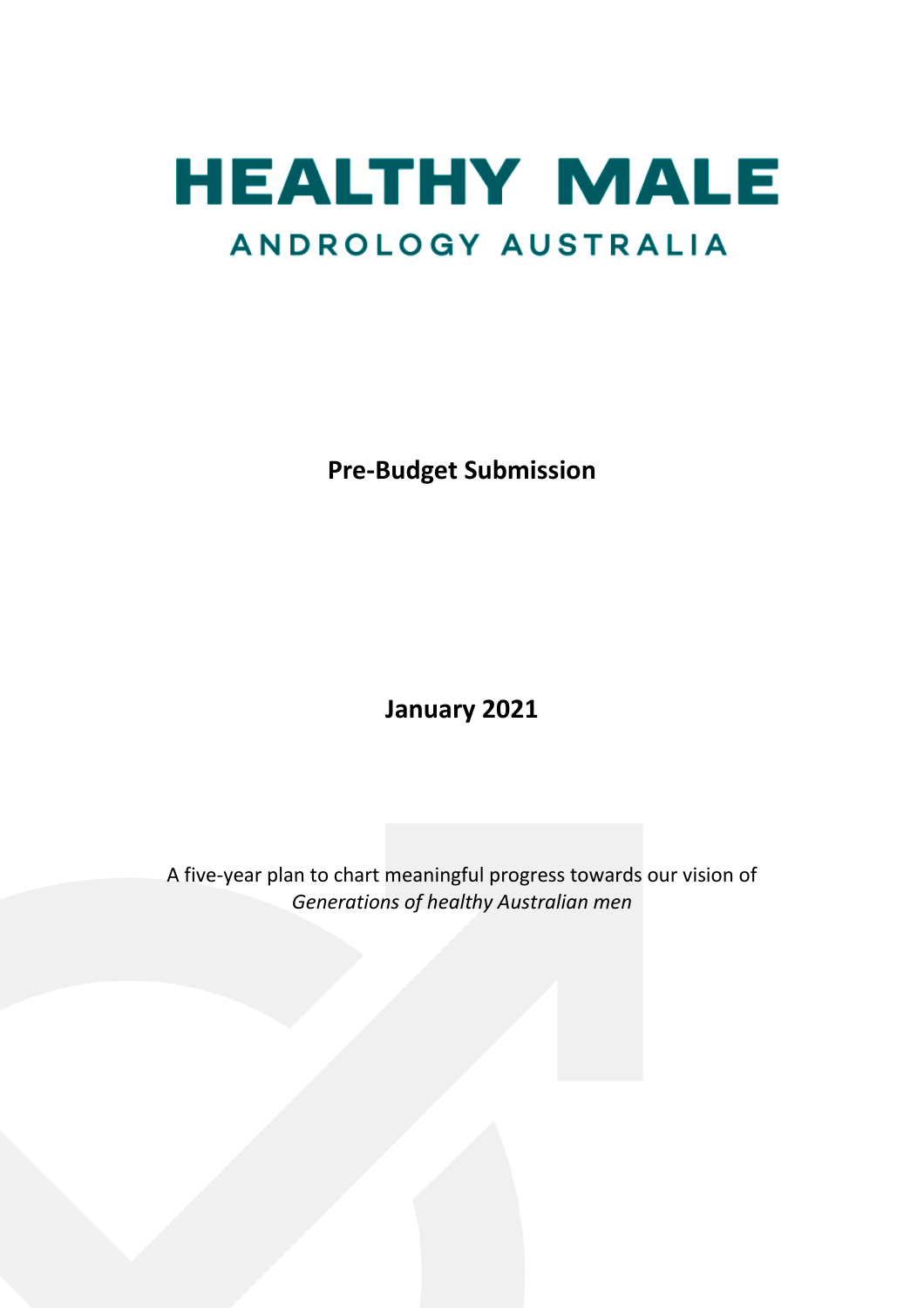

### **Table of Contents**

| Appendix 2: The Healthy Male workplan and investment summary - 2021-202624 |  |
|----------------------------------------------------------------------------|--|
|                                                                            |  |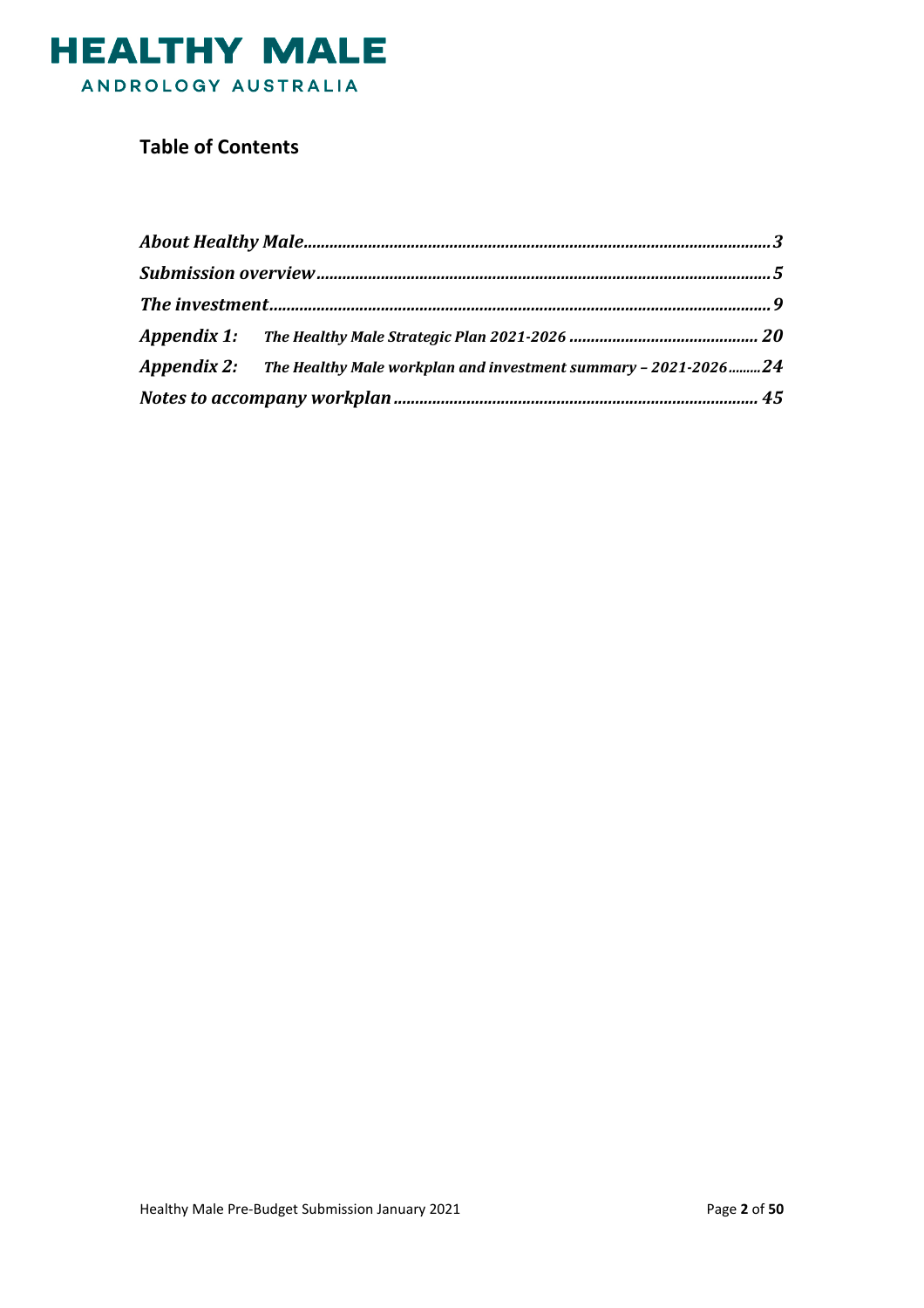

#### <span id="page-2-0"></span>**About Healthy Male**

Healthy Male (formerly known as Andrology Australia) is a trusted source of information and a facilitator of action on men's health. We collaborate with the various communities, health professionals, researchers, peak bodies, partner agencies and government to achieve our vision of ['generations of healthy Australian men'](https://www.healthymale.org.au/about-us/vision-mission-and-values).

Healthy Male was the Department of Health's major partner for development of the National Men's Health Strategy 2020-2030 (the Strategy). Designed to guide action for continuous improvement in the health and wellbeing of men and boys over the next decade, the Strategy was informed by evidence and developed with input from a wide range of health professionals and reflects feedback from an extensive public consultation process.

The Board's endorsement of a five-year strategic plan for Healthy Male in November 2020 marked a stepwise change in the remit of Healthy Male to a broadened focus and goals. The plan extends beyond the sexual and reproductive health focus of the past twenty years, to include the health conditions and priority population groups that are the focus of the National Men's Health Strategy 2020-2030. The strategic plan was informed by extensive consultations with the Healthy Male Board, staff and Reference Groups as well as a survey of members of the general public and health professionals and input from the Commonwealth Department of Health. There is a clear, strong and consistent call for Healthy Male to take on a broader role in men's health, to lead and to align our work with the National Men's Health Strategy 2020-2030.

The Healthy Male strategic plan is included in Appendix 1 of this submission.

Healthy Male is grounded in a strong history of consultation and partnership, and we intend to grow this in the next five years. We are informed by, and we influence, our many stakeholder groups through our work – a two-way exchange. We will build an information hub that covers the spectrum of health and wellbeing issues for men and boys including links to robust evidence-based sources and the work of peak health agencies across Australia. We facilitate collaborative efforts to ensure that the outcomes are optimised and shared widely. When we partner with others and combine our efforts through alliances, we avoid duplication of effort, we amplify our voices and we grow our reach and impact.

Healthy Male Pre-Budget Submission January 2021 Page **3** of **50**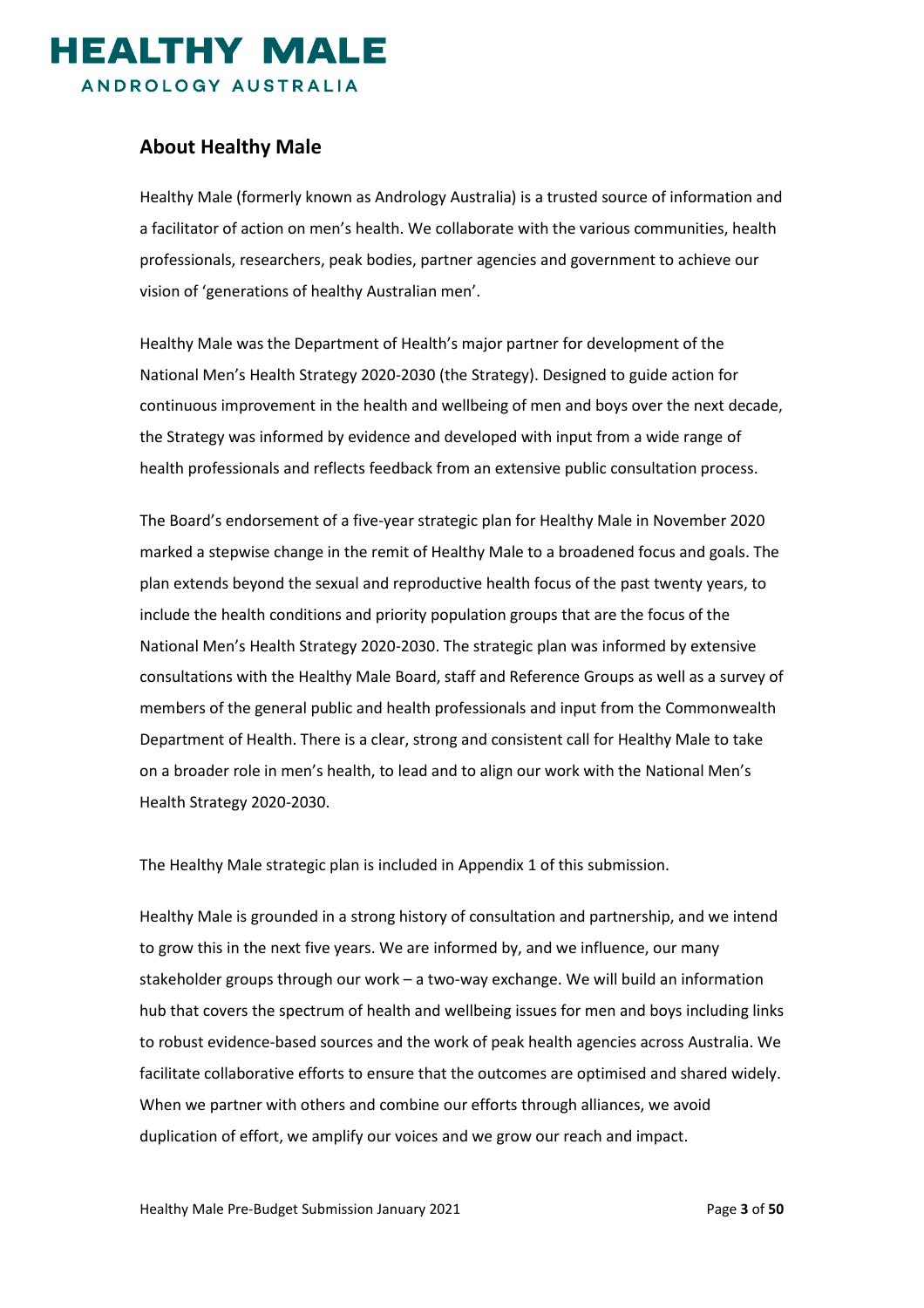### **HEALTHY MA** ANDROLOGY AUSTRALIA



#### **Our capabilities and reach**

Guided by evidence and our extensive network of professional Reference Groups, clinical advisors and consumers, Healthy Male has delivered education, training and information for consumers and the health and medical workforce for the past 20 years.

Our information and education for consumers is evidence-based and developed at a literacy level and in formats that enable accessibility for the targeted audience(s) for each resource or program. Health promotion campaigns target men from all walks of life, often focusing on at risk population groups, aiming to achieve specific calls to action.

The training activities provided by Healthy Male are driven by the needs of men and the experiences and challenges encountered in healthcare settings and aim to address gaps identified in practice. They are based on contemporary evidence-based practice and are responsive to changing needs in the health and community sector.

Healthy Male is a provider of continuing professional development through the Royal Australian College of General Practitioners CPD program, the Australian College of Rural and Remote Medicine and the Australian Primary Health Care Nurses Association.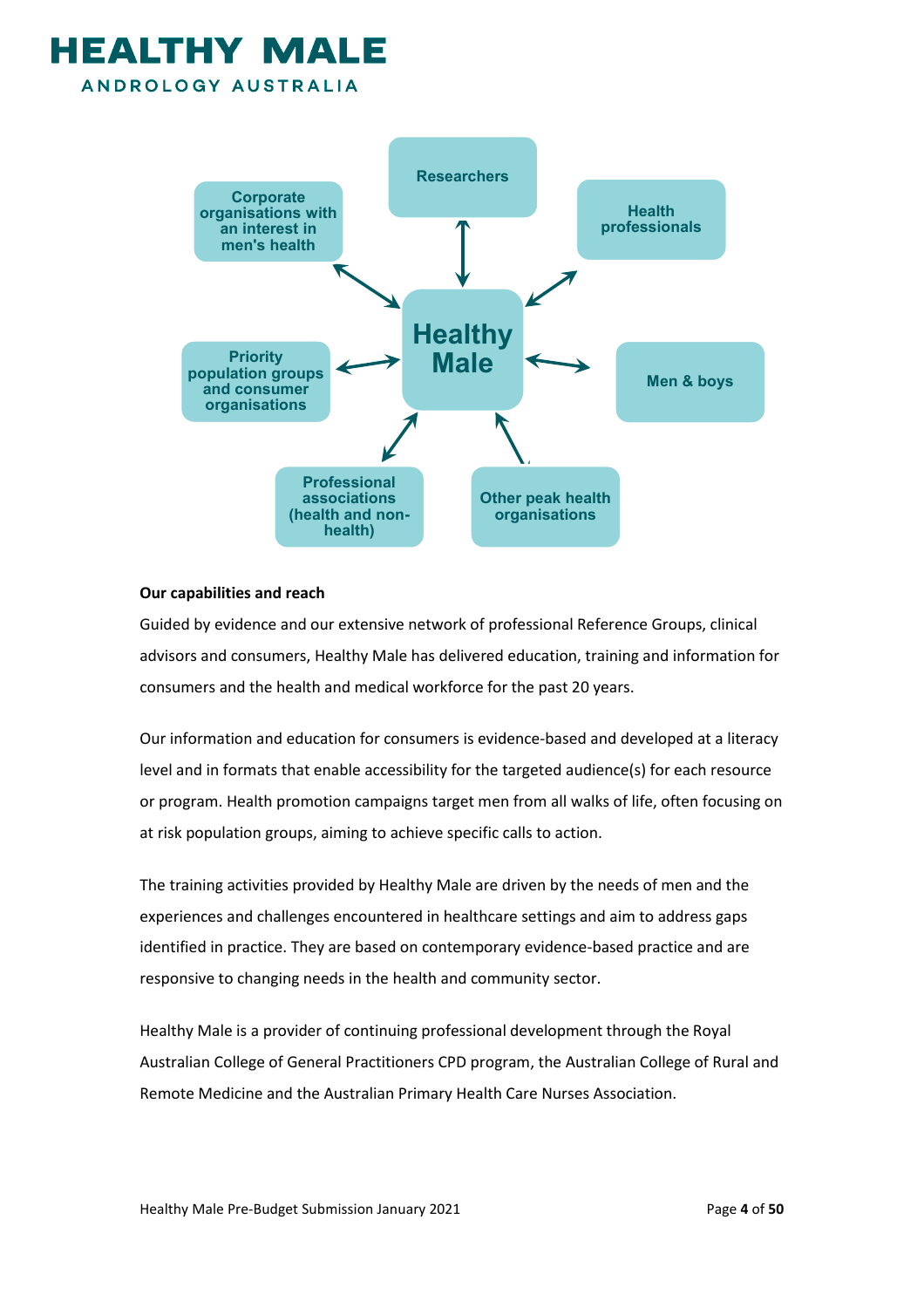### **IEALTHY MALE** ANDROLOGY AUSTRALIA

Adding to the strategic guidance provided by our Board, Healthy Male's work is influenced by a Scientific and Clinical Committee, a Management Committee, three Reference Groups and a panel of more than 60 Clinical Advisors. Our Reference Groups provide valuable feedback to inform the design, development, implementation and review of our programs and activities. They include:

- a General Practitioner Reference Group
- a Primary Health Care Nurse Reference Group
- an Aboriginal and Torres Strait Islander Reference Group members include Aboriginal Elders and leaders in their respective fields of research, health service provision and health professional workforce development.

Healthy Male has extensive information distribution networks to health professionals and members of the general public. Our substantial reach in the community and with health professional audiences is evident from distribution of across multiple channels:

- Electronic direct mail 12,600 consumers and over 5,000 health professionals
- 'The Male' a biannual publication of which 13,000 copies are distributed nationally to 10,000 subscribers.
- Healthy Male's digital content, which is continuously updated and renewed, with unique view (impressions) per annum for: Instagram – over 34,000; Facebook – 10,000; Twitter – over 900,000; Website – 800,000; and YouTube – over 15,200,000.

#### <span id="page-4-0"></span>**Submission overview**

The National Men's Health Strategy 2020-2030 (the Strategy) provides a strong basis for the improvement of the health and wellbeing of the more-than 12 million men and boys who live in Australia. The Strategy guides action on priority health issues, identifies priority population groups and outlines work across three key areas:

- Empowering and supporting men and boys to optimise their own and each other's health and wellbeing across all stages of their lives
- Strengthen the capacity of the health system to provide quality care for all men and boys
- Build the evidence base for improving the health of men and boys.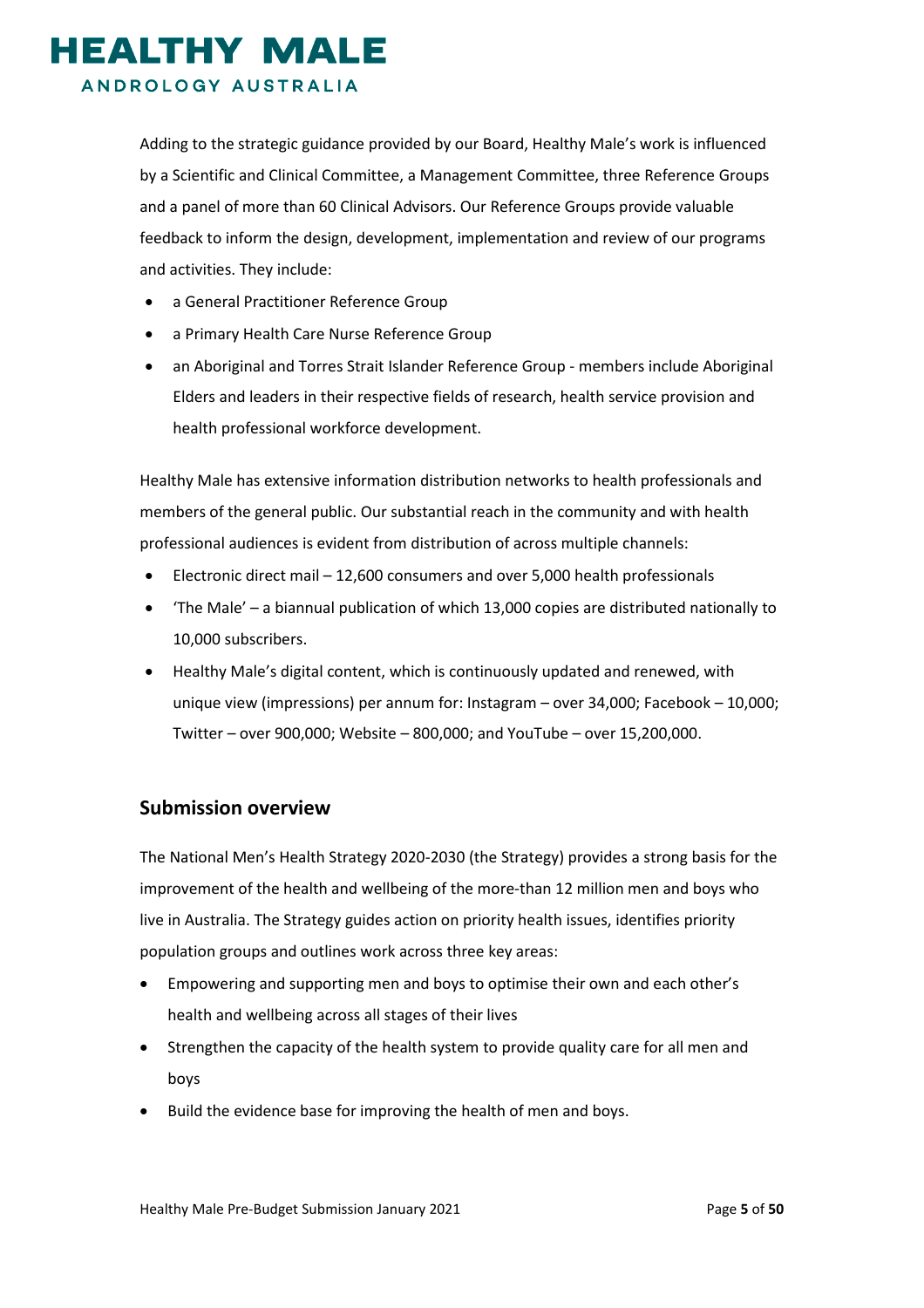### **HEALTHY MALE** ANDROLOGY AUSTRALIA

The Healthy Male five-year strategic plan, recently endorsed by our Board, sets an important agenda for growth in collaborative efforts to improve men's health across Australia. The work that is mapped to our six organisational pillars ensures that our organisation is strong and resilient, our team is well supported, we can deliver on our plan and achieve it through working in partnership with the diversity of communities across Australia, with colleagues and organisations across the health and other sectors.

There is a strong synergy between the Strategy and the Healthy Male strategic plan for 2021/22 to 2025/26. Where Healthy Male's goals align with the Strategy, we have incorporated specific action areas into the five-year workplan and budget included in this submission. Healthy Male is very well placed to deliver on this five-year plan. **Our success with the work laid out in this submission would coincide with the achievement of meaningful progress towards every action and objective area of the National Men's Health Strategy 2020-2030, by the end of June 2026.** The endnotes accompanying the workplan provide cross-references to the Strategy where applicable.

What this means for Australian men:

- A clearer and more comprehensive evidence base to guide action on health
- An increased focus on the health and wellbeing of men and boys and increased awareness of why men's health matters
- Information and education to support action to prevent illness and maintain wellbeing across the life course
- Inclusive policy, data and research that informs priorities for meaningful action to address the major health issues facing Australian men and boys
- A greater voice for all men and boys in determining priorities and ensuring that efforts are grounded in experience and responsive to need
- A shift in unhelpful and unhealthy cultural norms and gender stereotypes in relation to help seeking by men and boys, including as they consider or transition to parenthood
- Access to a wealth of information on health and wellbeing across the life course, from a single source of truth within an information hub developed in partnership with men and boys, professional advisors and organisations across Australia
- Improvements in the health literacy of men and boys living in Australia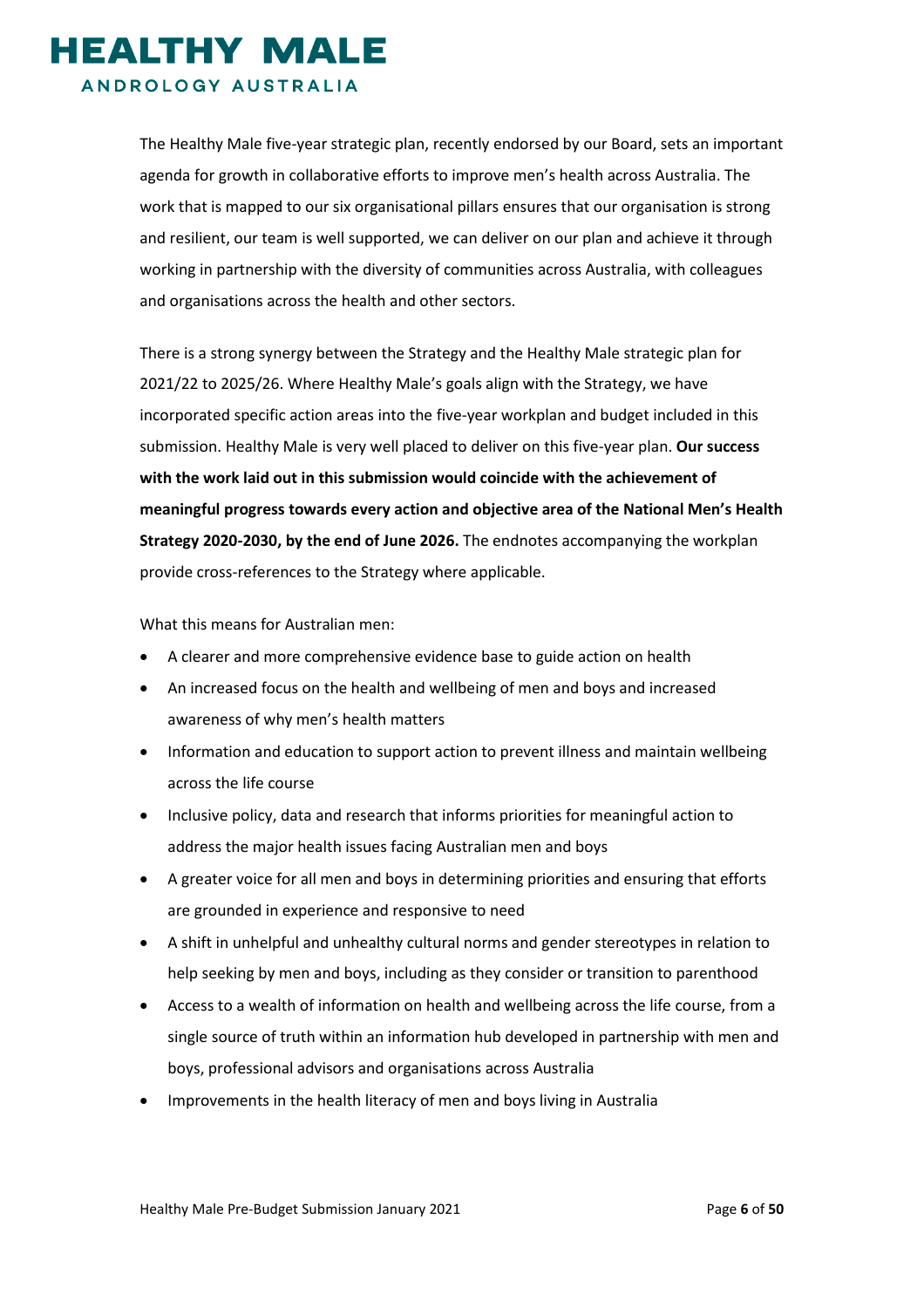### **EALTHY MALE** ANDROLOGY AUSTRALIA

• Meaningful action in partnership with priority population groups, peak agencies and health services to reduce the health and wellbeing gaps between sub-groups of Australian men and boys

- A health workforce that is more aware, educated and equipped to engage with men and boys to enable preventive health care, the early diagnosis of conditions and their effective treatment, and which guides proactive approaches and skills development to support maintenance of mental health and wellbeing across the life course
- Collaborative action on men's health by services and organisations across Australia through participation in health promotion, population health and health access codesign projects.

Some key inclusions from our workplan for the coming five years are:

- A special project in year one and two to develop an evidence-informed consensus statement on what male-friendly health care services and practice looks like, and what health providers and service managers can do to improve access and engagement by men and boys. Following the model of the Case for Change for Plus Paternal: A focus on fathers, further work will be implemented to enact meaningful change in partnership with an alliance of supporting organisations
- The implementation of a biennial national men's health survey around information and support needs, help-seeking practice and preferences of Australian men (areas that are not covered by existing research)
- The coordination and administration of four grants programs (covering Health Promotion, Population Health and Health Access Co-design (Health Access Co-Design in years 2 and 5)) with \$1.5 million in grants proposed over three years for each of the four programs and a national approach to collaboration, information sharing and evaluation with all grant recipients to optimise the outcomes achieved and disseminate key learnings
- A national Men's Health Week public awareness campaign each year focussed on valuing diversity and reducing stigma in men and boys
- Expanding the Healthy Male suite of online resources for men and boys and information and education for health professionals to cover health and wellbeing more broadly
- Implementing national health promotion initiatives that increase health literacy in men and boys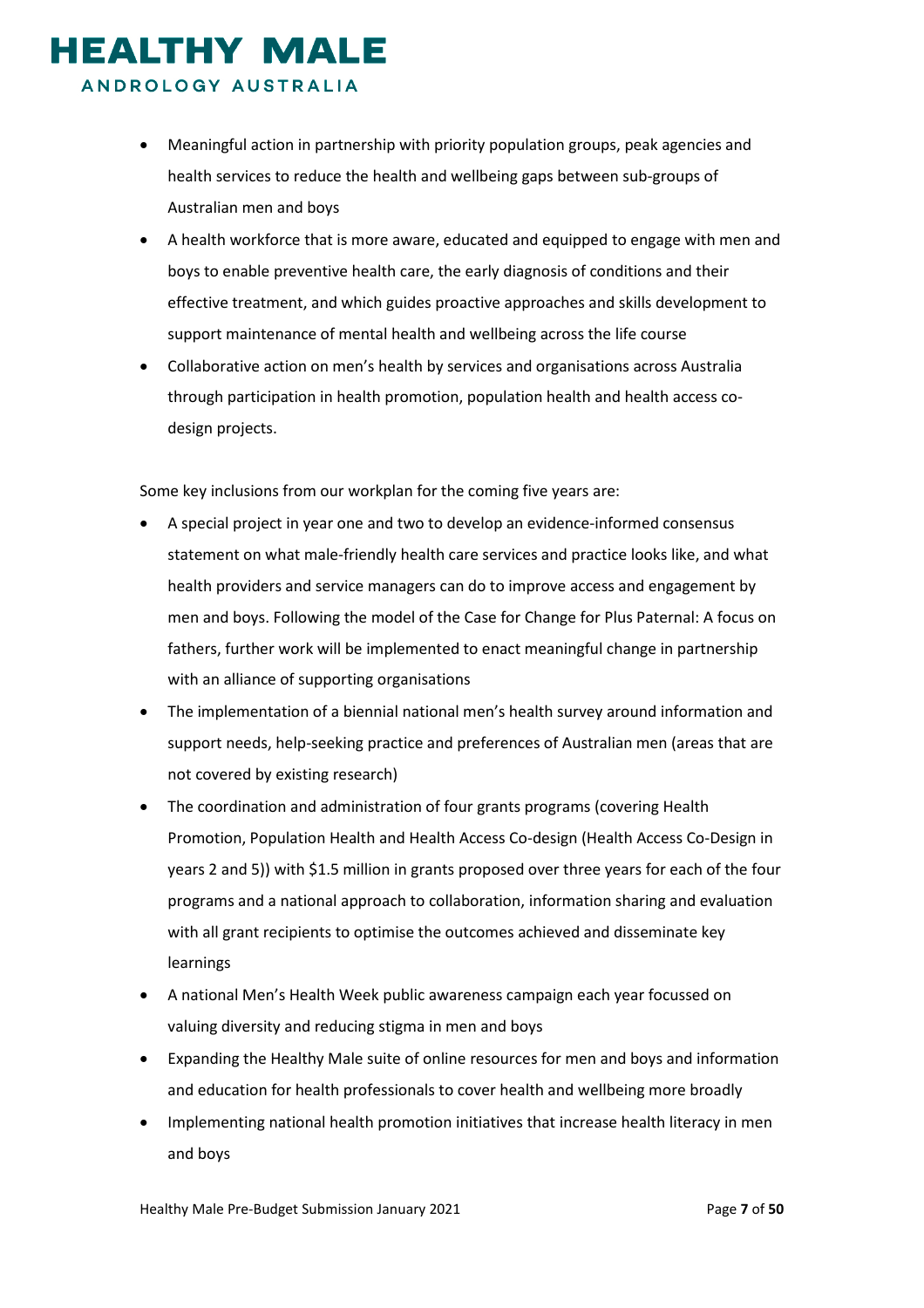ANDROLOGY AUSTRALIA

- A major program of work focussed on one priority population group each year, commencing with a detailed series of consultations (organisations, leaders, elders, community members) and review of the literature to understand their experience, issues and needs leading to a co-design process to develop specific solutions and take action on those. In the next five years, the focus will be on incarcerated males; Aboriginal and Torres Strait Islander males; male veterans; male members of LGBTIQA+ communities; and males with disabilities
- A special project in years three to five, akin to the Plus Paternal: A focus on fathers project. This will focus on the diversity of culturally and linguistically diverse (CALD) communities across Australia and culminate in a Case for Change for CALD men and boys in Australia and the building of an alliance of organisations committed to implementing change
- A research strategy for Healthy Male and a National Men's Health Research Strategy to guide investment in research in men's health, and to inform the collection and reporting of data to shine a light on the health status and challenges facing men as well as monitor our progress towards male health targets
- A rigorous approach to consumer engagement and to evaluation has been embedded throughout this plan and we will have routine and periodic mechanisms for the collection of data and feedback that will inform our work and areas for improvement as well as demonstrate what we have achieved along the way.

Our Department of Health funding cycles have traditionally been three years. We are seeking an investment over five years to support the critical work required over a longer timeframe to deliver on critical initiatives that provide substantial growth in action on the health of men and boys. This will grow the capacity of the health system and wider sectors to enable proactive engagement and responsiveness to expressed needs.

The total funding ask for the five-year period is \$23.725 million. Note that this includes \$7.020 million to support the implementation of four grants programs included in the National Men's Health Strategy 2020-2030. With the grants programs excluded it reflects a request for \$16.705 million, an average of \$3.341 million per annum.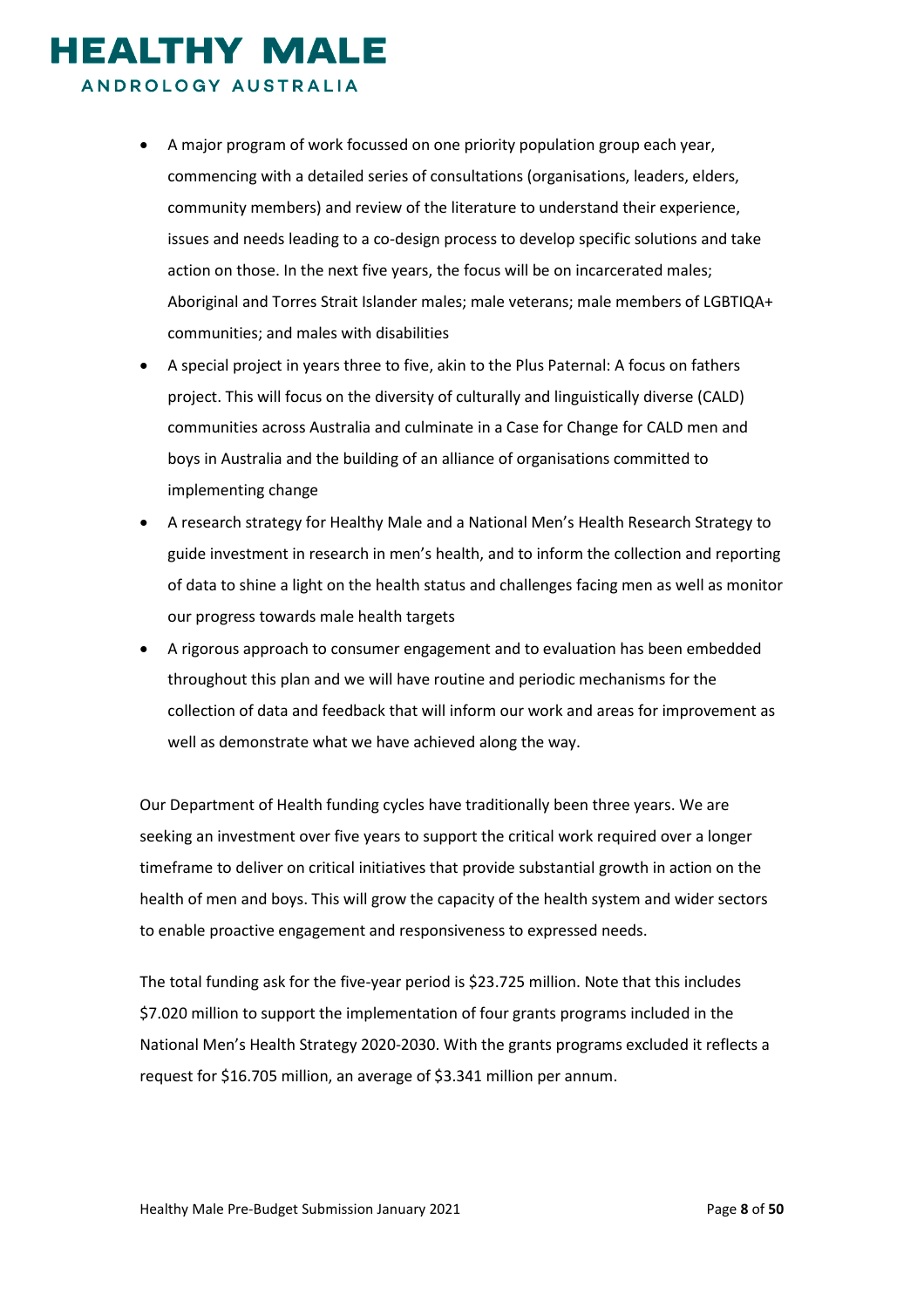

#### <span id="page-8-0"></span>**The investment**

In Appendix 2, the five-year workplan that is the basis for this submission is stepped out and includes a series of endnotes providing detail as to the proposed approach and linkages to the National Men's Health Strategy 2020-2030 (where relevant). It shows the planned activities for each of the five years of the plan across Healthy Male's six pillars and the corresponding 23 strategic goals for 2021/22 to 2025/26. Measures of success for each area of work are included which will be further refined as each year's organisational workplan is created and each activity is further developed and planned.

Healthy Male's organisational model reflects a small core staff team and an extended external team. This enables the organisation to remain lean, agile and responsive and to assemble the required expertise for each priority as needed. In order to deliver on this fiveyear strategic plan, some new roles will be introduced to the core team including: Evaluation and Data Coordinator; Policy Manager; Business Development Manager; and Health Content Coordinator.

There is currently an extended team of consultants and other services who provide expert advice, guidance and services to Healthy Male. This includes services drawn upon as required across a range of areas such as scientific writing, translation of research and resources, accounting and bookkeeping, design, branding, media relations, accessibility reviews, website development, project management, survey design and analysis, strategy, IT and operations support. The pool of consultants and additional services is anticipated to grow to support delivery of this five-year plan. For some of the strategic goals reflected in the plan, there is not anticipated to be any cost for implementation aside from core staffing costs and overheads. For others, there is a specific budget allocated to enable the work.

The total investment sought for the implementation of this five-year plan is \$23,725,938. The investment per year and the key outcomes that will be delivered are outlined below. Further detail can be provided on all aspects of the budget as required.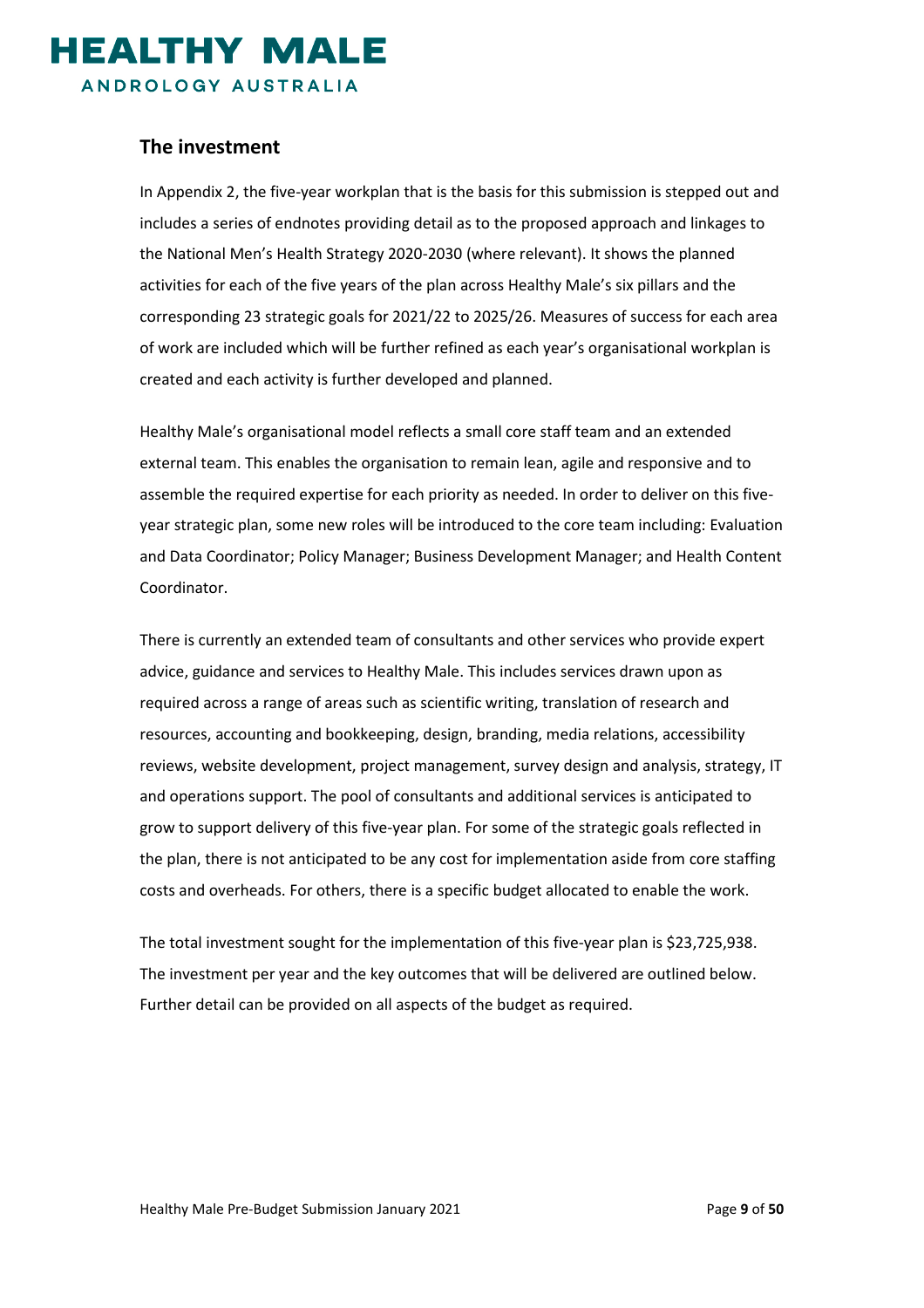### **EALTHY MALE** ANDROLOGY AUSTRALIA

#### **Year One: 2021/2022**

#### **The Investment: \$3,095,472 to deliver the following outcomes**

- Growth in the pool of Healthy Male Advisors to broaden our organisational expertise and advice
- A formal evaluation of our strategic partnerships that guide improvement activities
- The contribution of Healthy Male to activities and collaboration with strategic partners, including health promotion and awareness campaign support
- Co-design of a consensus statement on what male-friendly health care services and practice look like and what health providers and service managers can do to improve access and engagement by men and boys
- Policies, strategies, guidelines and position statements reviewed with a male sex and gender lens and opportunities for improvement identified and incorporated into advocacy activity planning
- A Consumer Engagement Framework and implementation plan that guides the growth and evolution of our organisational capacity to enable embedding of consumer engagement into all of our work
- An updated review of existing men's health-related research and evaluation evidence that informs the identification of key health indicators and targets to guide national efforts to improve the health of men and boys
- A national Men's Health Week campaign that raises public awareness of men's health with a focus on valuing diversity and reducing stigma
- Expansion of the Healthy Male suite of online evidence-based information to encompass new health conditions and topics of interest to men and boys, and associated health professional resources and education programs
- Existing information reviewed to maintain currency and relevance
- A national health promotion campaign that improves the health literacy of men and boys
- Health professionals' engagement through conferences, workshops and publications to raise awareness of Healthy Male and provide the support, information and education available for health professionals, including the launch of new resources and coverage of topics of interest
- Advocacy and assistance to develop specific curricula on men's health in medical, nursing, allied health and medical specialty education and training
- Working with partner agencies we will enhance the engagement of men and boys by health services increasing their reach and impact

*contin.*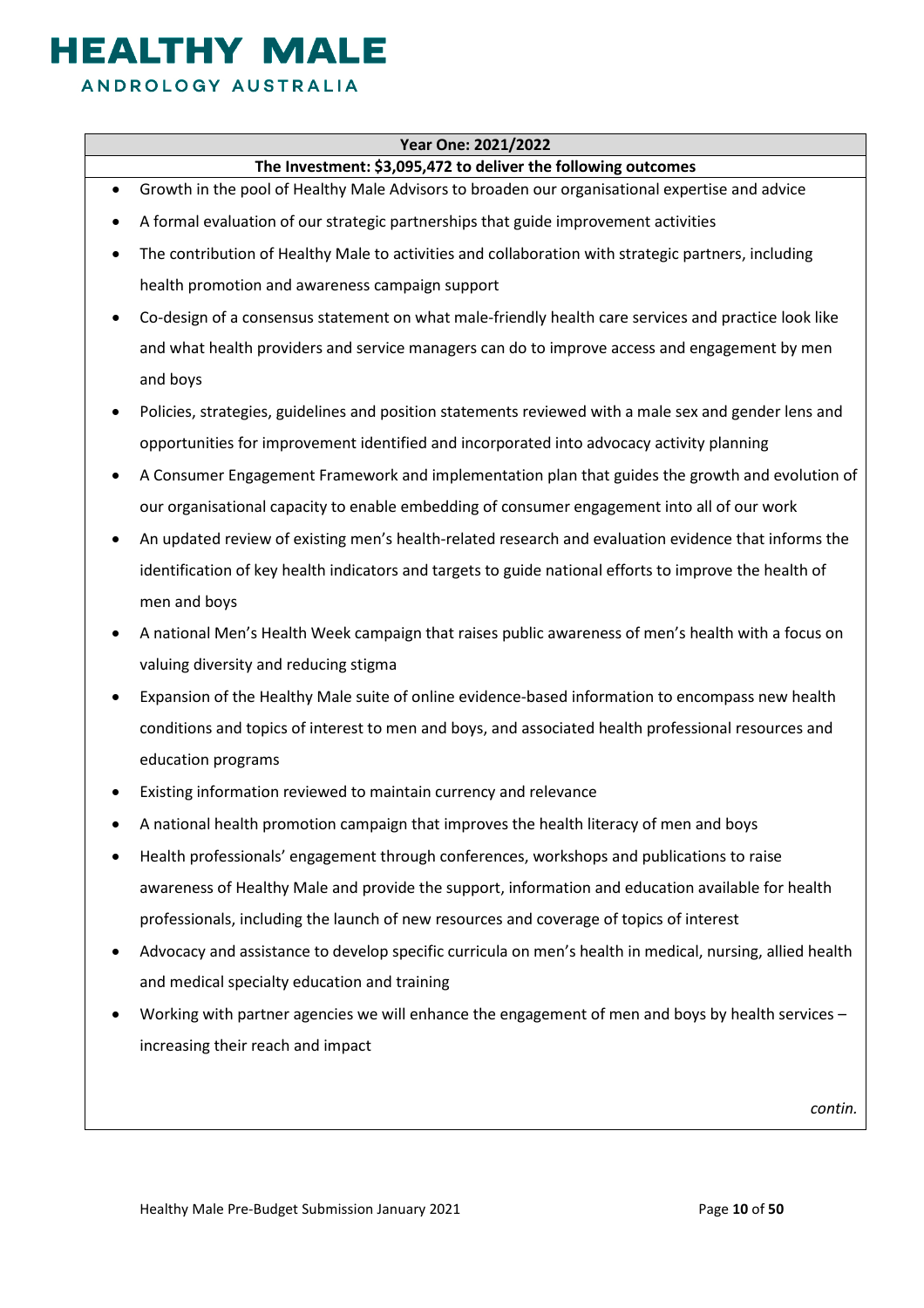ANDROLOGY AUSTRALIA

- The first round of a three-year Health Access Co-Design Grants Program will be opened, a peer review process implemented and grants to the value of \$1,500,000 over three years awarded to support system change that enables male-friendly health care environments and accessibility. This will be accompanied by the development of a Community of Practice for successful grant recipients to share methods, data and experience. An overarching evaluation framework will guide project- and whole-ofprogram-level evaluation to ensure optimal conduct and outcomes. Second round to occur in year 5 of the proposal.
- Outcomes of a series of consultations with incarcerated males will be reported to articulate their experiences, identify issues and needs, and develop an action plan to close the gaps. The integration of outcomes across all areas of Healthy Male's work (information, education, health promotion and awareness campaigns), collaborations with strategic partners and advocacy work.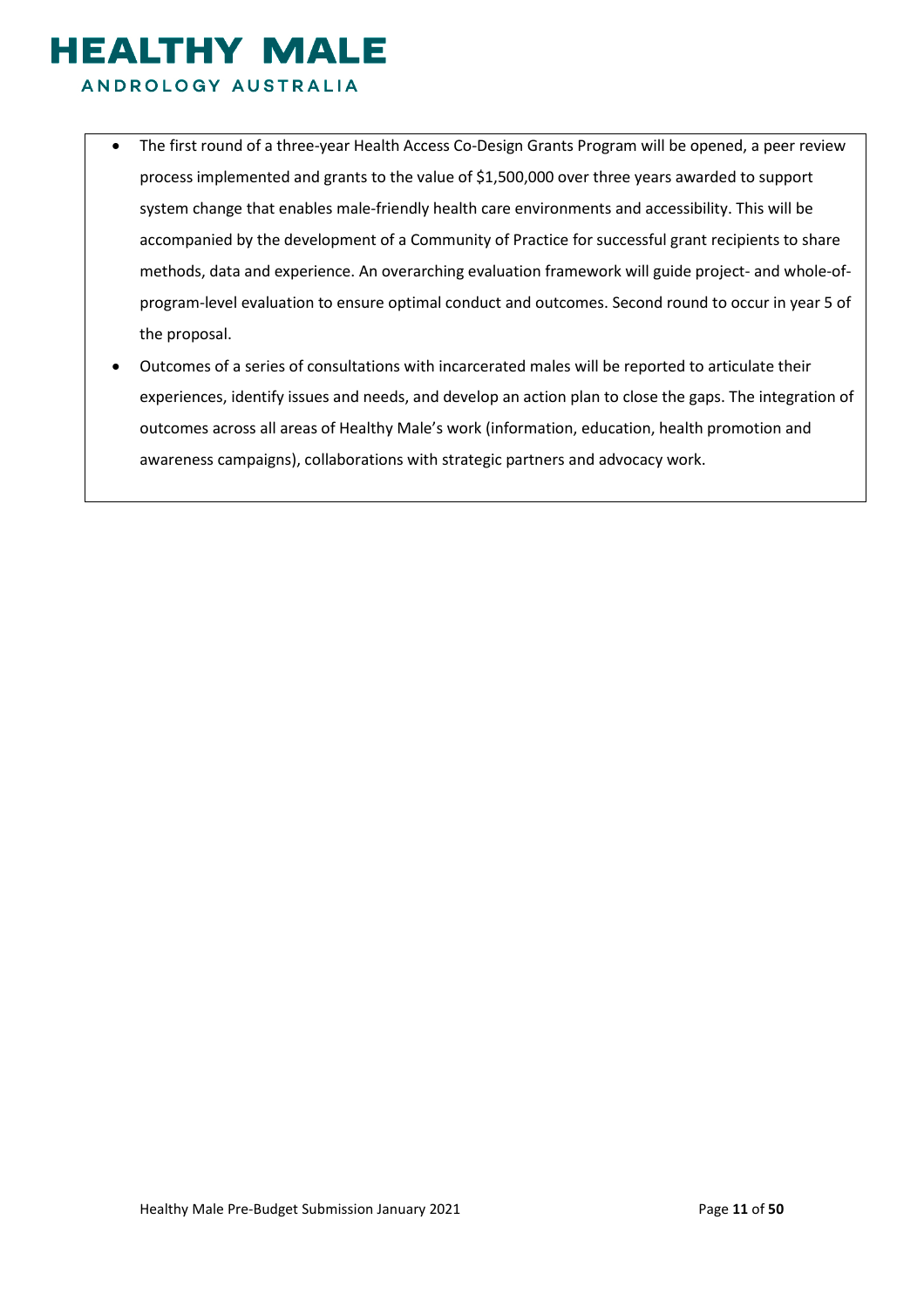### **EALTHY MAL** ANDROLOGY AUSTRALIA

#### **Year Two: 2022/2023**

**The Investment: \$4,913,284 (including \$1.5 million for the Health Access Co-Design Grants Program) to deliver the following outcomes**

- Growth in the pool of Healthy Male Partner Agencies to broaden our reach with an emphasis on priority health conditions in the National Men's Health Strategy 2020-2030
- A formal evaluation of our Healthy Male Advisors and Reference Group members that informs improvement activities to strengthen the effectiveness of our engagement
- Continued contribution to activities and collaboration with strategic partners including health promotion and awareness campaign support
- Launch of the male-friendly health care services and practice consensus statement and support from organisations and individuals as members of a strategic alliance to lead and facilitate change
- Conduct of a biennial survey into men's health information and support needs, help-seeking practices and preferences with results compared to baseline (2020/21) and priorities for action and advocacy identified
- Policies, strategies, guidelines and position statements reviewed with a male sex and gender lens and opportunities for improvement identified and incorporated into advocacy activity planning
- Implementation of the Healthy Male Consumer Engagement Framework and mechanisms to monitor and track progress against targets for engagement will be established – consumer engagement and codesign practice will be embedded into our work and build our engagement with priority population groups
- Monitoring of key health indicators and targets to guide national efforts to improve health and advocacy for sex and gender stratification of key data collections, reports and in research activities
- A Healthy Male research framework that guides our strategic approach to research and engagement with researchers/the sector
- A national Men's Health Week public awareness campaign that raises awareness of men's health with a focus on valuing diversity and reducing stigma
- Expansion of the Healthy Male suite of online evidence-based information to encompass new health conditions and topics of interest to men and boys and associated health professional resources and education programs
- Existing information reviewed to maintain currency and relevance
- A national health promotion campaign to improve the health literacy of men and boys

*contin.*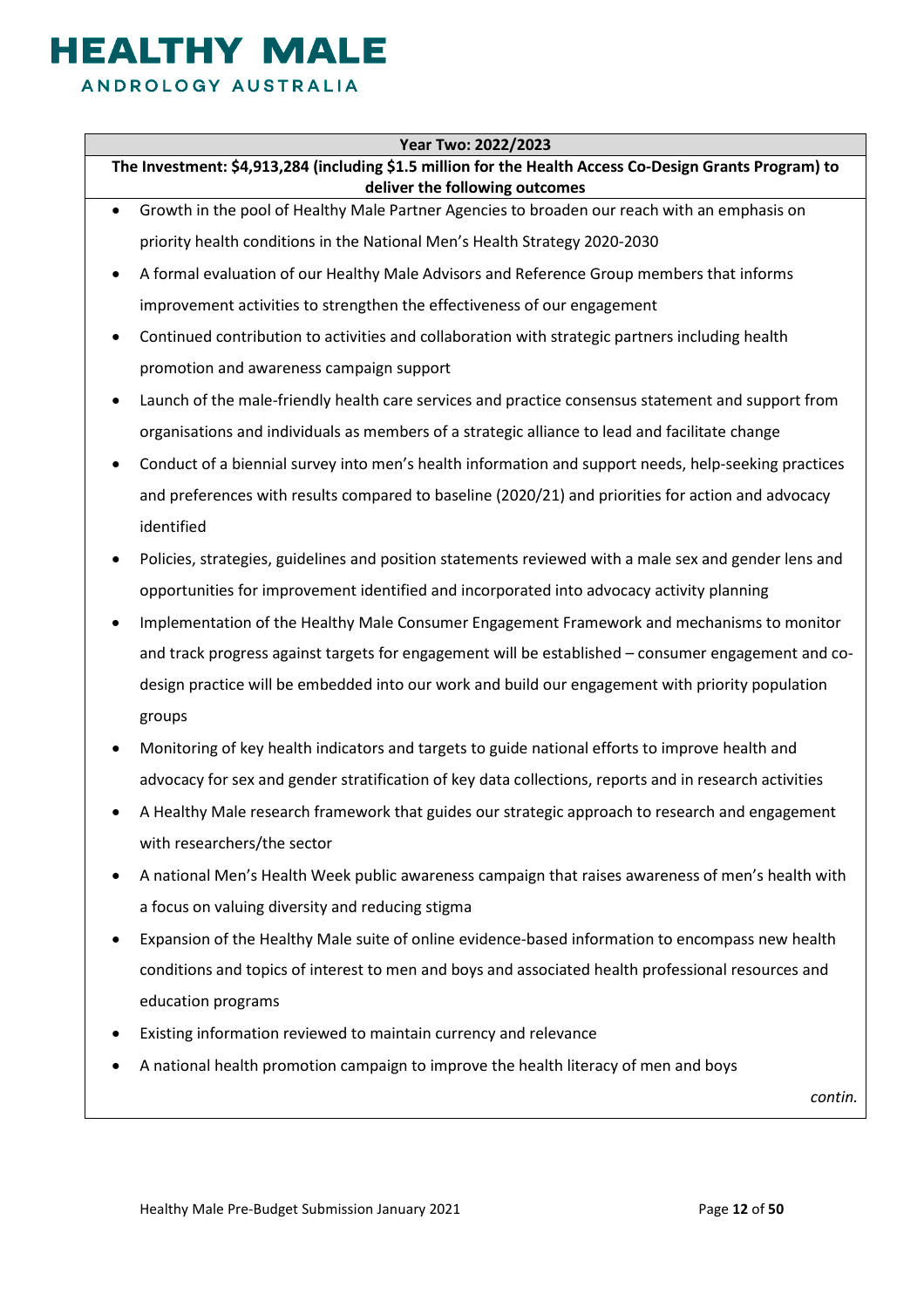#### ANDROLOGY AUSTRALIA

- Health professionals engaged through conferences, workshops and publications to raise awareness of Healthy Male and the support, information and education available for health professionals as well as to launch new resources and topics of interest
- Advocacy efforts result in an increase in specific curricula on men's health in medical, nursing, allied health and medical specialty education and training
- Working with partner agencies we will enhance the engagement of men and boys by health services increasing the reach and impact
- The first round of a three-year Population Health Grants Program will be opened, a peer review process implemented and grants awarded to the value of \$1,500,000 over three years to support projects that implement a population health approach to engagement with men and boys in local, regional, state, territory and national levels in health education, prevention and early detection initiatives. This will include the facilitation of a Community of Practice and evaluation activities as per the Health Access Co-Design Grants Program
- Grant recipients complete the first year of their projects in the Health Access Co-Design Grant Program
- A series of consultations will be undertaken with Aboriginal and Torres Strait Islander men and boys to understand their experiences, identify issues and needs and inform the development of an action plan to close the health and wellbeing gaps identified. The outcomes will be integrated across all areas of Healthy Male's work (information, education, health promotion and awareness campaigns), collaborations with strategic partners and advocacy work.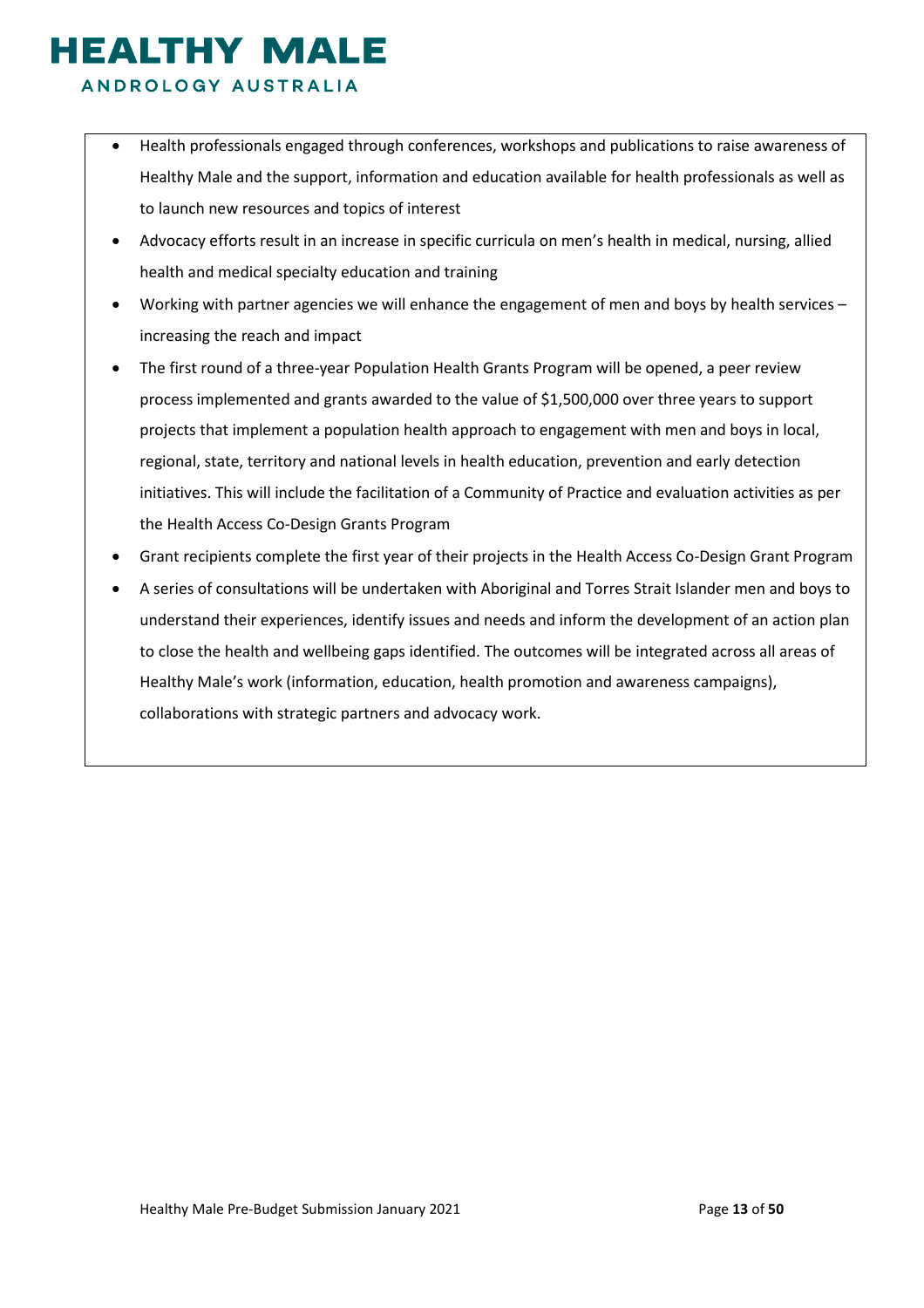### **IEALTHY MALE** ANDROLOGY AUSTRALIA

#### **Year Three: 2023/2024**

**The Investment: \$5,268,104 (including \$1.5 million for the Population Health Grants Program) to deliver the following outcomes**

- A review of the Healthy Male Reference Group structure and membership to guide strategic expansion to meet the evolving needs of Healthy Male across all health conditions and population groups
- A formal evaluation of our strategic partnerships to guide improvement activities (with comparison to baseline from Year 1)
- Continued contribution to activities and collaboration with strategic partners including health promotion and awareness campaign support
- Policies, strategies, guidelines and position statements reviewed with a male gender/sex lens and opportunities for improvement identified and incorporated into advocacy activity planning
- Continued implementation of the Healthy Male Consumer Engagement Framework including strong growth in our consumer engagement and co-design practice and contributions to the wider men's health field in relation to best practice consumer engagement
- A biennial review of existing men's health-related research and evaluation evidence that informs the identification of key health indicators and targets and priorities for national efforts to improve the health of men and boys
- Monitoring of key health indicators and targets to guide national efforts to improve health and advocacy for sex and gender stratification of key data collections, reports and in research activities
- A major project will commence to develop the National Men's Health Research Strategy. Drawing on existing national and international evidence and key opinion leaders, the strategy will identify research priorities and focussed areas for research investment to drive and accelerate equity and improvements in men's health overall (year one of two for this project)
- A national Men's Health Week public awareness campaign will raise awareness of men's health with a focus on valuing diversity and reducing stigma
- Expansion of Healthy Male suite of online evidence-based information to encompass new health conditions and topics of interest to men and boys and associated health professional resources and education programs
- Existing information will be reviewed to maintain currency and relevance
- Launch of a national health promotion campaign to improve the health literacy of men and boys

*contin.*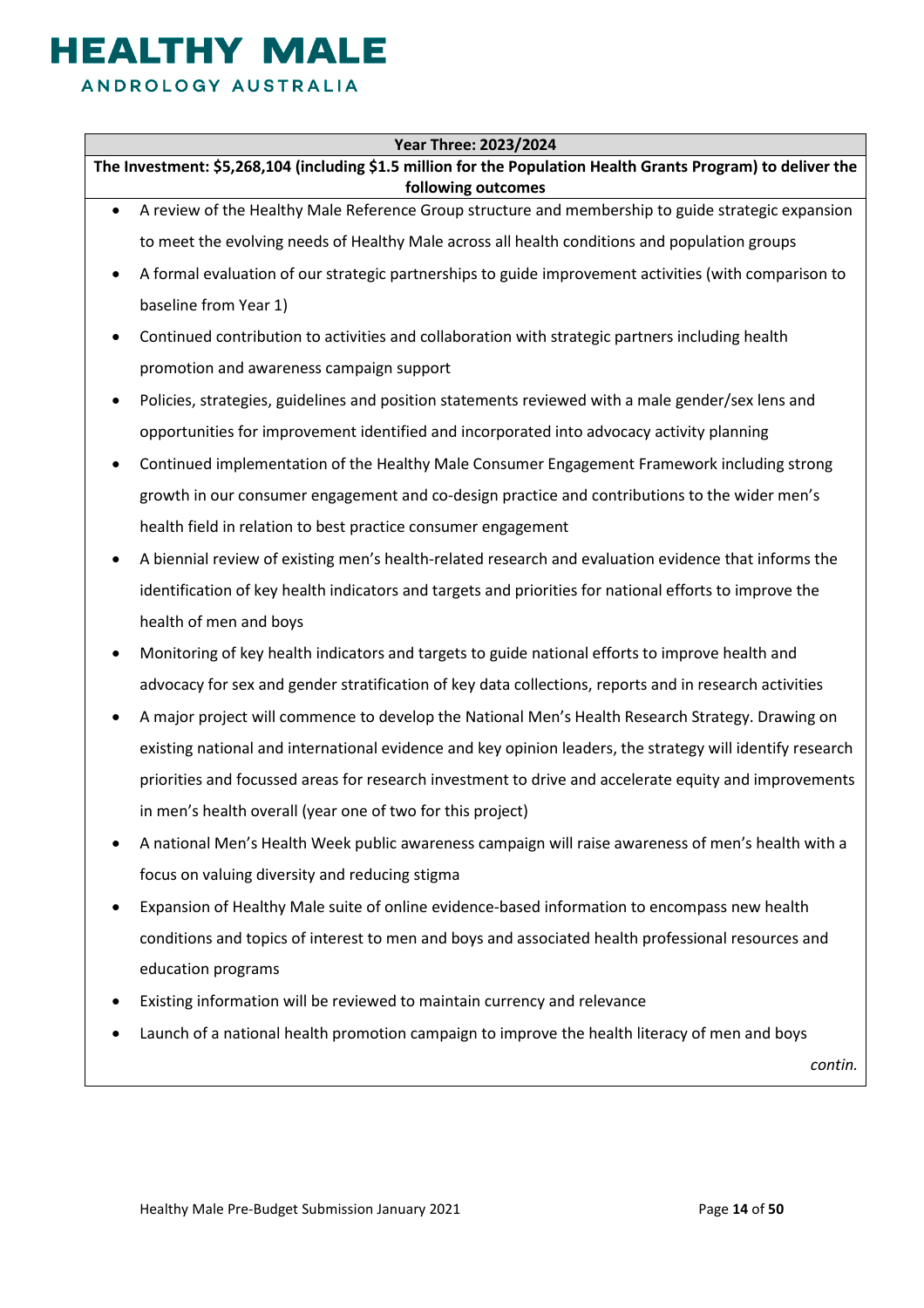### ANDROLOGY AUSTRALIA

- Health professionals engaged through conferences, workshops and publications to raise awareness of Healthy Male and the support, information and education available for health professionals as well as to launch new resources and topics of interest
- Advocacy efforts will result in an increase in specific curricula on men's health in medical, nursing, allied health and medical specialty education and training
- Working with partner agencies we will enhance the engagement of men and boys by health services increasing their reach and impact
- The first round of a three-year Health Promotion Grants Program will be opened, a peer review process implemented and grants awarded to the value of \$1,500,000 over three years to support projects that implement a population health approach to engagement with men and boys in local, regional, state, territory and national levels in health education, prevention and early detection initiatives. This will include the facilitation of a Community of Practice and evaluation activities as per the Health Access Co-Design and Population Health Grants Programs
- Grant recipients will complete the second year of their projects in the Health Access Co-Design Grant Program and the first year of the projects funded in the Population Health Grant Program
- A series of consultations will be undertaken with male veterans to understand their experiences, identify issues and needs and inform the development of an action plan to close the health and wellbeing gaps identified. The outcomes will be integrated across all areas of Healthy Male's work (information, education, health promotion and awareness campaigns), collaborations with strategic partners and advocacy work
- The first year of a three year special project will be implemented focussed on the diversity of males from CALD communities. A roundtable will be convened with community leaders across all different ethnicities, peak bodies and service representatives who work with diverse communities to start the development of a plan for action to improve CALD males' health. We will identify common ground and points of difference across and within groups, review literature and identify examples of culturally sensitive and responsive programs. Specific needs, issues and barriers to access to information and services for this diverse group of men and boys will be identified.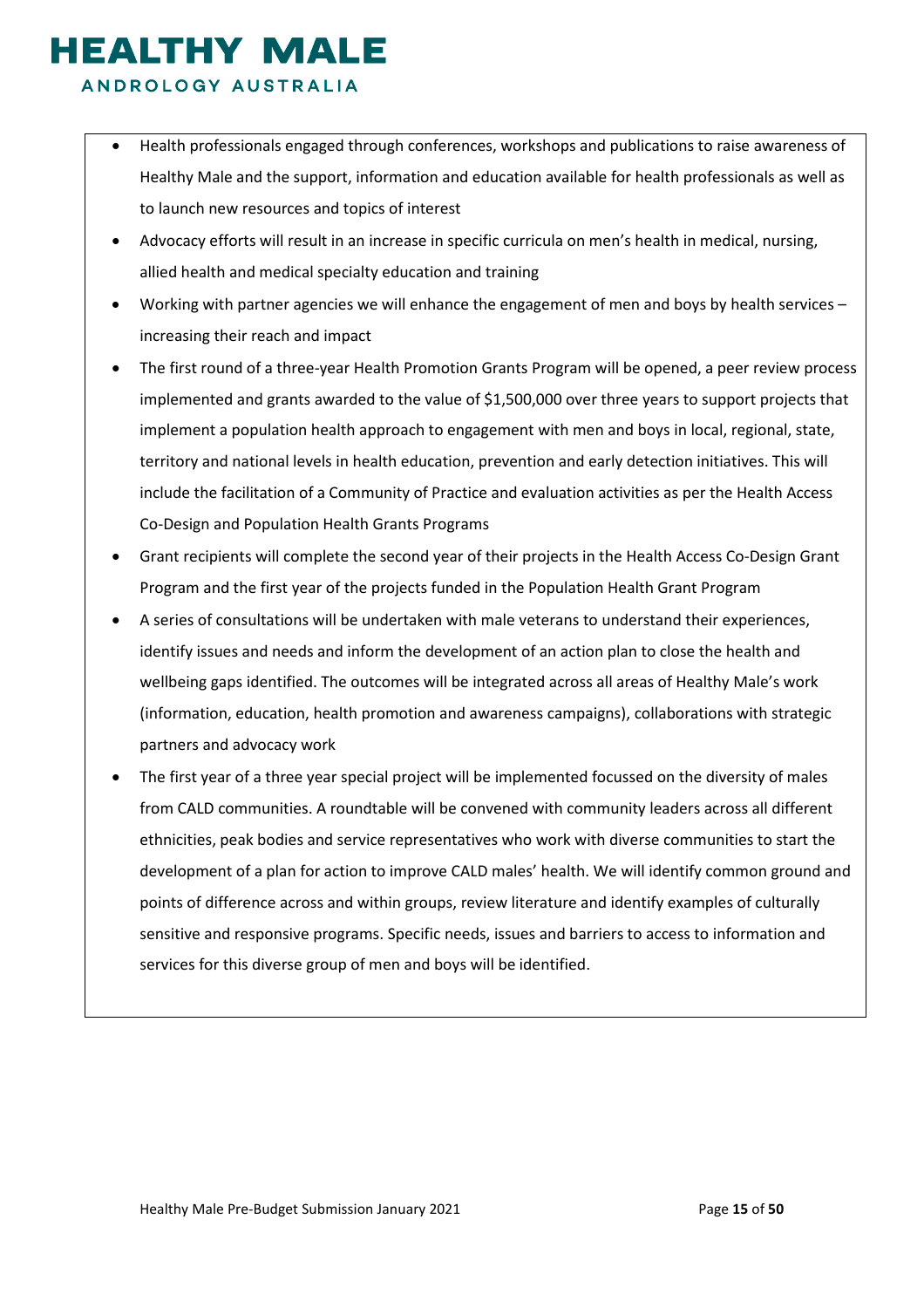### **IEALTHY MALE** ANDROLOGY AUSTRALIA

#### **Year Four: 2024/2025**

**The Investment: \$5,313,497 (including \$1.5 million for the Health Promotion Grants Program) to deliver the following outcomes**

- Review of the Healthy Male strategic plan and stakeholder consultations to inform development of the next strategic plan
- Review, refinement and expansion of stakeholder engagement through Healthy Male Advisors, Reference Groups and partner organisations
- A formal evaluation of our Healthy Male Advisors and Reference Group members to inform improvement activities to strengthen the effectiveness of our engagement (with comparison to baseline results from Year 2)
- Continued contribution to activities and collaboration with strategic partners including health promotion and awareness campaign support
- Conduct of a biennial survey into men's information and support needs, help-seeking practices and preferences with results compared to previous results and priorities for action and advocacy identified
- Policies, strategies, guidelines and position statements reviewed with a male gender/sex lens and opportunities for improvement identified and incorporated into advocacy activity planning
- Continued implementation of the Healthy Male Consumer Engagement Framework including strong growth in our consumer engagement and co-design practice and contributions to the wider men's health field in relation to best practice consumer engagement
- Monitoring of key health indicators and targets to guide national efforts to improve health and advocacy for sex and gender stratification of key data collections, reports and in research activities
- The National Men's Health Research Strategy will be launched, identifying research priorities and focussed areas for research investment to drive and accelerate improvements to reduce inequities and improve men's health and wellbeing (year two of two for this project)
- A national Men's Health Week public awareness campaign will raise awareness of men's health with a focus on valuing diversity and reducing stigma
- Expansion of Healthy Male suite of online evidence-based information to encompass new health conditions and topics of interest to men and boys and associated health professional resources and education programs
- Existing information reviewed to maintain currency and relevance
- A national health promotion campaign will improve the health literacy of men and boys

*contin.*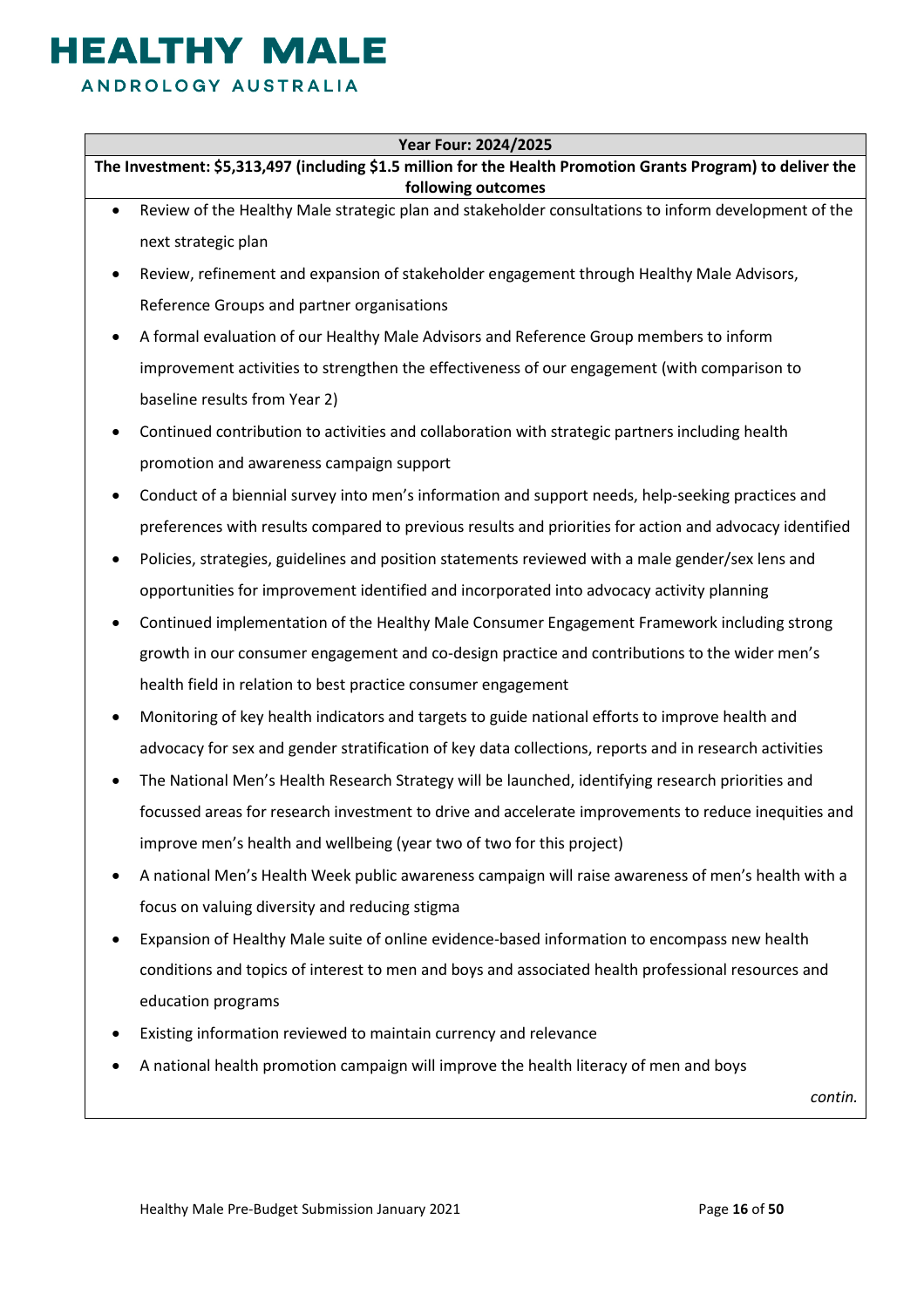### **HEALTHY MALE** ANDROLOGY AUSTRALIA

- Health professionals engaged through conferences, workshops and publications to raise awareness of Healthy Male and the support, information and education available for health professionals as well as to launch new resources and topics of interest
- Advocacy efforts will result in an increase in specific curricula on men's health in medical, nursing, allied health and medical specialty education and training
- Working with partner agencies we will enhance the engagement of men and boys by health services increasing their reach and impact
- Grant recipients will complete the third and final year of Health Access Co-Design projects, the second year of the projects funded in the Population Health Grant Program and the first year of the projects funded in the Health Promotion grants program. The Community of Practice and evaluation activities will optimise information sharing, troubleshooting of issues arising, identification of areas for improvement and determination of the clear outcomes achieved across these grant programs
- A series of consultations will be undertaken with male members of the LGBTIQA+ communities to understand their experiences, identify issues and needs and inform the development of an action plan to close the health and wellbeing gaps identified. The outcomes will be integrated across all areas of Healthy Male's work (information, education, health promotion and awareness campaigns), collaborations with strategic partners and advocacy work
- The second year of the three year special project for CALD men and boys will be implemented. Building on the findings from year one, and in partnership with advisors and organisational partners identified, we will gather further evidence, conduct consultations. Identify key principles, goals and actions required for meaningful change and improvement in the health and wellbeing of CALD men and boys. This will culminate with the launch of a Case for Change for CALD men and boys in Australia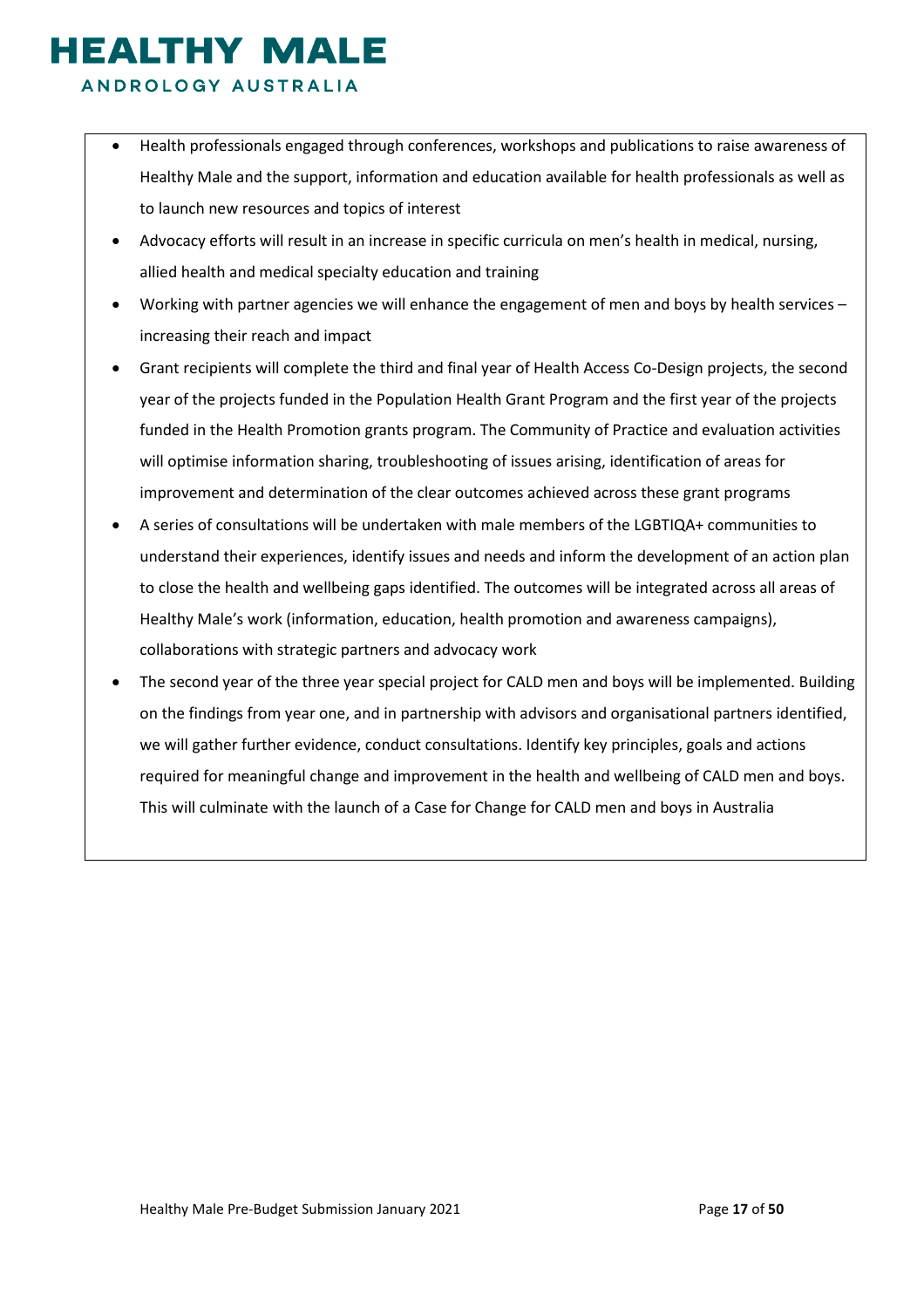### **IEALTHY MALE** ANDROLOGY AUSTRALIA

#### **Year Five: 2025/2026**

**The Investment: \$5,131,581 (including \$1.5 million for the Health Access Co-Design Grants Program) to deliver the following outcomes**

- A new five-year strategic plan for Healthy Male for 2026/27 to 2030/31
- The review, refinement and expansion of stakeholder engagement through Healthy Male Advisors, Reference Groups and partner organisations
- A formal evaluation of our strategic partnerships that guides improvement activities (with comparison to baseline from Year 1 and results from Year 3)
- Continued contribution to activities and collaboration with strategic partners including health promotion and awareness campaign support
- Policies, strategies, guidelines and position statements reviewed with a male gender/sex lens and opportunities for improvement identified and incorporated into advocacy activity planning
- Achievements from the Healthy Male Consumer Engagement Framework will be demonstrated including strong growth in our consumer engagement and co-design practice and contributions to the wider men's health field in relation to best practice consumer engagement
- A biennial review of existing men's health-related research and evaluation evidence that informs the identification of key health indicators and targets and priorities for national efforts to improve the health of men and boys
- Monitoring of key health indicators and targets to guide national efforts to improve health and advocacy for sex and gender stratification of key data collections, reports and in research activities
- A national Men's Health Week public awareness campaign will raise awareness of men's health with a focus on valuing diversity and reducing stigma
- Expansion of the Healthy Male suite of online evidence-based information to encompass new health conditions and topics of interest to men and boys and associated health professional resources and education programs
- Existing information reviewed to maintain currency and relevance
- A national health promotion campaign will improve the health literacy of men and boys
- Health professionals will be engaged through conferences, workshops and publications to raise awareness of Healthy Male and the support, information and education available for health professionals as well as to launch new resources and topics of interest
- Advocacy efforts will increase specific curricula on men's health in medical, nursing, allied health and medical specialty education and training

*contin.*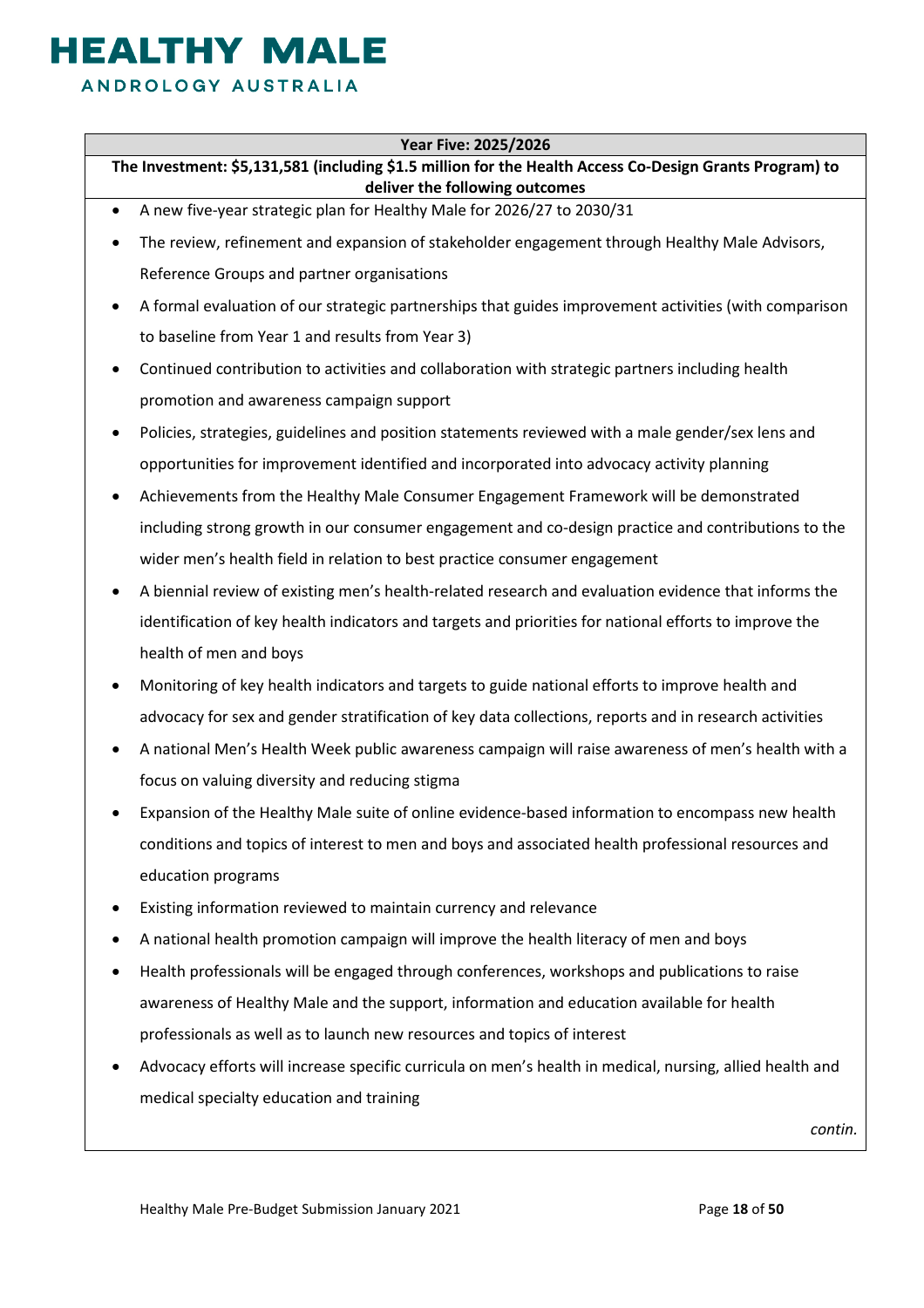ANDROLOGY AUSTRALIA

- Working with partner agencies we will enhance the engagement of men and boys by health services increasing their reach and impact
- The second round of a three-year Health Access Co-Design Grants Program will be opened, a peer review process implemented and grants awarded to the value of \$1,500,000 over three years to support system change that enables male-friendly health care environments and accessibility. This will be accompanied by the development of a Community of Practice for successful grant recipients to share information, lessons learned and troubleshoot issues arising. An overarching evaluation framework will guide project- and program-level evaluation to ensure optimal outcomes and lessons learnt are achieved
- Grant recipients will complete the third and final year of the projects funded in the Population Health Grant Program and the second year of the projects funded in the Health Promotion grants program
- A series of consultations will be undertaken with males with a disability to understand their experiences, identify issues and needs and inform the development of an action plan to close the health and wellbeing gaps identified. The outcomes will be integrated across all areas of Healthy Male's work (information, education, health promotion and awareness campaigns), collaborations with strategic partners and advocacy work
- The third and final year of the three year special project for CALD men and boys will be implemented. Working in partnership with endorsing partners, we will facilitation action in response to the priorities identified in the Case for Change for CALD men and boys in Australia.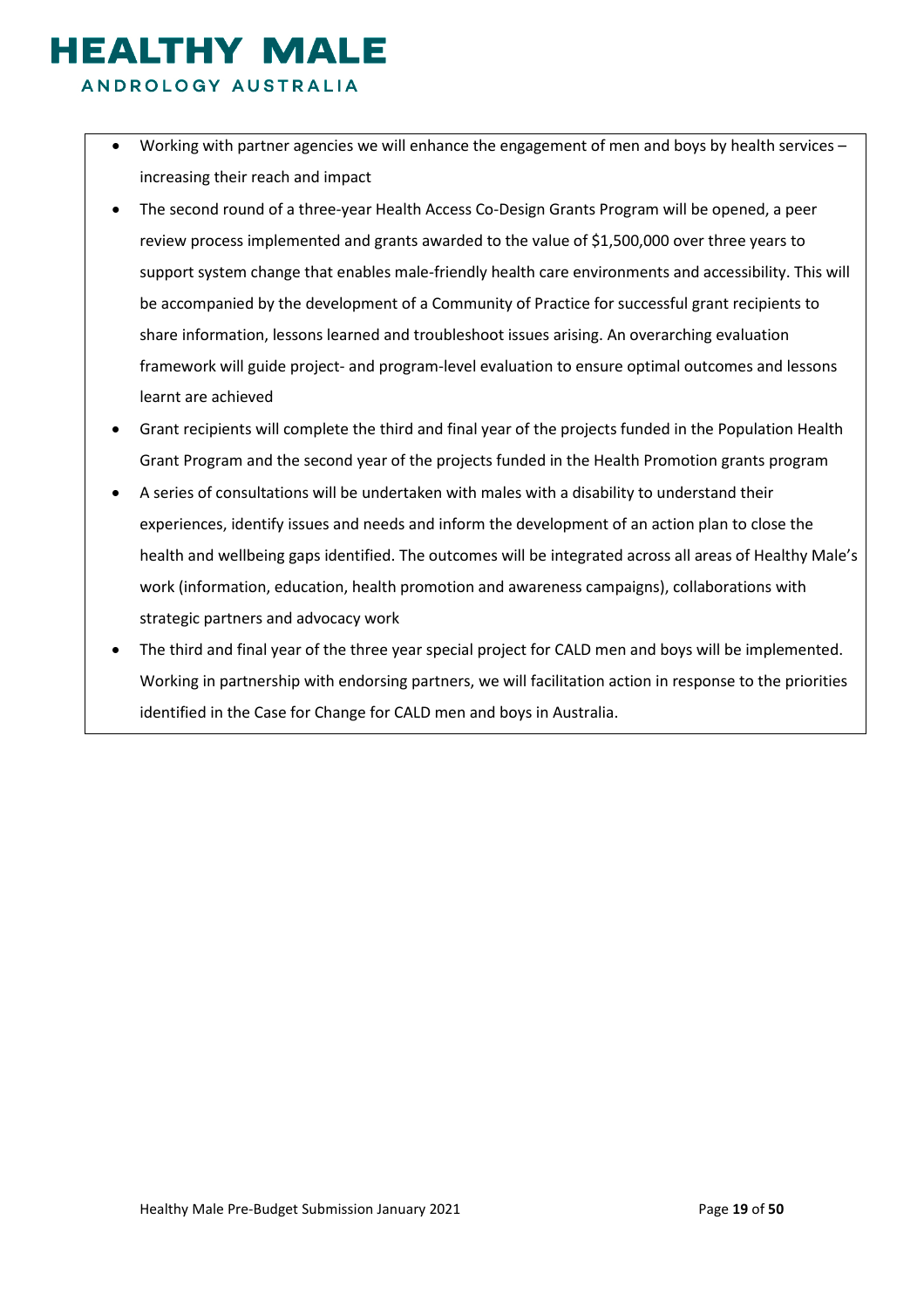

#### <span id="page-19-0"></span>**Appendix 1: The Healthy Male Strategic Plan 2021-2026**

#### **Vision**

Generations of healthy Australian men

#### **Mission**

Healthy Male is a trusted source of information and facilitator of action on men's health. We collaborate with the various communities, health professionals, researchers, peak bodies, partner agencies and government to achieve our vision. We do this through our work across six pillars:

**1. Enduring** – Building a strong, viable, resilient organisation that demonstrates value and stands the test of time

**2. Partnering** – Strengthening existing and building new alliances and partnerships to inform our work, extend our reach and enable collective action

**3. Influencing** – Advocating for men's health issues and priorities, influencing policy and practice, amplifying the voices of men and boys from all walks of life and driving the translation of research into meaningful action

**4. Empowering –** Informing, educating, encouraging, supporting and empowering men and boys to take action on their health

**5. Building capacity –** Informing, educating and supporting the health workforce to proactively engage with and meet the needs of men and boys across their life course and reducing system-level barriers to best care

**6. Reducing inequity –** Focussing efforts on priority population groups to co-create solutions and facilitate collective action to close the health and wellbeing divide

#### **Our values**

**Respect –** We honour and value ourselves, each other and all those with whom we collaborate.

**Inclusion –** We know that there is no such thing as an 'average' Australian man or boy. We respect the rich diversity of ages, cultures, languages and religions in our communities and the diversity of individuals within those communities. We acknowledge the diversity in our bodies, sex characteristics, sexualities and gender identities and consider the needs of all people who could benefit from our work.

**Equity –** We prioritise our efforts towards those who are most at risk of poor health outcomes in our communities.

**Empathy –** We take a holistic person-centred approach. We are curious, we listen and we seek to understand the experiences and perspectives of all those who we work with.

**Knowledge –** Our work and our information is grounded in best available research evidence and expert opinion.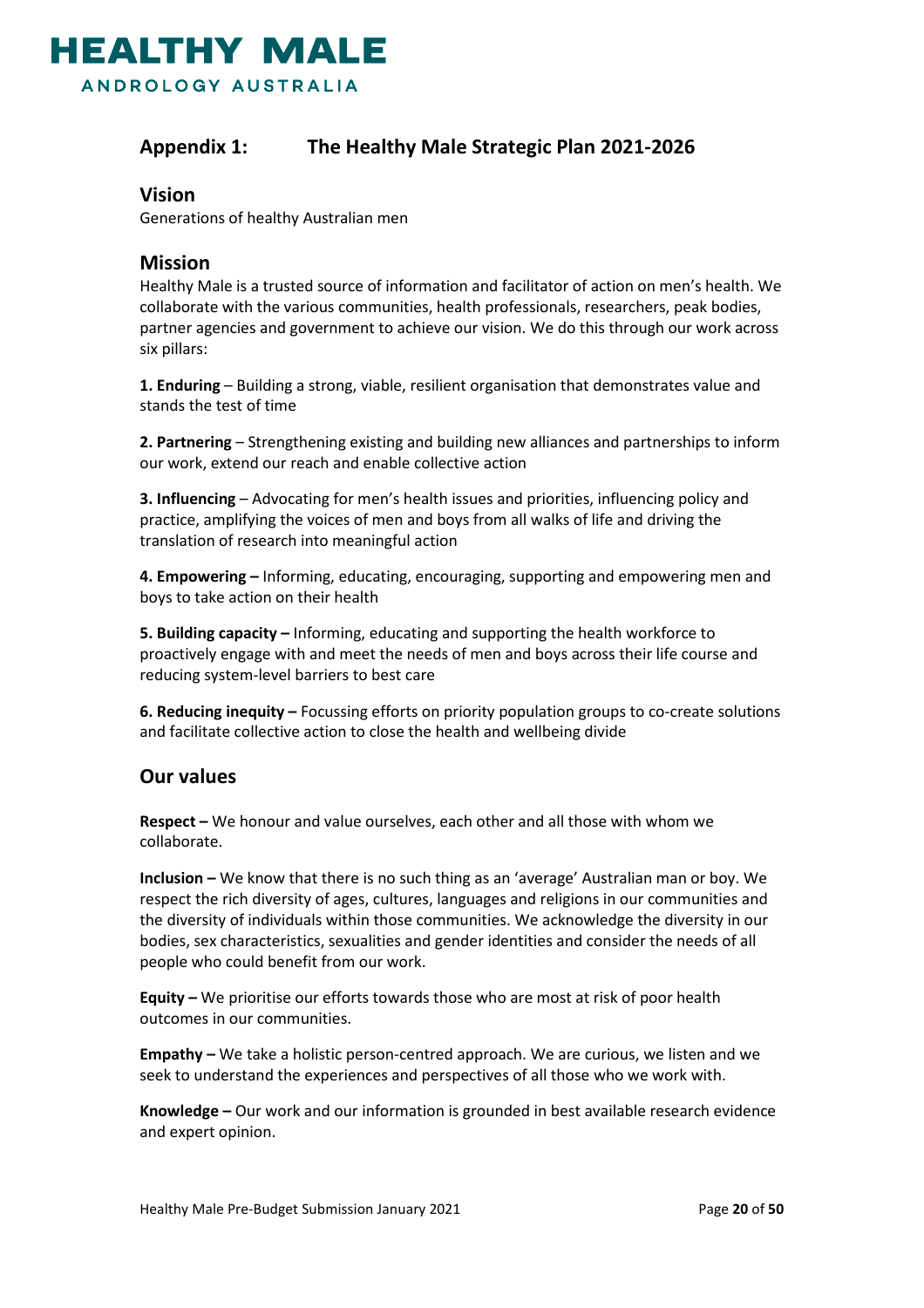

#### **The principles that underpin our work**

- Respect for our First Nations people, honouring their rich culture, customs and beliefs and connection to our lands and waters
- Challenging traditional gendered and social norms that may negatively influence male health and wellbeing
- Adopting a social model of health and recognise the interplay of social, economic, cultural, environmental and political influences on health and wellbeing
- Proactively embedding consumer engagement into all of work ensuring that it is grounded in the needs and experiences of those we serve and partnering with them to define and implement solutions
- A strengths-based approach focussed on harnessing personal and collective strengths and empowering men and boys to make good choices
- Knowledge is power and we work to raise awareness and improve the health literacy of men and boys across their life course and empower them to take action
- Prevention is better than cure and we actively seek to reduce risk, prevent ill health and optimise wellbeing
- Healthy Male supports the National Men's Health Strategy 2020-2030 and will make an important contribution to achieving its goals across the priority health issues of mental health, chronic conditions, sexual and reproductive health and conditions where men are over-represented, injuries and risk taking and healthy ageing.

#### **Priority population groups**

Our work and priorities in 2021-2026 will embrace the nine priority population groups of the National Men's Health Strategy 2020-2030:

- Aboriginal and Torres Strait Islander males
- Males from socioeconomically disadvantaged backgrounds
- Males living in rural and remote areas
- Males with a disability
- Males from CALD backgrounds
- Members of the LGBTIQA+ community who identify as male and those who do not wish to be limited by definition
- Male veterans
- Socially isolated males
- Males in the criminal justice system

We are mindful of the intersectionality between and diversity within each group.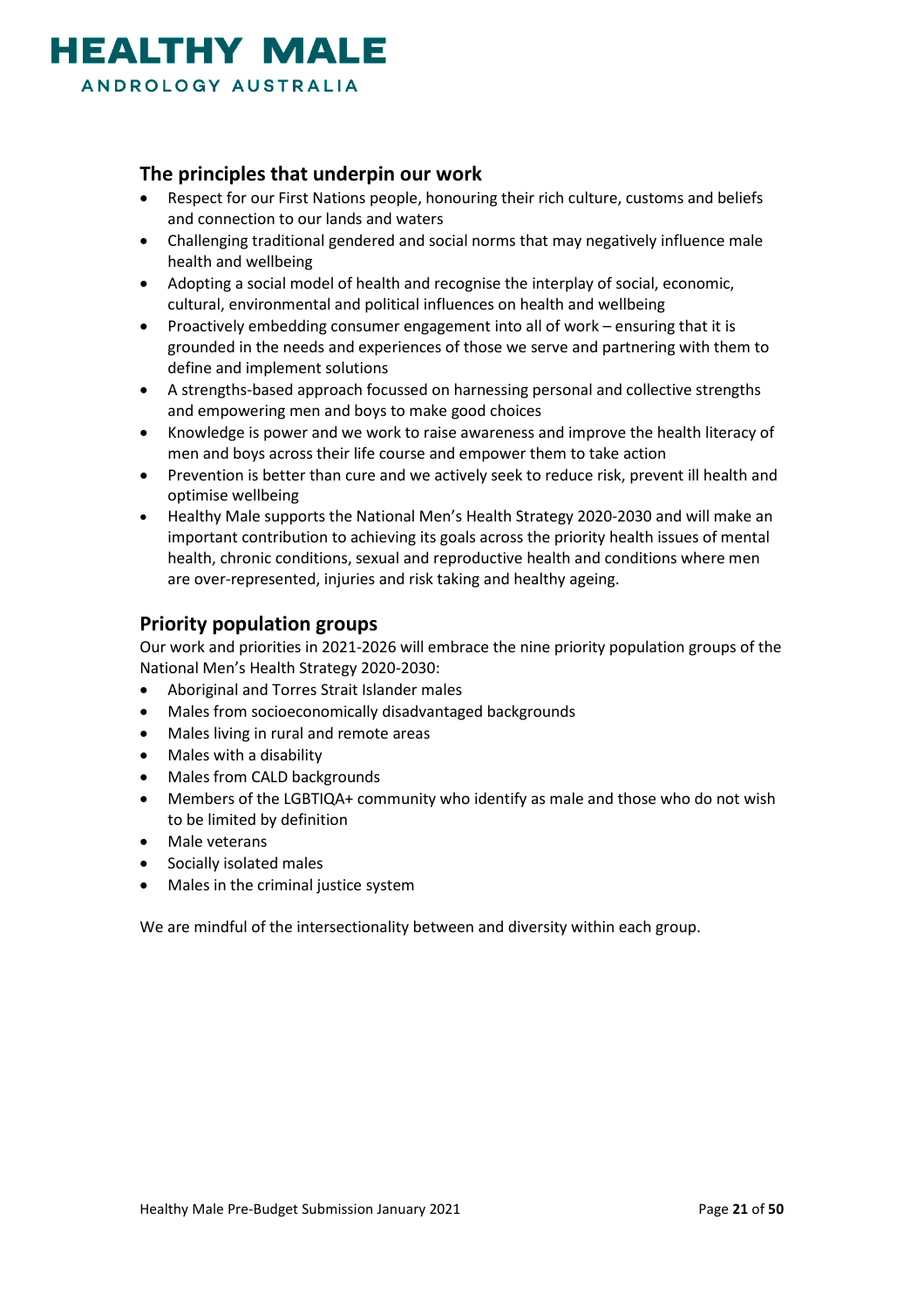ANDROLOGY AUSTRALIA

#### **1. Enduring**

Building a strong, viable, resilient organisation that demonstrates value and stands the test of time

#### **Strategic goals for 2021-2026**

1. Strengthen governance, policies, procedures, systems and tools to support and enable our work

2. Support a dedicated, highly skilled and high performing team

3. Grow and diversify our funding base

4. Demonstrate transparency and accountability in all that we do and monitor and track our progress through indicators and evaluation activities that inform continuous improvement

5. Maintain a focus on the horizon and adapt and respond to emerging issues, challenges and opportunities that align with our vision

#### **2. Partnering**

Strengthening existing and building new strategic partnerships and alliances to inform our work, extend our reach and facilitate collective action to achieve common goals

#### **Strategic goals for 2021-2026**

1. Map existing relationships, alliances and partnerships and identify a range of additional potential advisors, partners or alliance members

2. Engage with potential advisors, partners and alliance members reflecting a diversity of disciplines, organisation types and communities to explore opportunities to work together

3. Formalise advisory mechanisms, partnerships and alliances through memoranda of understanding that define the nature of each relationship and the contribution of each party

4. Facilitate routine communications, information sharing and collaboration between advisors, partners and alliance members on key initiatives and their evaluation

#### **3. Influencing**

Advocating for men's health issues and priorities, influencing policy and practice, amplifying the voices of men and boys from all walks of life and driving the translation of research into meaningful action

#### **Strategic goals for 2021-2026**

1. Advocate for male health – why it matters, the key issues, risk factors, burden of preventable illness, priorities and areas where change is needed

2. Apply a gender/sex lens to the review of health policy, clinical guidance and position statements

3. Amplify the voices of males through integrating consumer engagement into all areas of work and through multiple communication modes and channels

4. Drive the translation of evidence into action through: the setting of male health indicators and targets; advocating for the routine inclusion of sex and gender as variables in key data collections and a rigorous approach to evaluation; and informing the male health research agenda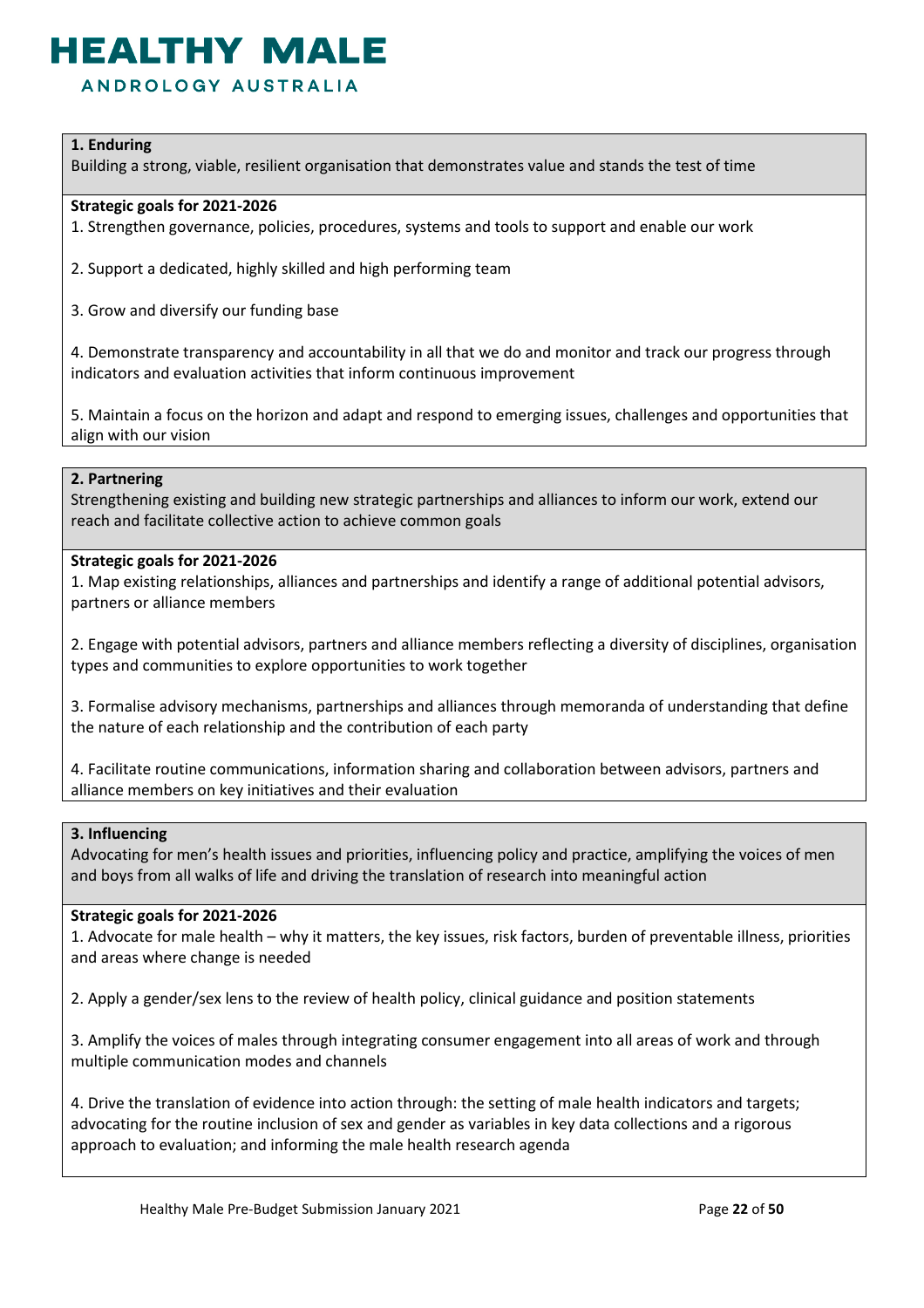### **IEALTHY MAI**

ANDROLOGY AUSTRALIA

#### **4. Empowering**

Informing, educating, encouraging, supporting and empowering men and boys to take action on their health

#### **Strategic goals for 2021-2026**

1. Implement public awareness campaigns focussed on health promotion and raising awareness of men's health on Father's Day and for Men's Health week as well as other campaigns and events we contribute to or participate in to support our strategic partners/alliances

2. Provide accessible, quality, relevant, evidence-based health information to men and boys and grow health literacy

3. Work with strategic partners/alliances to support and inform men and address identified needs

#### **5. Building capacity**

Informing, educating and supporting the health workforce to proactively engage with and meet the needs of men and boys across their life course and reducing system-level barriers to best care

#### **Strategic goals for 2021-2026**

1. Disseminate information to health professionals and policy makers through conferences, workshops and publications

2. Provide accessible information and education for health professionals to support effective engagement with men and boys

3. Support clinicians to deliver evidence-based care through systems, guidelines, tools and templates to support practice

4. Inform system change that supports male-friendly health care environments and accessibility

#### **6. Reducing inequity**

Focussing efforts on priority population groups to co-create solutions and facilitate collective action to close the health and wellbeing divide

#### **Strategic goals for 2021-2026**

1. Consult with men and boys in priority population groups to understand their experiences, identify issues and needs

2. Co-create potential solutions (communications, awareness, research, data, information provision, health professional education, advocacy)

3. Respond and integrate solutions, where relevant, into the work of Healthy Male including opportunities for advocacy and to facilitate collective action with strategic partners/alliance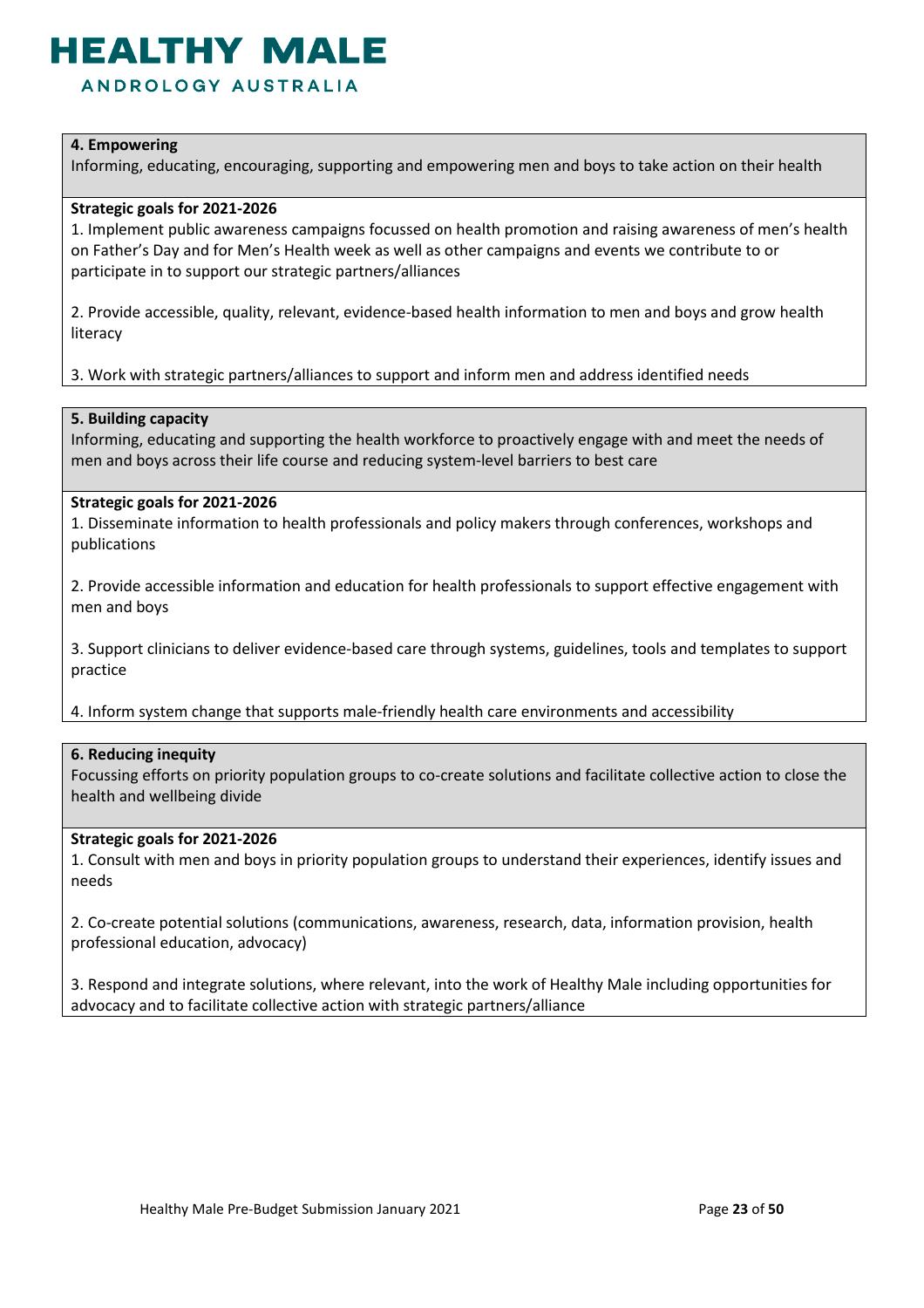

#### **Appendix 2: The Healthy Male workplan and investment summary – 2021-2026**

#### **Pillar 1. ENDURING**

<span id="page-23-0"></span>

|                                                                                                               |                                                                                    |                                                                                             | <b>Activities</b>                                                                           |                                                                                             |                                                                                             | <b>Measures of Success</b>                                                                                 |
|---------------------------------------------------------------------------------------------------------------|------------------------------------------------------------------------------------|---------------------------------------------------------------------------------------------|---------------------------------------------------------------------------------------------|---------------------------------------------------------------------------------------------|---------------------------------------------------------------------------------------------|------------------------------------------------------------------------------------------------------------|
| <b>Strategic goals 2021-</b><br>2026                                                                          | Year 1                                                                             | Year <sub>2</sub>                                                                           | Year 3                                                                                      | Year 4                                                                                      | Year 5                                                                                      |                                                                                                            |
| 1.1 Strengthen<br>governance, policies,<br>procedures, systems and<br>tools to support and<br>enable our work | Develop and<br>implement an<br>organisational policy<br>review/development<br>plan | Review progress,<br>update and<br>implement a revised<br>policy review/<br>development plan | Review progress,<br>update and<br>implement a revised<br>policy review/<br>development plan | Review progress,<br>update and<br>implement a revised<br>policy review/<br>development plan | Review progress,<br>update and<br>implement a revised<br>policy review/<br>development plan | Policies endorsed by<br>Board as per annual plan                                                           |
|                                                                                                               | Develop and<br>implement an annual<br>governance plan                              | Implement a<br><b>Governance Review</b><br>and update annual<br>governance planii           | Review and update<br>the annual<br>governance plan                                          | Implement a<br><b>Governance Review</b><br>and update annual<br>governance planiv           | Review and update<br>the annual<br>governance plan                                          | Achievement of annual<br>governance plan KPIs                                                              |
|                                                                                                               | Develop and<br>implement a risk<br>management<br>framework                         | Review and update<br>the risk management<br>framework                                       | Review and update<br>the risk management<br>framework                                       | Review and update<br>the risk management<br>framework                                       | Review and update<br>the risk management<br>framework                                       | Risk management is<br>integrated into Healthy<br>Male's governance<br>processes                            |
|                                                                                                               | Develop and<br>implement an annual<br>business plan <sup>i</sup>                   | Develop and<br>implement an annual<br>business plan                                         | Develop and<br>implement an annual<br>business plan                                         | Develop and<br>implement an annual<br>business plan                                         | Develop and<br>implement an annual<br>business plan                                         | Annual business plans<br>guide implementation of<br>the work of Healthy<br>Male and achievement<br>of KPIs |
|                                                                                                               | Develop an annual<br>communications<br>plan <sup>ii</sup>                          | Develop an annual<br>communications plan                                                    | Develop an annual<br>communications plan                                                    | Develop an annual<br>communications plan                                                    | Develop an annual<br>communications plan                                                    | Achievement of annual<br>communications plan<br><b>KPIs</b>                                                |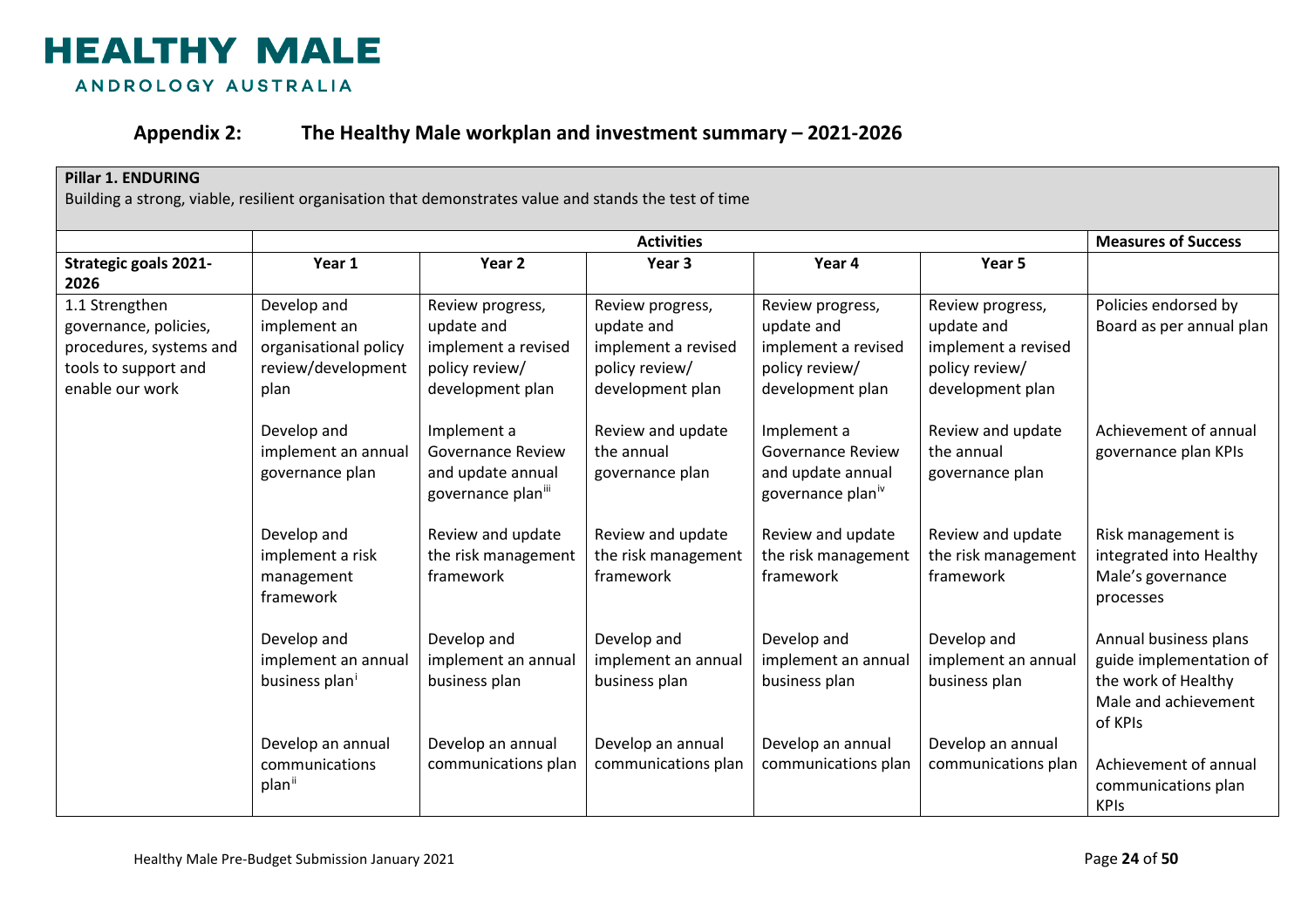#### ANDROLOGY AUSTRALIA

#### **Pillar 1. ENDURING**

|                                                                              |                                                                                                                                                           |                                                                                                                                              | <b>Activities</b>                                                                                                                            |                                                                                                                                              |                                                                                                                                              | <b>Measures of Success</b>                                                                                                                                                                                                                                                                     |
|------------------------------------------------------------------------------|-----------------------------------------------------------------------------------------------------------------------------------------------------------|----------------------------------------------------------------------------------------------------------------------------------------------|----------------------------------------------------------------------------------------------------------------------------------------------|----------------------------------------------------------------------------------------------------------------------------------------------|----------------------------------------------------------------------------------------------------------------------------------------------|------------------------------------------------------------------------------------------------------------------------------------------------------------------------------------------------------------------------------------------------------------------------------------------------|
| <b>Strategic goals 2021-</b><br>2026                                         | Year 1                                                                                                                                                    | Year 2                                                                                                                                       | Year 3                                                                                                                                       | Year 4                                                                                                                                       | Year 5                                                                                                                                       |                                                                                                                                                                                                                                                                                                |
| 1.2 Support a dedicated,<br>highly skilled and high<br>performing staff team | Develop an annual<br>workplan for each<br>staff member <sup>v</sup><br>Routinely monitor<br>progress with a focus<br>on continuous<br>quality improvement | Develop an annual<br>workplan for each<br>staff member<br>Routinely monitor<br>progress with a focus<br>on continuous<br>quality improvement | Develop an annual<br>workplan for each<br>staff member<br>Routinely monitor<br>progress with a focus<br>on continuous<br>quality improvement | Develop an annual<br>workplan for each<br>staff member<br>Routinely monitor<br>progress with a focus<br>on continuous<br>quality improvement | Develop an annual<br>workplan for each<br>staff member<br>Routinely monitor<br>progress with a focus<br>on continuous<br>quality improvement | Annual workplans<br>endorsed for each team<br>member<br>All team members<br>participate in<br>professional<br>development activities                                                                                                                                                           |
|                                                                              |                                                                                                                                                           |                                                                                                                                              |                                                                                                                                              |                                                                                                                                              |                                                                                                                                              | Staff feedback<br>demonstrates that team<br>members feel valued<br>and supported, are clear<br>on their responsibilities<br>and KPIs, receive regular<br>feedback on<br>performance and areas<br>for improvement and<br>are supported to<br>develop the capabilities<br>required of their role |
|                                                                              | Implement whole-of-<br>team activities to<br>build skills and                                                                                             | Implement whole-of-<br>team activities to<br>build skills and                                                                                | Implement whole-of-<br>team activities to<br>build skills and                                                                                | Implement whole-of-<br>team activities to<br>build skills and                                                                                | Implement whole-of-<br>team activities to<br>build skills and                                                                                | Staff feedback<br>demonstrates a positive,<br>supportive team culture                                                                                                                                                                                                                          |
|                                                                              | strengthen<br>organisational<br>relationships and<br>culture                                                                                              | strengthen<br>organisational<br>relationships and<br>culture                                                                                 | strengthen<br>organisational<br>relationships and<br>culture                                                                                 | strengthen<br>organisational<br>relationships and<br>culture                                                                                 | strengthen<br>organisational<br>relationships and<br>culture                                                                                 | and an alignment of<br>organisational values<br>with practice                                                                                                                                                                                                                                  |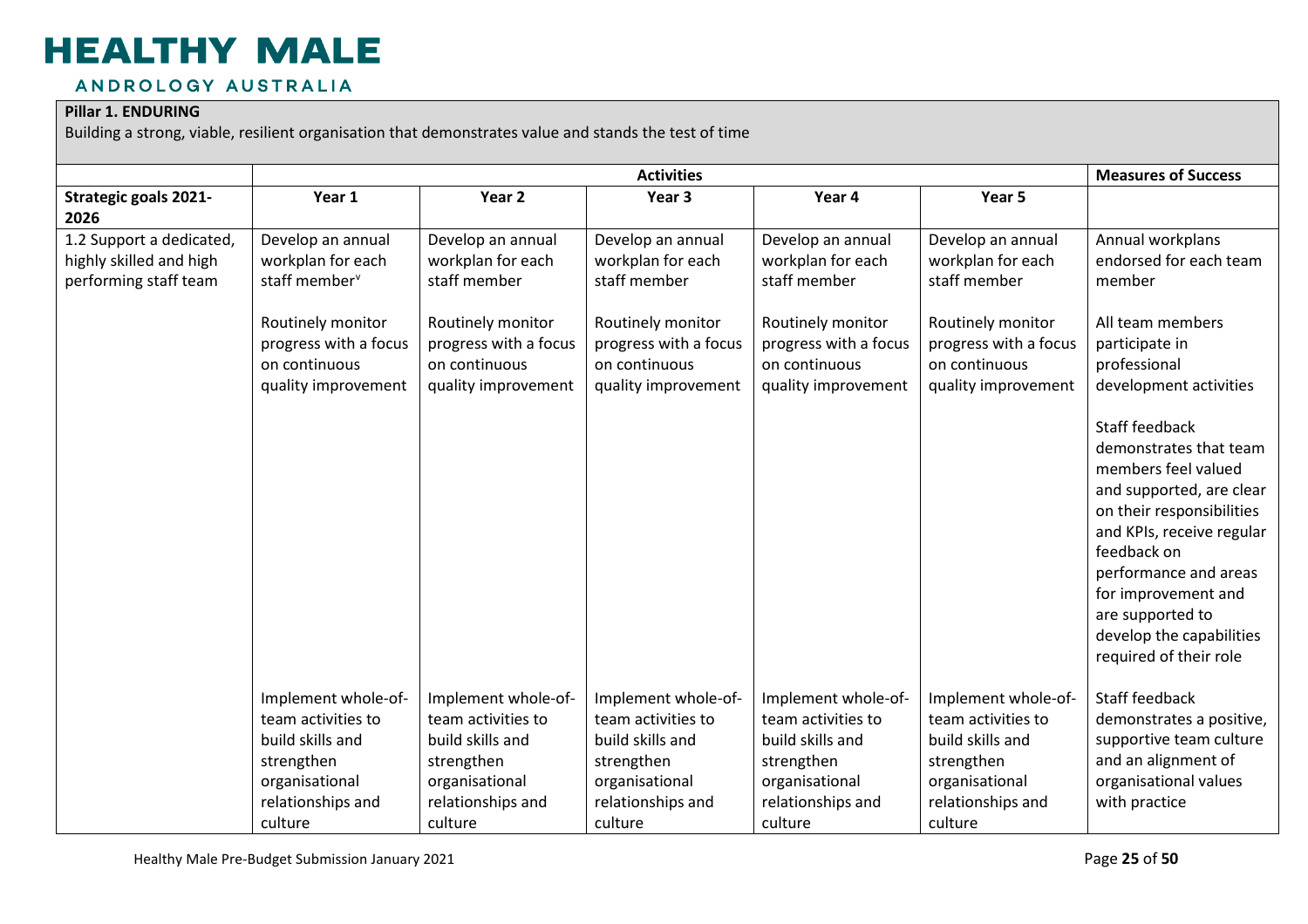#### ANDROLOGY AUSTRALIA

#### **Pillar 1. ENDURING**

|                                                                                             |                                                                                                         |                                                                                                                                                                    | <b>Activities</b>                                                                                                                                                  |                                                                                                                                                                    |                                                                                                                                                                    | <b>Measures of Success</b>                                                                                                                                                                                                                                                                                                                                           |
|---------------------------------------------------------------------------------------------|---------------------------------------------------------------------------------------------------------|--------------------------------------------------------------------------------------------------------------------------------------------------------------------|--------------------------------------------------------------------------------------------------------------------------------------------------------------------|--------------------------------------------------------------------------------------------------------------------------------------------------------------------|--------------------------------------------------------------------------------------------------------------------------------------------------------------------|----------------------------------------------------------------------------------------------------------------------------------------------------------------------------------------------------------------------------------------------------------------------------------------------------------------------------------------------------------------------|
| <b>Strategic goals 2021-</b><br>2026                                                        | Year 1                                                                                                  | Year 2                                                                                                                                                             | Year 3                                                                                                                                                             | Year 4                                                                                                                                                             | Year 5                                                                                                                                                             |                                                                                                                                                                                                                                                                                                                                                                      |
| 1.2 Support a dedicated,<br>highly skilled and high<br>performing staff team<br>(continued) | Audit team skills and<br>resources to inform<br>resource planning for<br>internal and external<br>teams |                                                                                                                                                                    | Audit team skills and<br>resources to inform<br>resource planning for<br>internal and external<br>teams                                                            |                                                                                                                                                                    | Audit team skills and<br>resources to inform<br>resource planning for<br>internal and external<br>teams                                                            | The skills and resources<br>audit informs internal<br>and external resourcing<br>and team<br>changes/expansion                                                                                                                                                                                                                                                       |
| 1.3 Grow and diversify<br>our funding base                                                  | Develop a Healthy<br><b>Male Business</b><br>Development Plan <sup>vi</sup>                             | <b>Implement Business</b><br>Development Plan<br>including annual<br>refinement of<br>priorities and targets<br>based on outcomes<br>achieved in the year<br>prior | <b>Implement Business</b><br>Development Plan<br>including annual<br>refinement of<br>priorities and targets<br>based on outcomes<br>achieved in the year<br>prior | <b>Implement Business</b><br>Development Plan<br>including annual<br>refinement of<br>priorities and targets<br>based on outcomes<br>achieved in the year<br>prior | <b>Implement Business</b><br>Development Plan<br>including annual<br>refinement of<br>priorities and targets<br>based on outcomes<br>achieved in the year<br>prior | Number of funding<br>sources<br>Total income<br>Breakdown of funding<br>by source<br>Additional funding of<br>>40% from alternate<br>funding sources<br>contracted - from Year 5<br>onwards. From sources<br>other than the<br>Commonwealth<br>Department of Health<br>core contract (with<br>progress towards this<br>target demonstrated<br>across the five years) |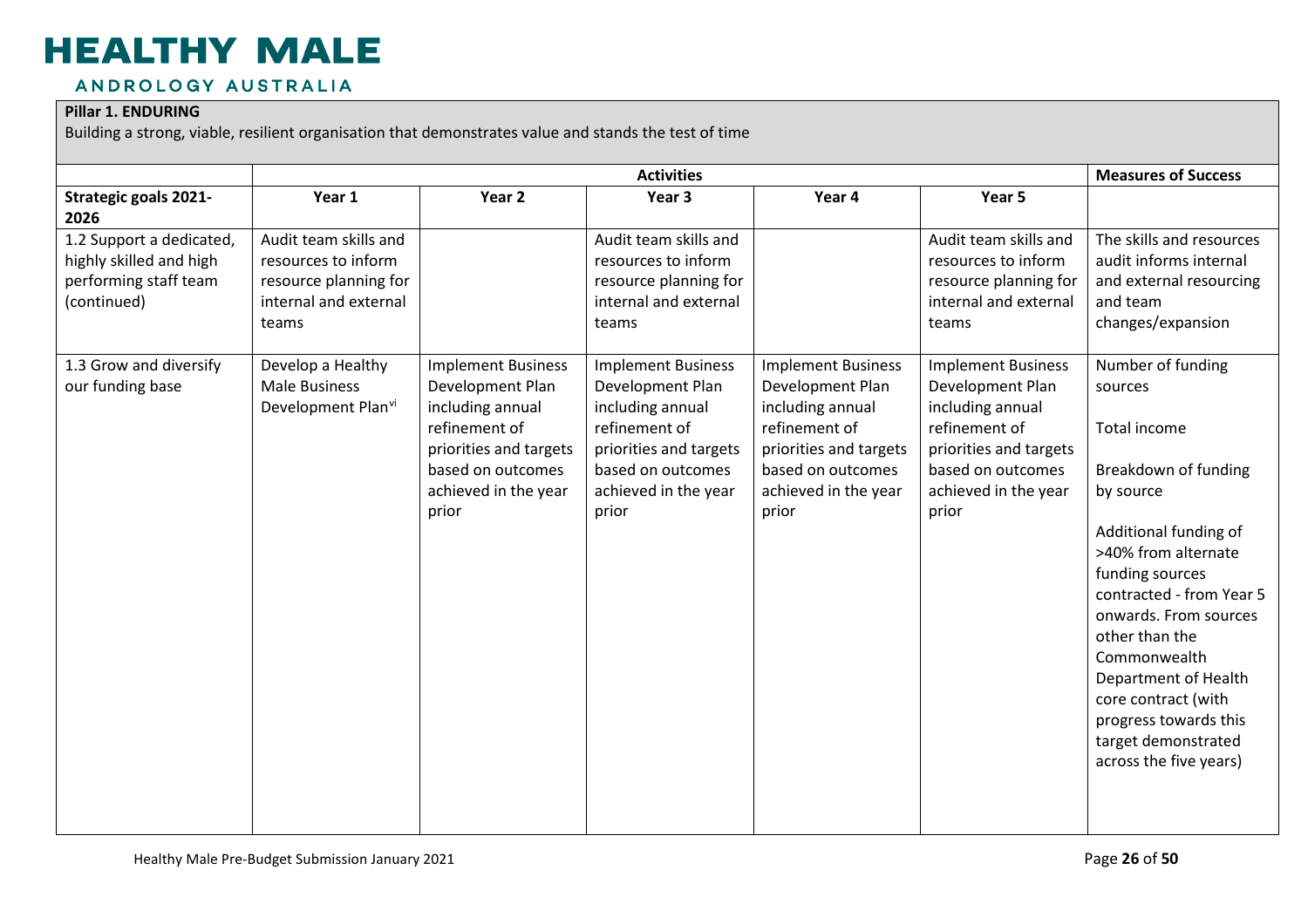#### ANDROLOGY AUSTRALIA

#### **Pillar 1. ENDURING**

|                                                                                                                                                                          |                                                                                                                            |                                                                                                                            | <b>Activities</b>                                                                                                          |                                                                                                                            |                                                                                                                            | <b>Measures of Success</b>                                                                                                                                             |
|--------------------------------------------------------------------------------------------------------------------------------------------------------------------------|----------------------------------------------------------------------------------------------------------------------------|----------------------------------------------------------------------------------------------------------------------------|----------------------------------------------------------------------------------------------------------------------------|----------------------------------------------------------------------------------------------------------------------------|----------------------------------------------------------------------------------------------------------------------------|------------------------------------------------------------------------------------------------------------------------------------------------------------------------|
| Strategic goals 2021-                                                                                                                                                    | Year 1                                                                                                                     | Year 2                                                                                                                     | Year 3                                                                                                                     | Year 4                                                                                                                     | Year 5                                                                                                                     |                                                                                                                                                                        |
| 2026                                                                                                                                                                     |                                                                                                                            |                                                                                                                            |                                                                                                                            |                                                                                                                            |                                                                                                                            |                                                                                                                                                                        |
| 1.4 Demonstrate<br>transparency and<br>accountability in all that<br>we do and monitor and<br>track our progress<br>through indicators and<br>evaluation activities that | Implement a KPI<br>dashboard for Board<br>reporting<br>Implement a staff KPI<br>dashboard to inform<br>routine performance | Implement a KPI<br>dashboard for Board<br>reporting<br>Implement a staff KPI<br>dashboard to inform<br>routine performance | Implement a KPI<br>dashboard for Board<br>reporting<br>Implement a staff KPI<br>dashboard to inform<br>routine performance | Implement a KPI<br>dashboard for Board<br>reporting<br>Implement a staff KPI<br>dashboard to inform<br>routine performance | Implement a KPI<br>dashboard for Board<br>reporting<br>Implement a staff KPI<br>dashboard to inform<br>routine performance | KPI dashboards are<br>routinely implemented<br>and inform transparent<br>reporting and<br>improvement                                                                  |
| inform continuous<br>improvement                                                                                                                                         | monitoring<br>Develop/implement<br>evaluations for every<br>project/campaign to<br>inform learnings and<br>improvement     | monitoring<br>Develop/implement<br>evaluations for every<br>project/campaign to<br>inform learnings and<br>improvement     | monitoring<br>Develop/implement<br>evaluations for every<br>project/campaign to<br>inform learnings and<br>improvement     | monitoring<br>Develop/implement<br>evaluations for every<br>project/campaign to<br>inform learnings and<br>improvement     | monitoring<br>Develop/implement<br>evaluations for every<br>project/campaign to<br>inform learnings and<br>improvement     | Evaluations done,<br>knowledge acquired and<br>actions taken.                                                                                                          |
|                                                                                                                                                                          | Ensure legal<br>compliance with<br>ACNC, ASIC,<br><b>Corporations Act and</b><br><b>Fundraising Acts</b>                   | Ensure legal<br>compliance with<br>ACNC, ASIC,<br><b>Corporations Act and</b><br><b>Fundraising Acts</b>                   | Ensure legal<br>compliance with<br>ACNC, ASIC,<br><b>Corporations Act and</b><br><b>Fundraising Acts</b>                   | Ensure legal<br>compliance with<br>ACNC, ASIC,<br><b>Corporations Act and</b><br><b>Fundraising Acts</b>                   | Ensure legal<br>compliance with<br>ACNC, ASIC,<br><b>Corporations Act and</b><br><b>Fundraising Acts</b>                   | Demonstration of legal<br>compliance of the<br>organisation and its<br>operations<br>Annual and financial<br>reports demonstrate<br>accountability and<br>transparency |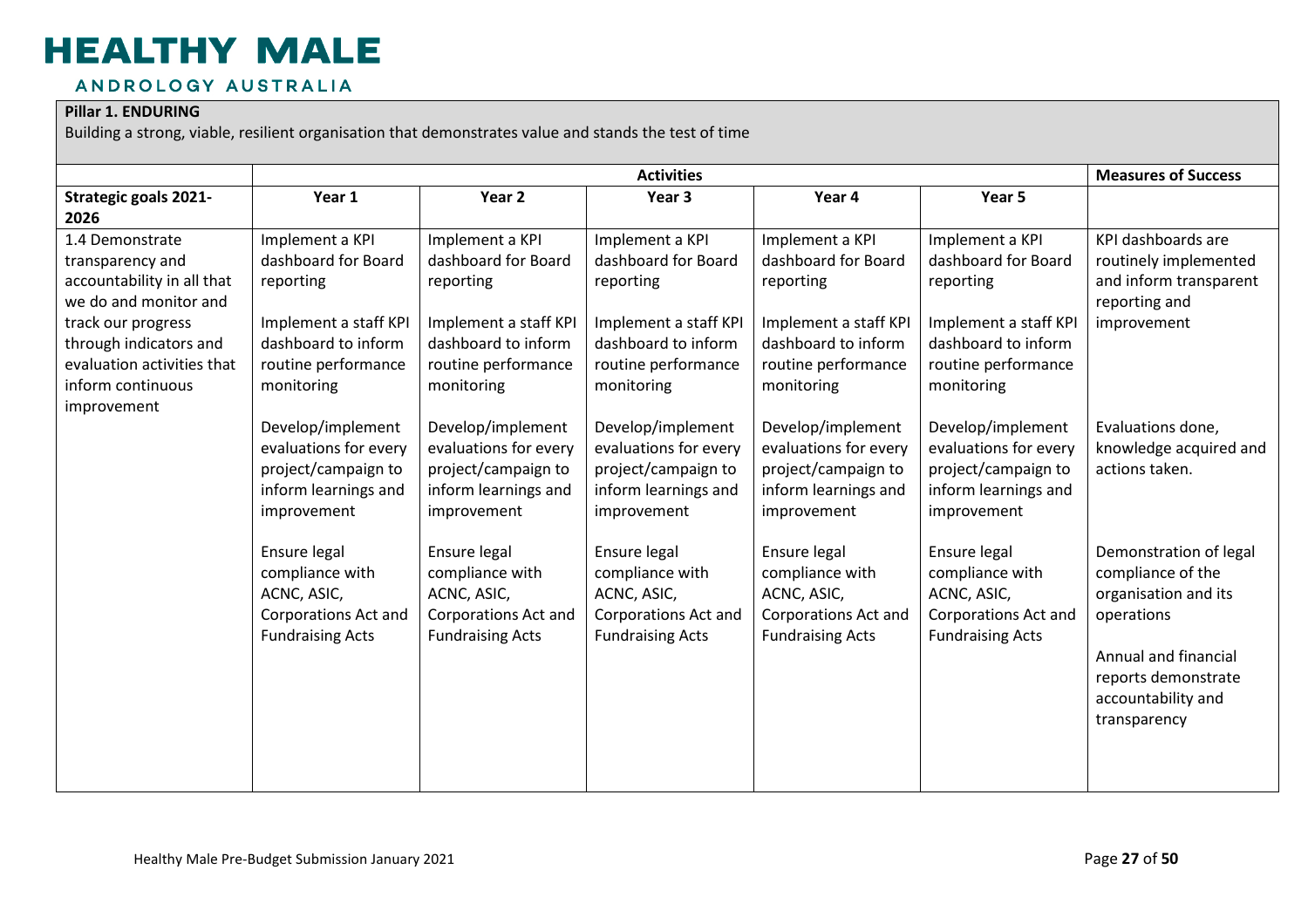#### ANDROLOGY AUSTRALIA

#### **Pillar 1. ENDURING**

|                              |                                      |                      | <b>Activities</b>    |                     |                     | <b>Measures of Success</b> |
|------------------------------|--------------------------------------|----------------------|----------------------|---------------------|---------------------|----------------------------|
| <b>Strategic goals 2021-</b> | Year 1                               | Year 2               | Year 3               | Year 4              | Year 5              |                            |
| 2026                         |                                      |                      |                      |                     |                     |                            |
| 1.5 Maintain a focus on      | Conduct an                           | Environmental scan   | Environmental scan   | Environmental scan  | Environmental scan  | Environmental scan         |
| the horizon and adapt        | environmental scan                   | review and update    | review and update    | review and update   | review and update   | process completed every    |
| and respond to emerging      | and make                             | (six-monthly)        | (six-monthly)        | (six-monthly)       | (six-monthly)       | six months                 |
| issues, challenges and       | recommendations                      |                      |                      |                     |                     |                            |
| opportunities that align     | for action aligned                   |                      |                      |                     |                     | Environmental scan         |
| with our vision              | with Healthy Male's                  |                      |                      |                     |                     | recommendations            |
|                              | strategic directions. <sup>vii</sup> |                      |                      |                     |                     | implemented                |
|                              |                                      |                      |                      |                     |                     |                            |
|                              | Environmental scan                   |                      |                      |                     |                     |                            |
|                              | review and update                    |                      |                      |                     |                     |                            |
|                              | (six-monthly). viii                  |                      |                      |                     |                     |                            |
|                              |                                      | Review and revise    | Review and revise    | Review the Healthy  | Develop the Healthy | Revised strategic plan     |
|                              |                                      | the Healthy Male     | the Healthy Male     | Male strategic plan | Male Strategic Plan | endorsed by Board in       |
|                              |                                      | strategic plan based | strategic plan based | and conduct         | for 2026/27 to      | Year 2                     |
|                              |                                      | on progress made     | on progress made     | consultations to    | 2030/31             |                            |
|                              |                                      | and opportunities    | and opportunities    | inform the          |                     | Achievements against       |
|                              |                                      | and risks arising    | and risks arising    | development of the  |                     | the 2021-2026 strategic    |
|                              |                                      |                      |                      | next plan           |                     | plan                       |
|                              |                                      |                      |                      |                     |                     |                            |
|                              |                                      |                      |                      |                     |                     | New strategic plan         |
|                              |                                      |                      |                      |                     |                     | endorsed by Board in       |
|                              |                                      |                      |                      |                     |                     | Year 5                     |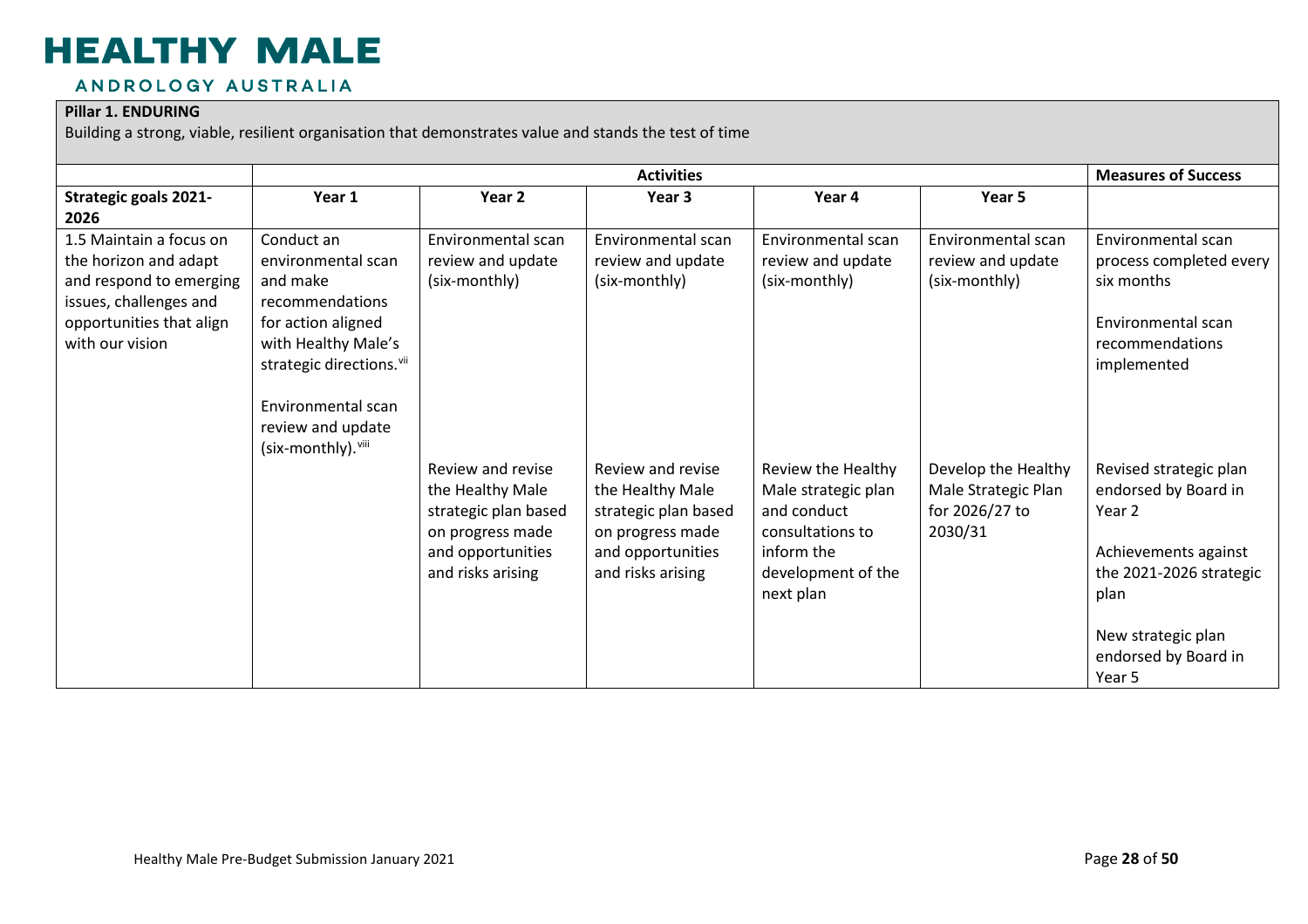#### ANDROLOGY AUSTRALIA

#### **Pillar 2. PARTNERING**

Strengthening existing and building new strategic partnerships and alliances to inform our work, extend our reach and facilitate collective action to achieve common goals

|                                                                                                                                                                  |                                                                     |                                                                                                                                                           | <b>Activities</b>                                                                                                                                         |                                                                                                                                                           |                                                                                                                                                           | <b>Measures of Success</b>                                                                                                                                                                                                                                                                                           |
|------------------------------------------------------------------------------------------------------------------------------------------------------------------|---------------------------------------------------------------------|-----------------------------------------------------------------------------------------------------------------------------------------------------------|-----------------------------------------------------------------------------------------------------------------------------------------------------------|-----------------------------------------------------------------------------------------------------------------------------------------------------------|-----------------------------------------------------------------------------------------------------------------------------------------------------------|----------------------------------------------------------------------------------------------------------------------------------------------------------------------------------------------------------------------------------------------------------------------------------------------------------------------|
| Strategic goals 2021-2026                                                                                                                                        | Year 1                                                              | Year 2                                                                                                                                                    | Year 3                                                                                                                                                    | Year 4                                                                                                                                                    | Year 5                                                                                                                                                    |                                                                                                                                                                                                                                                                                                                      |
| 2.1 Map existing<br>relationships, alliances<br>and partnerships and<br>identify a range of<br>additional potential<br>advisors, partners or<br>alliance members | Conduct a<br>comprehensive<br>stakeholder mapping<br>and analysisix | Review and update<br>the Healthy Male<br>stakeholder mapping<br>and analysis and<br>revise priorities for<br>engagement and<br>partnership<br>development | Review and update<br>the Healthy Male<br>stakeholder mapping<br>and analysis and<br>revise priorities for<br>engagement and<br>partnership<br>development | Review and update<br>the Healthy Male<br>stakeholder mapping<br>and analysis and<br>revise priorities for<br>engagement and<br>partnership<br>development | Review and update<br>the Healthy Male<br>stakeholder mapping<br>and analysis and<br>revise priorities for<br>engagement and<br>partnership<br>development | A detailed stakeholder<br>map and analysis<br>process is successfully<br>completed and informs<br>priorities for<br>engagement<br>The Annual review of<br>the Healthy Male<br>stakeholder map<br>demonstrates progress<br>in stakeholder<br>engagement in areas of<br>strategic importance to<br><b>Healthy Male</b> |
|                                                                                                                                                                  |                                                                     |                                                                                                                                                           |                                                                                                                                                           |                                                                                                                                                           |                                                                                                                                                           |                                                                                                                                                                                                                                                                                                                      |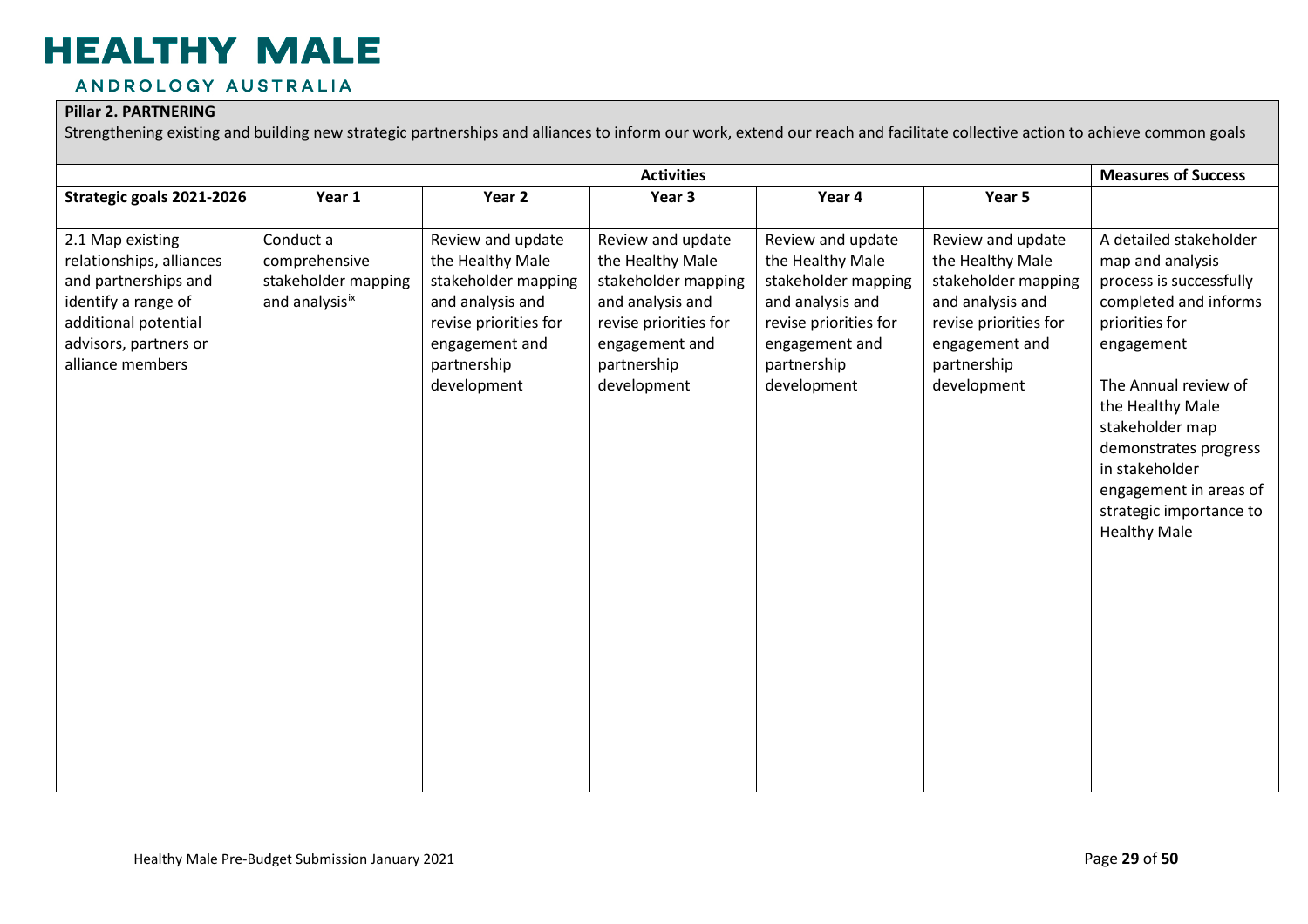#### ANDROLOGY AUSTRALIA

#### **Pillar 2. PARTNERING**

Strengthening existing and building new strategic partnerships and alliances to inform our work, extend our reach and facilitate collective action to achieve common goals

|                                                                                                                                                                                           |                                                                                                                                                                     |                                                                                                                                                         | <b>Activities</b>                                                                                                                              |                                                                                                                            |                                                                                                                                                | <b>Measures of Success</b>                                                                                                                            |
|-------------------------------------------------------------------------------------------------------------------------------------------------------------------------------------------|---------------------------------------------------------------------------------------------------------------------------------------------------------------------|---------------------------------------------------------------------------------------------------------------------------------------------------------|------------------------------------------------------------------------------------------------------------------------------------------------|----------------------------------------------------------------------------------------------------------------------------|------------------------------------------------------------------------------------------------------------------------------------------------|-------------------------------------------------------------------------------------------------------------------------------------------------------|
| Strategic goals 2021-2026                                                                                                                                                                 | Year 1                                                                                                                                                              | Year 2                                                                                                                                                  | Year <sub>3</sub>                                                                                                                              | Year 4                                                                                                                     | Year 5                                                                                                                                         |                                                                                                                                                       |
| 2.2 Engage with potential<br>advisors, partners and<br>alliance members<br>reflecting a diversity of<br>disciplines, organisation<br>types and communities to<br>explore opportunities to | Grow and expand the<br>Healthy Male pool of<br><b>Advisors</b>                                                                                                      | Grow and expand the<br>Healthy Male pool of<br>partner organisations                                                                                    | Review and expand<br>the Healthy Male<br>Reference Group<br>structure and<br>membership                                                        | Review, refine and<br>grow stakeholder<br>engagement through<br>Advisors, partner<br>organisations and<br>Reference Groups | Review, refine and<br>grow stakeholder<br>engagement through<br>Advisors, partner<br>organisations and<br>Reference Groups                     | Growth and<br>diversification of<br>Healthy Male strategic<br>relationships <sup>xii</sup>                                                            |
| work together                                                                                                                                                                             | Implement a<br>Partnerships Analysis<br>Tool to evaluate<br><b>Healthy Male</b><br>partnerships and<br>identify areas for<br>improvement<br>(Baseline) <sup>x</sup> |                                                                                                                                                         | Repeat the<br><b>Partnerships Analysis</b><br>Tool to evaluate<br><b>Healthy Male</b><br>partnerships and<br>identify areas for<br>improvement |                                                                                                                            | Repeat the<br><b>Partnerships Analysis</b><br>Tool to evaluate<br><b>Healthy Male</b><br>partnerships and<br>identify areas for<br>improvement | Quality of Healthy Male<br>partnerships and areas<br>for improvement<br>identified and actioned                                                       |
|                                                                                                                                                                                           |                                                                                                                                                                     | Develop/implement<br>a feedback survey to<br>capture the views of<br><b>Healthy Male</b><br>Advisors and<br>Reference Group<br>(Baseline) <sup>xi</sup> |                                                                                                                                                | Repeat the Healthy<br>Male Advisors and<br>Reference Group<br>survey                                                       |                                                                                                                                                | Ratings of Healthy Male<br>engagement with<br><b>Advisors and Reference</b><br>Groups members and<br>areas for improvement<br>identified and actioned |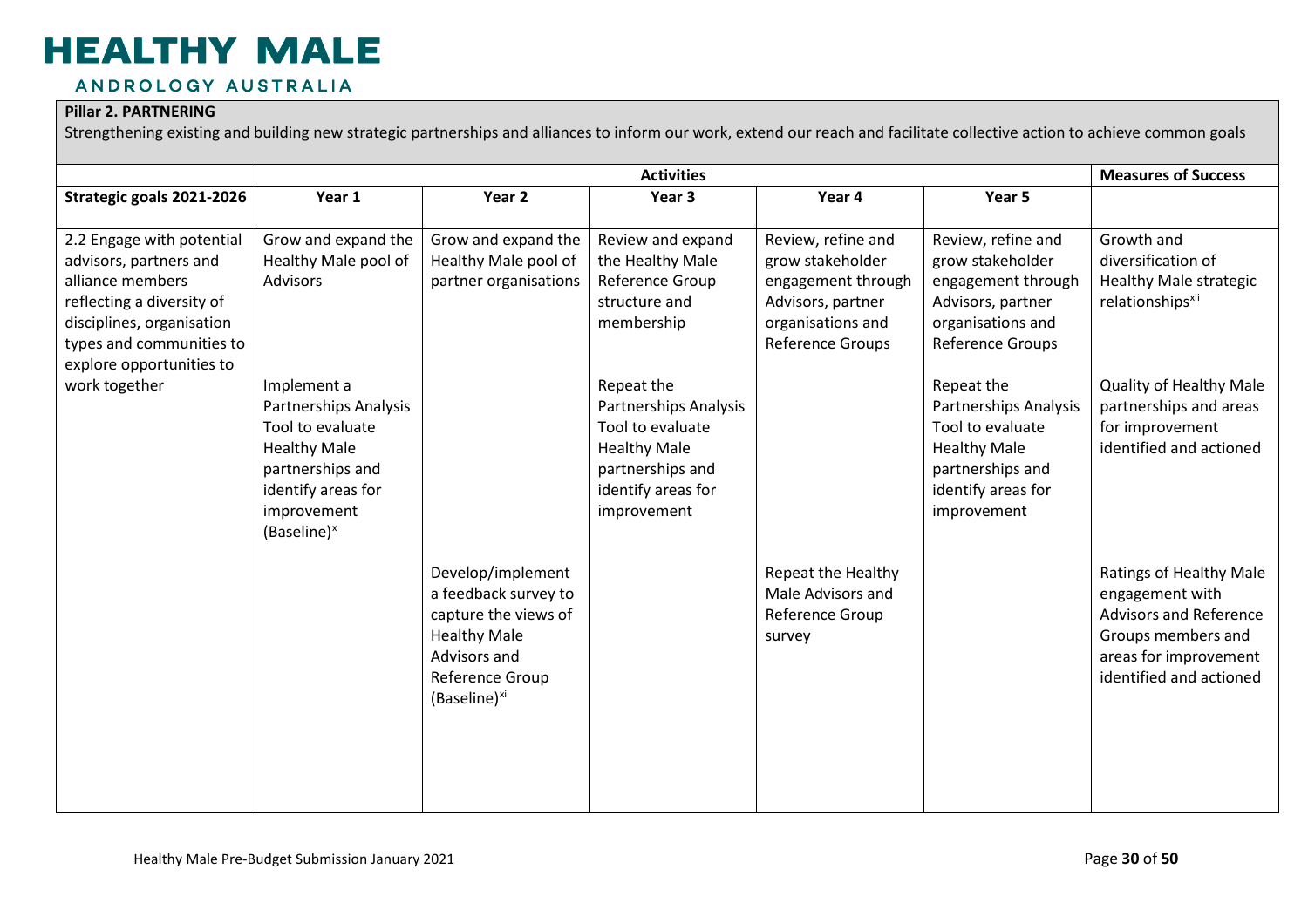#### ANDROLOGY AUSTRALIA

#### **Pillar 2. PARTNERING**

Strengthening existing and building new strategic partnerships and alliances to inform our work, extend our reach and facilitate collective action to achieve common goals

|                                                                                                                                                                   |                                                                                                                                                                                |                                                                                                                                                                | <b>Activities</b>                                                                                                                                              |                                                                                                                                                                |                                                                                                                                                                | <b>Measures of Success</b>                                                                                                                              |
|-------------------------------------------------------------------------------------------------------------------------------------------------------------------|--------------------------------------------------------------------------------------------------------------------------------------------------------------------------------|----------------------------------------------------------------------------------------------------------------------------------------------------------------|----------------------------------------------------------------------------------------------------------------------------------------------------------------|----------------------------------------------------------------------------------------------------------------------------------------------------------------|----------------------------------------------------------------------------------------------------------------------------------------------------------------|---------------------------------------------------------------------------------------------------------------------------------------------------------|
| Strategic goals 2021-2026                                                                                                                                         | Year 1                                                                                                                                                                         | Year 2                                                                                                                                                         | Year 3                                                                                                                                                         | Year 4                                                                                                                                                         | Year 5                                                                                                                                                         |                                                                                                                                                         |
| 2.3 Formalise advisory<br>mechanisms,<br>partnerships and alliances<br>by defining the nature of<br>each relationship and the<br>contribution of each<br>party    | Formalise<br>relationships through<br>clear documentation<br>as appropriate to<br>each e.g. MOUs,<br>contracts, letters of<br>agreement, terms of<br>reference <sup>xiii</sup> | Formalise<br>relationships through<br>clear documentation<br>as appropriate to<br>each e.g. MOUs,<br>contracts, letters of<br>agreement, terms of<br>reference | Formalise<br>relationships through<br>clear documentation<br>as appropriate to<br>each e.g. MOUs,<br>contracts, letters of<br>agreement, terms of<br>reference | Formalise<br>relationships through<br>clear documentation<br>as appropriate to<br>each e.g. MOUs,<br>contracts, letters of<br>agreement, terms of<br>reference | Formalise<br>relationships through<br>clear documentation<br>as appropriate to<br>each e.g. MOUs,<br>contracts, letters of<br>agreement, terms of<br>reference | Evidence of clear,<br>formalised and<br>documented<br>relationships for all<br>Healthy Male key<br>partners, advisors and<br>Reference Group<br>members |
| 2.4 Facilitate routine<br>communications,<br>information sharing and<br>collaboration between<br>advisors, partners and<br>alliance members on key<br>initiatives | See annual<br>communications plan<br>(Strategic Goal 1.1)<br>Contribute to partner<br>activities and<br>collaborations <sup>xiv</sup>                                          | Contribute to partner<br>activities and<br>collaborations                                                                                                      | Contribute to partner<br>activities and<br>collaborations                                                                                                      | Contribute to partner<br>activities and<br>collaborations                                                                                                      | Contribute to partner<br>activities and<br>collaborations                                                                                                      | Evidence of the level<br>and nature of<br>collaborations and<br>collective work and the<br>outcomes arising                                             |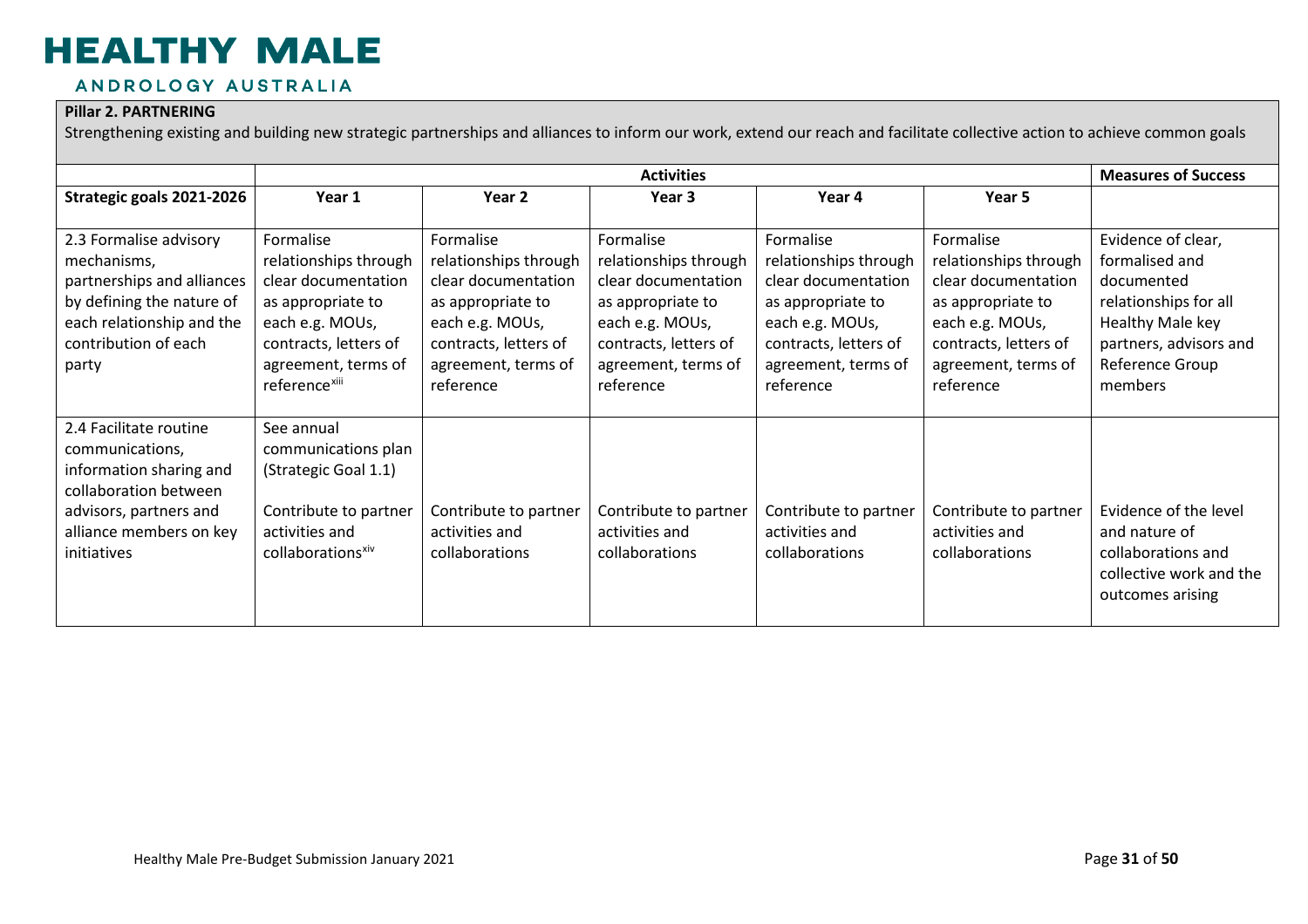#### ANDROLOGY AUSTRALIA

#### **Pillar 3. INFLUENCING**

Advocating for men's health issues and priorities, influencing policy and practice, amplifying the voices of men and boys from all walks of life and driving the translation of research into meaningful action

|                                                                                                                                                                           |                                                                                                                                                                                                                      | <b>Measures of Success</b>                                                                                                                                                                                                                                           |                                          |                                                    |                                          |                                                                                                                                                                                                                                                                                                                                                                           |
|---------------------------------------------------------------------------------------------------------------------------------------------------------------------------|----------------------------------------------------------------------------------------------------------------------------------------------------------------------------------------------------------------------|----------------------------------------------------------------------------------------------------------------------------------------------------------------------------------------------------------------------------------------------------------------------|------------------------------------------|----------------------------------------------------|------------------------------------------|---------------------------------------------------------------------------------------------------------------------------------------------------------------------------------------------------------------------------------------------------------------------------------------------------------------------------------------------------------------------------|
| Strategic goals 2021-2026                                                                                                                                                 | Year 1                                                                                                                                                                                                               | Year 2                                                                                                                                                                                                                                                               | Year 3                                   | Year 4                                             | Year 5                                   |                                                                                                                                                                                                                                                                                                                                                                           |
| 3.1 Advocate for male<br>health - why it matters,<br>the key issues, risk<br>factors, burden of<br>preventable illness,<br>priorities and areas<br>where change is needed | Define what male-<br>friendly health care<br>services and practice<br>look like and what<br>health providers and<br>service managers can<br>do to improve access<br>and engagement by<br>men and boys. <sup>xv</sup> | Implement<br>recommendations<br>from the male-<br>friendly health care<br>project<br>Implement the<br>biennial national<br>men's survey around<br>information and<br>support needs, help<br>seeking practice and<br>preferences of<br>Australian men. <sup>xvi</sup> |                                          | Implement the<br>biennial national<br>men's survey |                                          | <b>Statement defining</b><br>male-friendly health<br>care services and<br>practice developed and<br>endorsed by Healthy<br>Male partners<br>Actions implemented<br>and impact achieved<br>More than 1,000 men<br>participate in the<br>national men's health<br>survey which informs<br>our understanding of<br>men's needs and<br>preferences and<br>advocacy priorities |
|                                                                                                                                                                           |                                                                                                                                                                                                                      | Develop an annual<br>advocacy plan <sup>xvii</sup>                                                                                                                                                                                                                   | Develop an annual<br>advocacy plan       | Develop an annual<br>advocacy plan                 | Develop an annual<br>advocacy plan       | Achievement of<br>advocacy plan KPIs                                                                                                                                                                                                                                                                                                                                      |
| 3.2 Apply a gender/sex<br>lens to the review of                                                                                                                           | Create a review plan<br>to guide work to                                                                                                                                                                             | Create a review plan<br>to guide work to                                                                                                                                                                                                                             | Create a review plan<br>to guide work to | Create a review plan<br>to guide work to           | Create a review plan<br>to guide work to | Successful completion<br>of reviews                                                                                                                                                                                                                                                                                                                                       |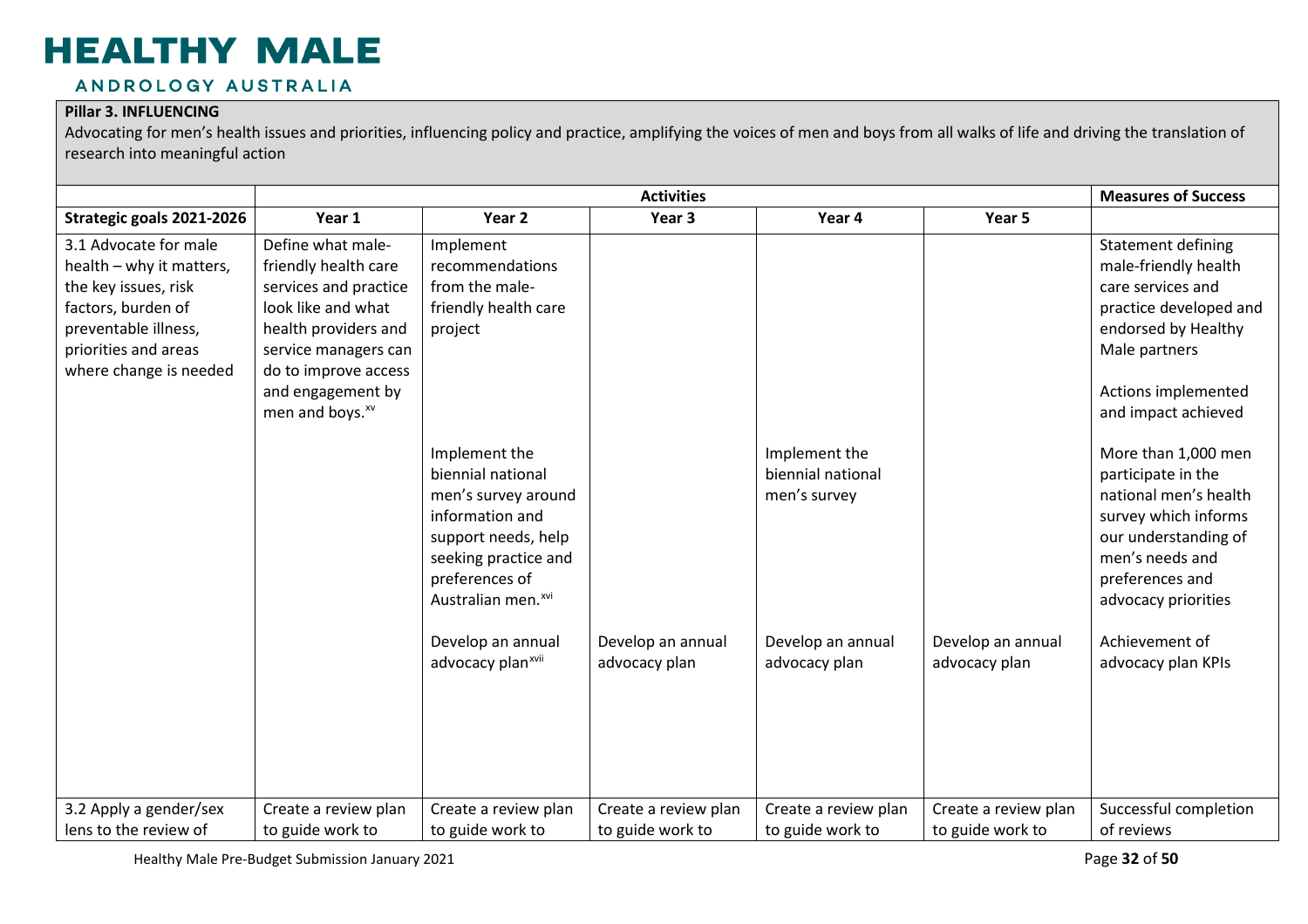#### ANDROLOGY AUSTRALIA

#### **Pillar 3. INFLUENCING**

Advocating for men's health issues and priorities, influencing policy and practice, amplifying the voices of men and boys from all walks of life and driving the translation of research into meaningful action

|                                                                                                                                                                        |                                                                                                                                                                                                                               |                                                                                                                   | <b>Activities</b>                                                                                                 |                                                                                                                   |                                                                                                                   | <b>Measures of Success</b>                                                                                                                                                                            |
|------------------------------------------------------------------------------------------------------------------------------------------------------------------------|-------------------------------------------------------------------------------------------------------------------------------------------------------------------------------------------------------------------------------|-------------------------------------------------------------------------------------------------------------------|-------------------------------------------------------------------------------------------------------------------|-------------------------------------------------------------------------------------------------------------------|-------------------------------------------------------------------------------------------------------------------|-------------------------------------------------------------------------------------------------------------------------------------------------------------------------------------------------------|
| Strategic goals 2021-2026                                                                                                                                              | Year 1                                                                                                                                                                                                                        | Year 2                                                                                                            | Year 3                                                                                                            | Year 4                                                                                                            | Year 5                                                                                                            |                                                                                                                                                                                                       |
| health policy, clinical<br>guidance and position<br>statements                                                                                                         | review policy,<br>strategies, clinical<br>guidelines and<br>position statements<br>with a male<br>gender/sex lens                                                                                                             | review policy,<br>strategies, clinical<br>guidelines and<br>position statements<br>with a male<br>gender/sex lens | review policy,<br>strategies, clinical<br>guidelines and<br>position statements<br>with a male<br>gender/sex lens | review policy,<br>strategies, clinical<br>guidelines and<br>position statements<br>with a male<br>gender/sex lens | review policy,<br>strategies, clinical<br>guidelines and<br>position statements<br>with a male<br>gender/sex lens | Advocacy priorities<br>identified arising from<br>this review incorporated<br>into annual advocacy<br>plan and associated<br>activities and KPIs                                                      |
| 3.3 Amplify the voices of<br>males through integrating<br>consumer engagement<br>into all areas of work and<br>through multiple<br>communication modes<br>and channels | Develop a Consumer<br>Engagement<br>Framework and<br><b>Implementation Plan</b><br>to guide best practice<br>methods for<br>engagement with<br>men and boys with a<br>focus on priority<br>population groups <sup>xviii</sup> | Implementation of<br>the Consumer<br>Engagement<br>Framework and<br>associated activities                         | Implementation of<br>the Consumer<br>Engagement<br>Framework and<br>associated activities                         | Implementation of<br>the Consumer<br>Engagement<br>Framework and<br>associated activities                         | Implementation of<br>the Consumer<br>Engagement<br>Framework and<br>associated activities                         | <b>Evaluation outcomes</b><br>across key areas of<br>focus: Participation<br>experience; influence;<br>and outcomes as guided<br>by evaluation<br>framework included in<br><b>Implementation Plan</b> |
| 3.4 Drive the translation                                                                                                                                              | Conduct an updated                                                                                                                                                                                                            |                                                                                                                   | Conduct an updated                                                                                                |                                                                                                                   | Conduct an updated                                                                                                | Evidence reviews                                                                                                                                                                                      |
| of evidence into action                                                                                                                                                | review of existing                                                                                                                                                                                                            |                                                                                                                   | review of existing                                                                                                |                                                                                                                   | review of existing                                                                                                | completed                                                                                                                                                                                             |
| through: the setting of                                                                                                                                                | men's health-related                                                                                                                                                                                                          |                                                                                                                   | men's health-related                                                                                              |                                                                                                                   | men's health-related                                                                                              |                                                                                                                                                                                                       |

Healthy Male Pre-Budget Submission January 2021 and the state of the state of the state of the state of the Page 33 of 50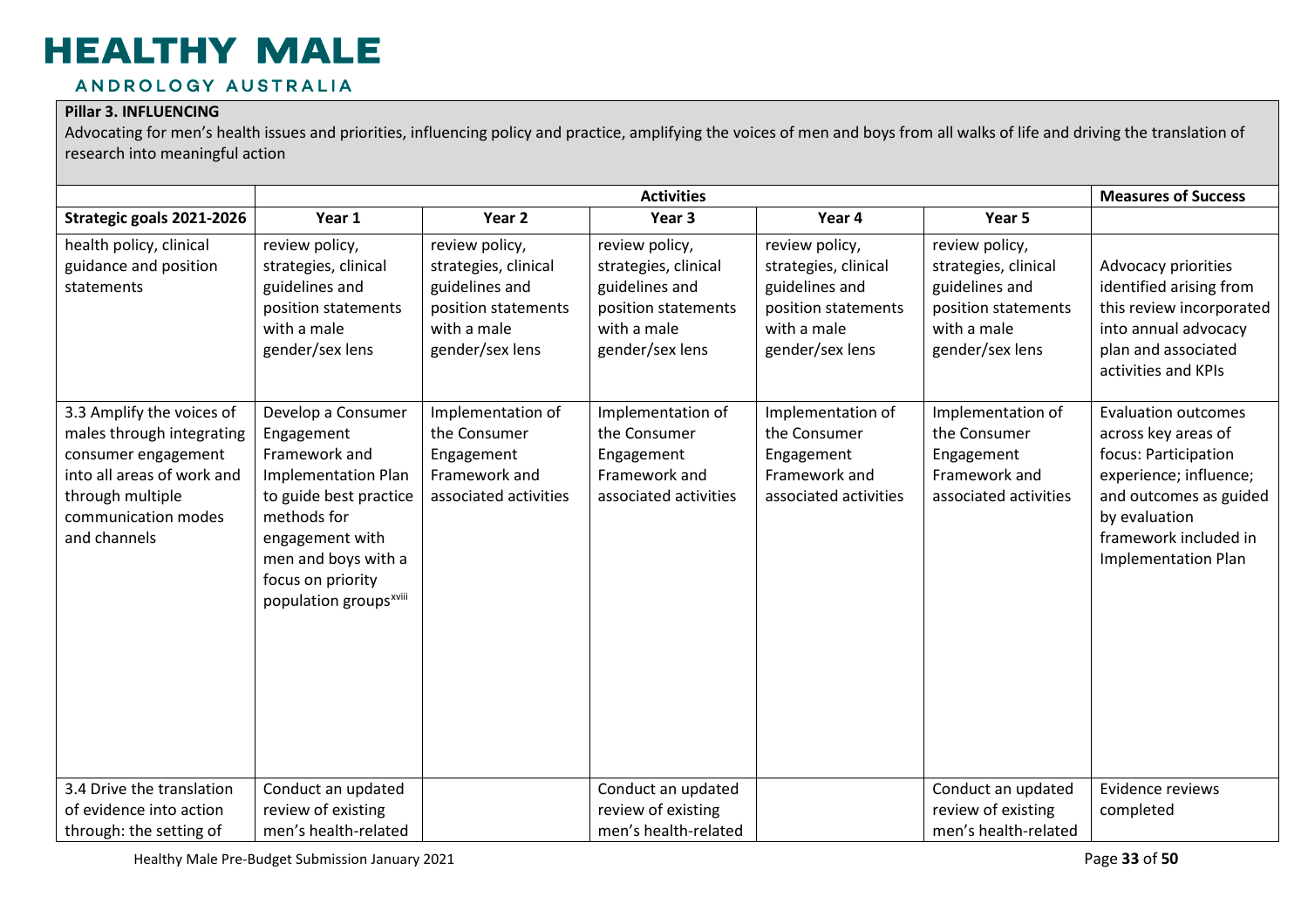#### ANDROLOGY AUSTRALIA

#### **Pillar 3. INFLUENCING**

Advocating for men's health issues and priorities, influencing policy and practice, amplifying the voices of men and boys from all walks of life and driving the translation of research into meaningful action

|                                                                                                                                                                                                                                              |                                                                                                                                                                                                                                                                |                                                                                                                                                                              | <b>Activities</b>                                                                                                                                                                                    |                                                                                                                                                               |                                                                                                                                                                                                      | <b>Measures of Success</b>                                                                                                                                  |
|----------------------------------------------------------------------------------------------------------------------------------------------------------------------------------------------------------------------------------------------|----------------------------------------------------------------------------------------------------------------------------------------------------------------------------------------------------------------------------------------------------------------|------------------------------------------------------------------------------------------------------------------------------------------------------------------------------|------------------------------------------------------------------------------------------------------------------------------------------------------------------------------------------------------|---------------------------------------------------------------------------------------------------------------------------------------------------------------|------------------------------------------------------------------------------------------------------------------------------------------------------------------------------------------------------|-------------------------------------------------------------------------------------------------------------------------------------------------------------|
| Strategic goals 2021-2026                                                                                                                                                                                                                    | Year 1                                                                                                                                                                                                                                                         | Year 2                                                                                                                                                                       | Year 3                                                                                                                                                                                               | Year 4                                                                                                                                                        | Year 5                                                                                                                                                                                               |                                                                                                                                                             |
| male health indicators<br>and targets; advocating<br>for the routine inclusion<br>of sex and gender as<br>variables in key data<br>collections and a rigorous<br>approach to evaluation;<br>and informing the male<br>health research agenda | research and<br>evaluation<br>evidence <sup>xix</sup><br>Identify key health<br>indicators and<br>targets to guide<br>national efforts and<br>advocate for their<br>inclusion in routine<br>national statistical<br>collections and<br>reporting <sup>xx</sup> | Monitor key men's<br>health indicators and<br>targets<br>Advocate for sex and<br>gender stratification<br>of key data<br>collections, reports<br>and research <sup>xxi</sup> | research and<br>evaluation evidence<br>Monitor key men's<br>health indicators and<br>targets<br>Advocate for sex and<br>gender stratification<br>of key data<br>collections, reports<br>and research | Monitor key men's<br>health indicators and<br>targets<br>Advocate for sex and<br>gender stratification<br>of key data<br>collections, reports<br>and research | research and<br>evaluation evidence<br>Monitor key men's<br>health indicators and<br>targets<br>Advocate for sex and<br>gender stratification<br>of key data<br>collections, reports<br>and research | Healthy Male advocacy<br>efforts improve the<br>availability of key men's<br>health data to guide our<br>own work and<br>contribute to the<br>broader field |
|                                                                                                                                                                                                                                              |                                                                                                                                                                                                                                                                | Develop a Healthy<br>Male Research<br>Framework <sup>xxii</sup>                                                                                                              | Develop the National<br>Men's Health<br>Research Strategy <sup>xxiii</sup>                                                                                                                           | Develop the National<br>Men's Health<br><b>Research Strategy</b>                                                                                              |                                                                                                                                                                                                      | <b>Healthy Male Research</b><br>Framework endorsed by<br>the Board<br>National Men's Health<br><b>Research Strategy</b><br>endorsed by the<br>Commonwealth  |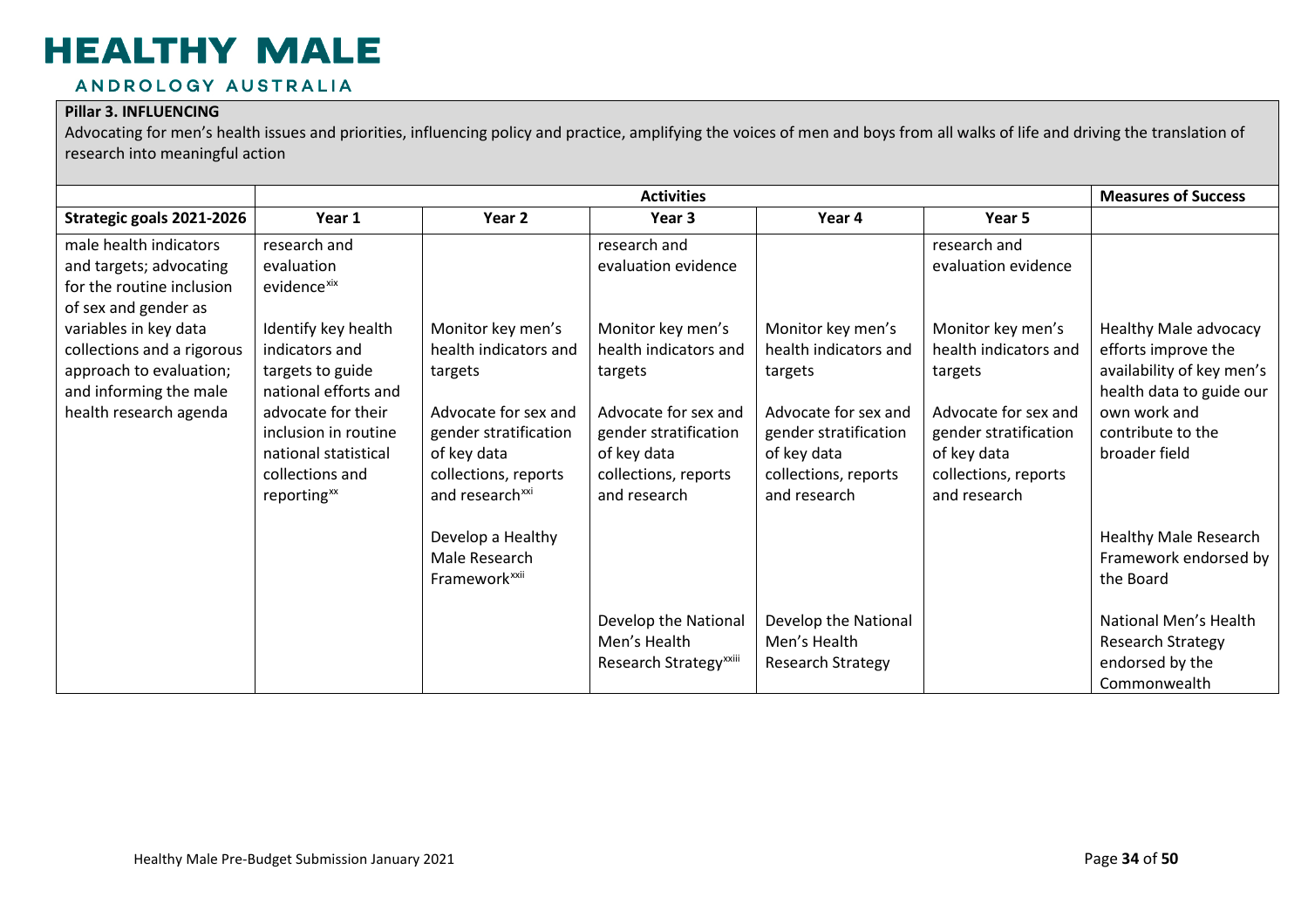#### ANDROLOGY AUSTRALIA

#### **Pillar 4. EMPOWERING**

|                                                                                                                                                                                             |                                                                                                                                                              |                                                                                                           | <b>Activities</b>                                                                                         |                                                                                                           |                                                                                                           | <b>Measures of Success</b>                                                         |
|---------------------------------------------------------------------------------------------------------------------------------------------------------------------------------------------|--------------------------------------------------------------------------------------------------------------------------------------------------------------|-----------------------------------------------------------------------------------------------------------|-----------------------------------------------------------------------------------------------------------|-----------------------------------------------------------------------------------------------------------|-----------------------------------------------------------------------------------------------------------|------------------------------------------------------------------------------------|
| <b>Strategic goals 2021-</b><br>2026                                                                                                                                                        | Year 1                                                                                                                                                       | Year 2                                                                                                    | Year 3                                                                                                    | Year 4                                                                                                    | Year 5                                                                                                    |                                                                                    |
| 4.1 Implement public<br>awareness campaigns<br>focussed on health<br>promotion and raising<br>awareness of men's<br>health on Father's Day<br>and for Men's Health<br>week as well as other | Implement an annual<br>national Men's<br>Health Week public<br>awareness campaign<br>focussed on valuing<br>diversity and<br>reducing stigma <sup>xxiv</sup> | Implement a major<br>public awareness<br>campaign focussed<br>on valuing diversity<br>and reducing stigma | Implement a major<br>public awareness<br>campaign focussed<br>on valuing diversity<br>and reducing stigma | Implement a major<br>public awareness<br>campaign focussed<br>on valuing diversity<br>and reducing stigma | Implement a major<br>public awareness<br>campaign focussed<br>on valuing diversity<br>and reducing stigma | Achievement of<br>awareness campaign<br><b>KPIs</b>                                |
| campaigns and events we<br>contribute to or<br>participate in to support<br>our strategic<br>partners/alliances                                                                             | Support partner<br>agencies through<br>promoting their<br>campaigns where<br>they align<br>strategically <sup>xxv</sup>                                      | Support partner<br>agencies through<br>promoting their<br>campaigns where<br>they align<br>strategically  | Support partner<br>agencies through<br>promoting their<br>campaigns where<br>they align<br>strategically  | Support partner<br>agencies through<br>promoting their<br>campaigns where<br>they align<br>strategically  | Support partner<br>agencies through<br>promoting their<br>campaigns where<br>they align<br>strategically  | Campaigns supported,<br>reach and engagement;<br>feedback from partner<br>agencies |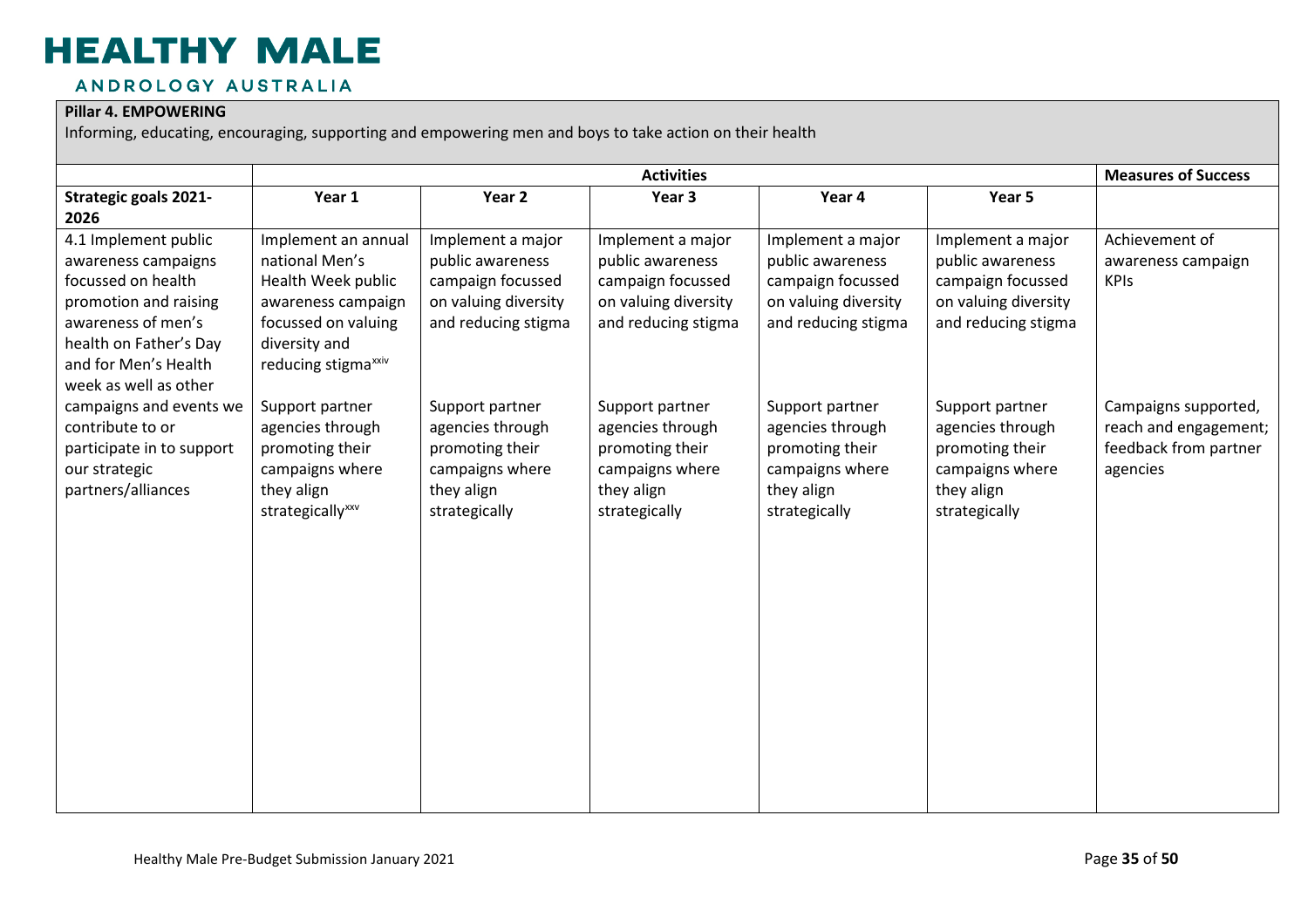#### ANDROLOGY AUSTRALIA

#### **Pillar 4. EMPOWERING**

|                                                                                                                                      |        | <b>Measures of Success</b>                                                                                                     |                                                                                                                                |                                                                                                                                |                                                                                                                                |                                                                                                                                           |
|--------------------------------------------------------------------------------------------------------------------------------------|--------|--------------------------------------------------------------------------------------------------------------------------------|--------------------------------------------------------------------------------------------------------------------------------|--------------------------------------------------------------------------------------------------------------------------------|--------------------------------------------------------------------------------------------------------------------------------|-------------------------------------------------------------------------------------------------------------------------------------------|
| <b>Strategic goals 2021-</b><br>2026                                                                                                 | Year 1 | Year 2                                                                                                                         | <b>Activities</b><br>Year 3                                                                                                    | Year 4                                                                                                                         | Year 5                                                                                                                         |                                                                                                                                           |
| 4.2 Provide accessible,<br>quality, relevant,<br>evidence-based health<br>information to men and<br>boys and grow health<br>literacy |        | Expand on the<br>existing Healthy Male<br>suite of online<br>evidence-based<br>information                                     | Expand on the<br>existing Healthy Male<br>suite of online<br>evidence-based<br>information                                     | Expand on the<br>existing Healthy Male<br>suite of online<br>evidence-based<br>information                                     | Expand on the<br>existing Healthy Male<br>suite of online<br>evidence-based<br>information                                     | Evidence reviews<br>completed. New<br>information co-created<br>and available on the<br>Healthy Male website.<br>Reach and<br>engagement. |
|                                                                                                                                      |        | Review and update<br>Healthy male<br>information to<br>maintain currency<br>and relevance                                      | Review and update<br>Healthy male<br>information to<br>maintain currency<br>and relevance                                      | Review and update<br>Healthy male<br>information to<br>maintain currency<br>and relevance                                      | Review and update<br>Healthy male<br>information to<br>maintain currency<br>and relevance                                      | Annual plan<br>implemented and<br>information reviewed<br>and updated                                                                     |
|                                                                                                                                      |        | Plan, implement and<br>evaluate a national<br>health promotion<br>initiative to increase<br>health literacy of<br>men and boys | Plan, implement and<br>evaluate a national<br>health promotion<br>initiative to increase<br>health literacy of<br>men and boys | Plan, implement and<br>evaluate a national<br>health promotion<br>initiative to increase<br>health literacy of<br>men and boys | Plan, implement and<br>evaluate a national<br>health promotion<br>initiative to increase<br>health literacy of<br>men and boys | Health promotion<br>initiative KPIs achieved                                                                                              |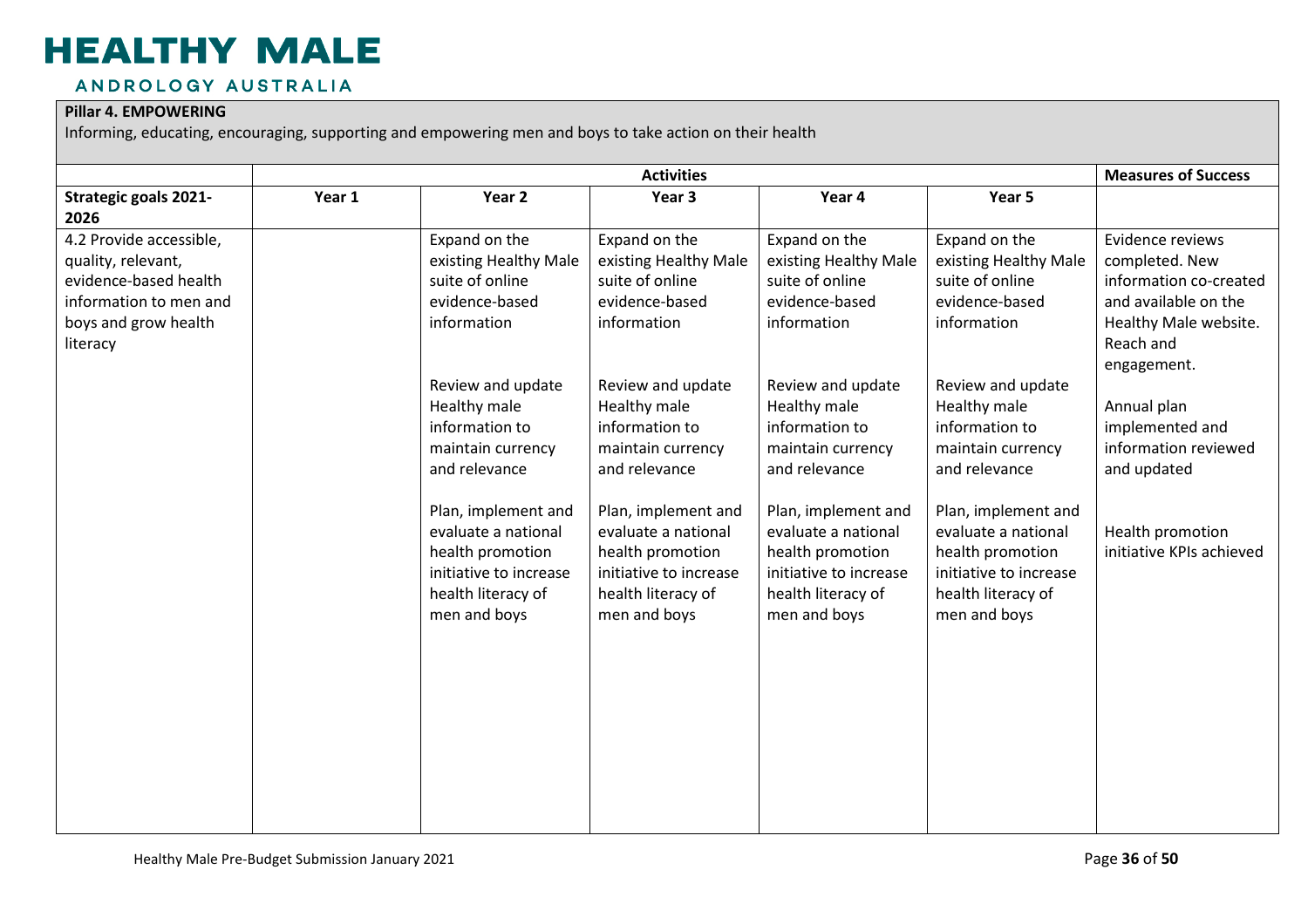#### ANDROLOGY AUSTRALIA

#### **Pillar 4. EMPOWERING**

|                                                                                                                                                  |        | <b>Measures of Success</b>                                                                  |                                                                                                            |                                                                                                   |                                                                                                   |                                                                                                                                                                                                                                                                                                                              |
|--------------------------------------------------------------------------------------------------------------------------------------------------|--------|---------------------------------------------------------------------------------------------|------------------------------------------------------------------------------------------------------------|---------------------------------------------------------------------------------------------------|---------------------------------------------------------------------------------------------------|------------------------------------------------------------------------------------------------------------------------------------------------------------------------------------------------------------------------------------------------------------------------------------------------------------------------------|
| <b>Strategic goals 2021-</b><br>2026                                                                                                             | Year 1 | Year 2                                                                                      | Year 3                                                                                                     | Year 4                                                                                            | Year 5                                                                                            |                                                                                                                                                                                                                                                                                                                              |
| 4.2 Provide accessible,<br>quality, relevant,<br>evidence-based health<br>information to men and<br>boys and grow health<br>literacy (continued) |        | Plan for the<br>implementation of<br>the Health Promotion<br>Grants Program <sup>xxvi</sup> | Open Round 1 of the<br><b>Health Promotion</b><br>Grants Program and<br>determine successful<br>applicants | Implement Round 1<br>of the Health<br><b>Promotion Grants</b><br>Program funding<br>(Year 1 of 3) | Implement Round 1<br>of the Health<br><b>Promotion Grants</b><br>Program funding<br>(Year 2 of 3) | Grants program<br>implemented.<br>Improvements seen in<br>health literacy, risk<br>factor profile and<br>health and wellbeing<br>measures. Value added<br>to the program's<br>implementation and<br>outcomes through the<br>facilitation,<br>collaboration,<br>evaluation and<br>information sharing<br>role of Healthy male |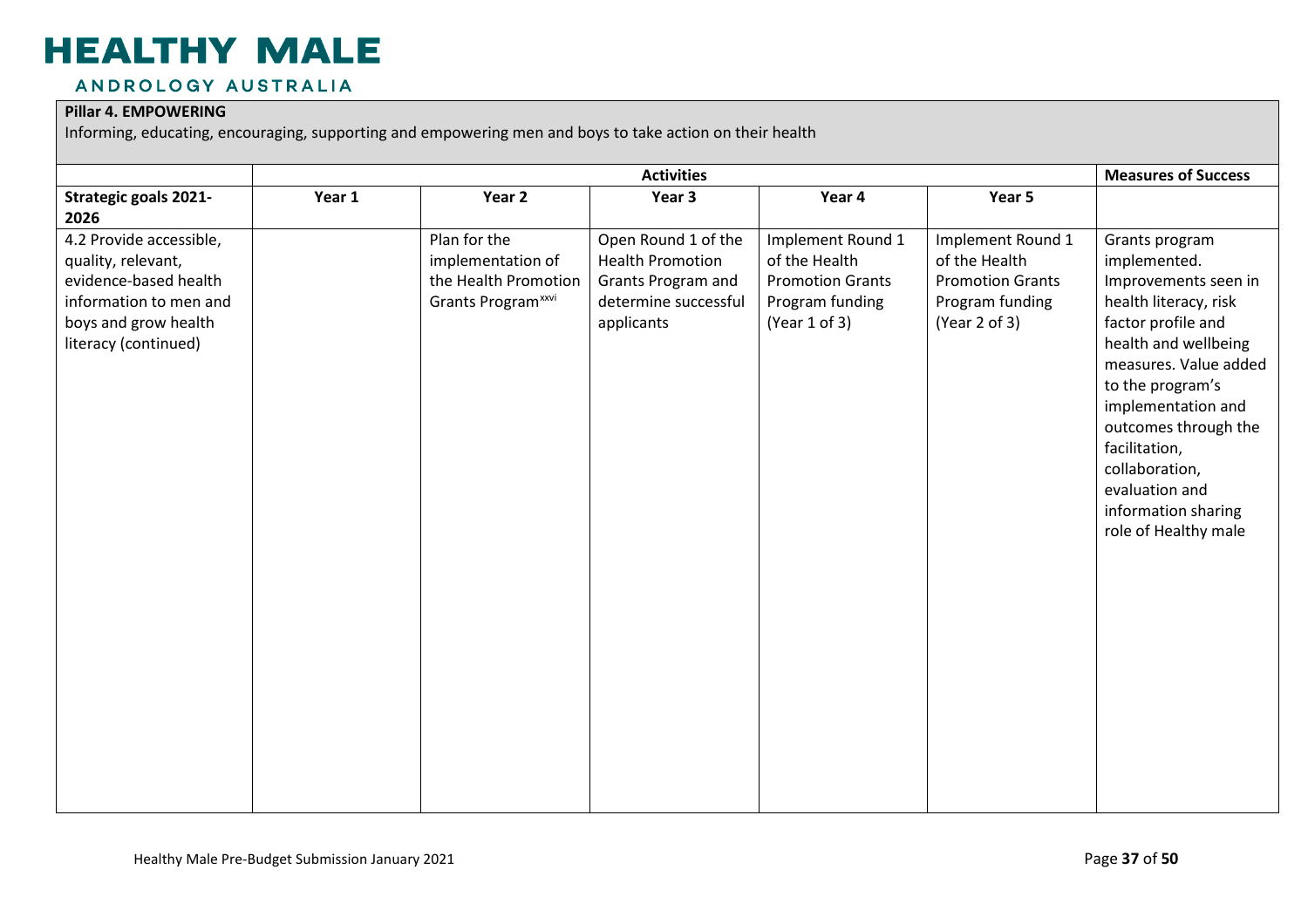#### ANDROLOGY AUSTRALIA

#### **Pillar 4. EMPOWERING**

|                                                                                                               |                                                                                                         |                                                                                                      | <b>Activities</b>                                                                                  |                                                                                                    |                                                                                                    | <b>Measures of Success</b>                                                                                                                                                                                                                                                                                                                                         |
|---------------------------------------------------------------------------------------------------------------|---------------------------------------------------------------------------------------------------------|------------------------------------------------------------------------------------------------------|----------------------------------------------------------------------------------------------------|----------------------------------------------------------------------------------------------------|----------------------------------------------------------------------------------------------------|--------------------------------------------------------------------------------------------------------------------------------------------------------------------------------------------------------------------------------------------------------------------------------------------------------------------------------------------------------------------|
| <b>Strategic goals 2021-</b><br>2026                                                                          | Year 1                                                                                                  | Year 2                                                                                               | Year 3                                                                                             | Year 4                                                                                             | Year 5                                                                                             |                                                                                                                                                                                                                                                                                                                                                                    |
| 4.3 Work with strategic<br>partners/alliances to<br>support and inform men<br>and address identified<br>needs | Plan for the<br>implementation of<br>the Population<br><b>Health Grants</b><br>Program <sup>xxvii</sup> | Open Round 1 of the<br>Population Health<br>Grants Program and<br>determine successful<br>applicants | Implement Round 1<br>of the Population<br><b>Health Grants</b><br>Program funding<br>(Year 1 of 3) | Implement Round 1<br>of the Population<br><b>Health Grants</b><br>Program funding<br>(Year 2 of 3) | Implement Round 1<br>of the Population<br><b>Health Grants</b><br>Program funding<br>(Year 3 of 3) | Grants program<br>implemented.<br>Improvements seen in<br>health seeking<br>behaviours of men and<br>boys and engagement<br>in early detection and<br>prevention initiatives.<br>Value added to the<br>program's<br>implementation and<br>outcomes through the<br>facilitation,<br>collaboration,<br>evaluation and<br>information sharing<br>role of Healthy male |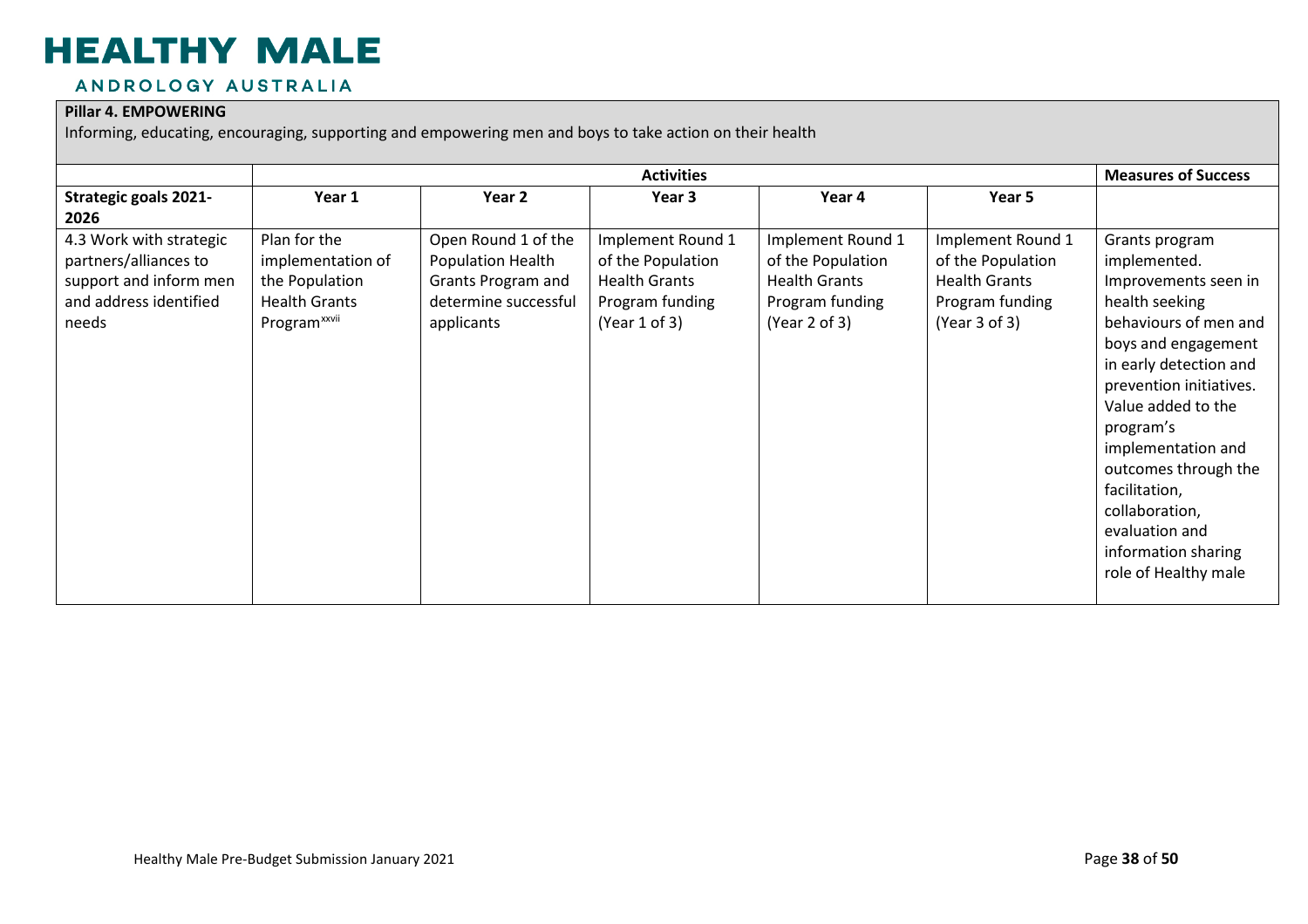### **HEALTHY MALE** ANDROLOGY AUSTRALIA

#### **Pillar 5. BUILDING CAPACITY**

|                                                                                                                                      |                                                                                                                                                                                                                                                                                                                                                                                                                         | <b>Measures of Success</b>                                                                                                                                                                                                                                                                                                                                                                       |                                                                                                                                                                                                                                                                                                                                                                                                                       |                                                                                                                                                                                                                                                                                                                                                                                                  |                                                                                                                                                                                                                                                                                                                                                                                                  |                                                                                                          |
|--------------------------------------------------------------------------------------------------------------------------------------|-------------------------------------------------------------------------------------------------------------------------------------------------------------------------------------------------------------------------------------------------------------------------------------------------------------------------------------------------------------------------------------------------------------------------|--------------------------------------------------------------------------------------------------------------------------------------------------------------------------------------------------------------------------------------------------------------------------------------------------------------------------------------------------------------------------------------------------|-----------------------------------------------------------------------------------------------------------------------------------------------------------------------------------------------------------------------------------------------------------------------------------------------------------------------------------------------------------------------------------------------------------------------|--------------------------------------------------------------------------------------------------------------------------------------------------------------------------------------------------------------------------------------------------------------------------------------------------------------------------------------------------------------------------------------------------|--------------------------------------------------------------------------------------------------------------------------------------------------------------------------------------------------------------------------------------------------------------------------------------------------------------------------------------------------------------------------------------------------|----------------------------------------------------------------------------------------------------------|
| Strategic goals 2021-2026                                                                                                            | Year 1                                                                                                                                                                                                                                                                                                                                                                                                                  | Year 2                                                                                                                                                                                                                                                                                                                                                                                           | Year 3                                                                                                                                                                                                                                                                                                                                                                                                                | Year 4                                                                                                                                                                                                                                                                                                                                                                                           | Year 5                                                                                                                                                                                                                                                                                                                                                                                           |                                                                                                          |
| 5.1 Disseminate<br>information to health<br>professionals and policy<br>makers through<br>conferences, workshops<br>and publications | In parallel with the<br>expansion of existing<br>Healthy Male suite of<br>online evidence-<br>based information<br>for men (Strategic<br>goal 4.2),<br>complementary<br>information for<br>health professionals<br>will be developed<br>(where gaps exist)<br>and reviewed and<br>updated to maintain<br>currency and<br>relevance.<br>See annual<br>communications plan<br>(Strategic goal<br>$1.1)$ <sup>xxviii</sup> | In parallel with the<br>expansion of existing<br>Healthy Male suite of<br>online evidence-<br>based information<br>for men (Strategic<br>goal 4.2),<br>complementary<br>information for<br>health professionals<br>will be developed<br>(where gaps exist)<br>and reviewed and<br>updated to maintain<br>currency and<br>relevance.<br>See annual<br>communications plan<br>(Strategic goal 1.1) | <b>Activities</b><br>In parallel with the<br>expansion of existing<br>Healthy Male suite of<br>online evidence-<br>based information<br>for men (Strategic<br>goal 4.2),<br>complementary<br>information for<br>health professionals<br>will be developed<br>(where gaps exist)<br>and reviewed and<br>updated to maintain<br>currency and<br>relevance.<br>See annual<br>communications plan<br>(Strategic goal 1.1) | In parallel with the<br>expansion of existing<br>Healthy Male suite of<br>online evidence-<br>based information<br>for men (Strategic<br>goal 4.2),<br>complementary<br>information for<br>health professionals<br>will be developed<br>(where gaps exist)<br>and reviewed and<br>updated to maintain<br>currency and<br>relevance.<br>See annual<br>communications plan<br>(Strategic goal 1.1) | In parallel with the<br>expansion of existing<br>Healthy Male suite of<br>online evidence-<br>based information<br>for men (Strategic<br>goal 4.2),<br>complementary<br>information for<br>health professionals<br>will be developed<br>(where gaps exist)<br>and reviewed and<br>updated to maintain<br>currency and<br>relevance.<br>See annual<br>communications plan<br>(Strategic goal 1.1) | New information co-<br>created and available on<br>the Healthy Male<br>website. Reach and<br>engagement. |
|                                                                                                                                      |                                                                                                                                                                                                                                                                                                                                                                                                                         |                                                                                                                                                                                                                                                                                                                                                                                                  |                                                                                                                                                                                                                                                                                                                                                                                                                       |                                                                                                                                                                                                                                                                                                                                                                                                  |                                                                                                                                                                                                                                                                                                                                                                                                  |                                                                                                          |
|                                                                                                                                      |                                                                                                                                                                                                                                                                                                                                                                                                                         |                                                                                                                                                                                                                                                                                                                                                                                                  |                                                                                                                                                                                                                                                                                                                                                                                                                       |                                                                                                                                                                                                                                                                                                                                                                                                  |                                                                                                                                                                                                                                                                                                                                                                                                  |                                                                                                          |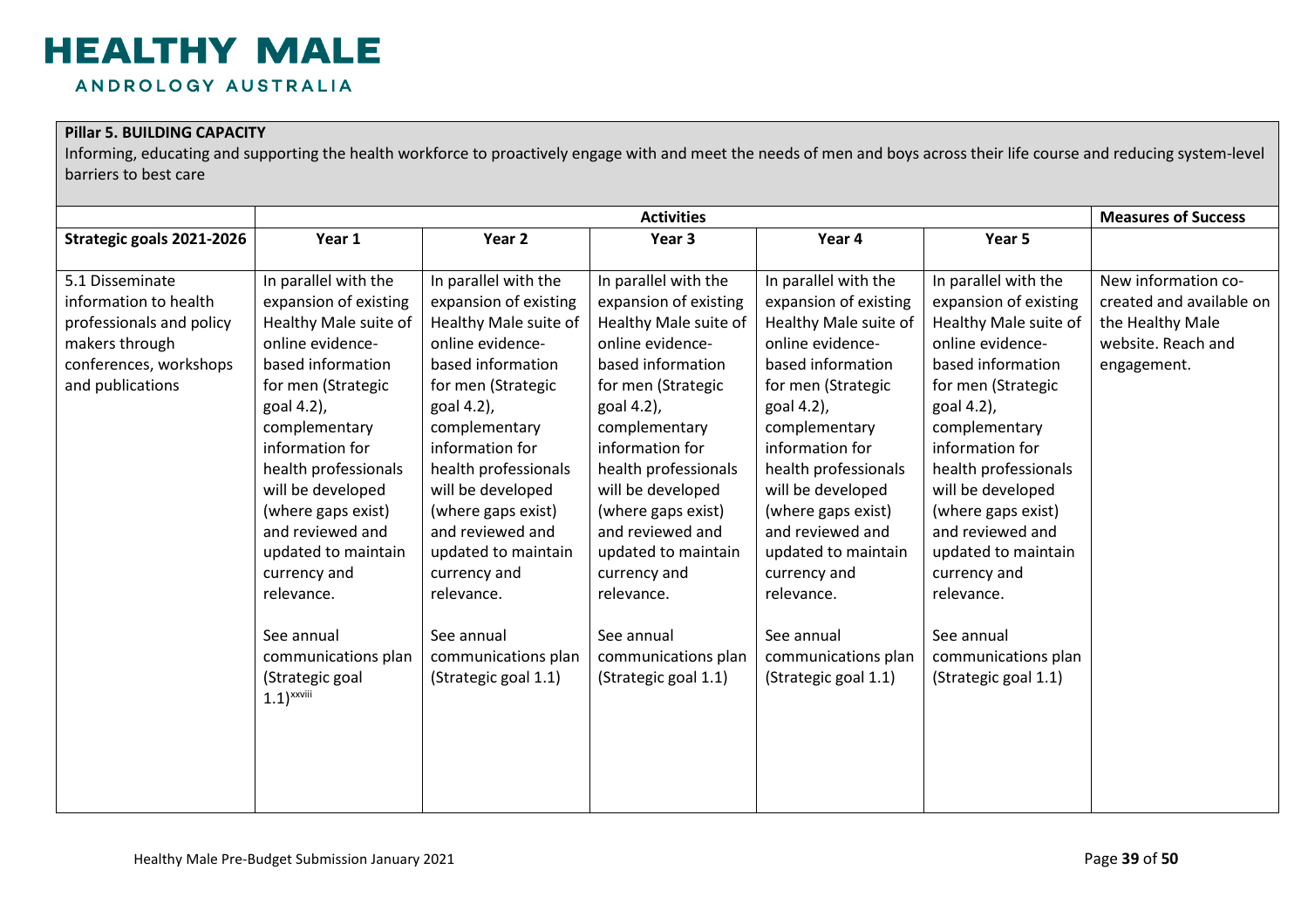#### ANDROLOGY AUSTRALIA

#### **Pillar 5. BUILDING CAPACITY**

|                           | <b>Activities</b>                                                                                                                                                                      |                                                                                                                                                                         |                                                                                                                                                                         |                                                                                                                                                                         |                                                                                                                                                                         | <b>Measures of Success</b>                                                              |
|---------------------------|----------------------------------------------------------------------------------------------------------------------------------------------------------------------------------------|-------------------------------------------------------------------------------------------------------------------------------------------------------------------------|-------------------------------------------------------------------------------------------------------------------------------------------------------------------------|-------------------------------------------------------------------------------------------------------------------------------------------------------------------------|-------------------------------------------------------------------------------------------------------------------------------------------------------------------------|-----------------------------------------------------------------------------------------|
| Strategic goals 2021-2026 | Year 1                                                                                                                                                                                 | Year 2                                                                                                                                                                  | Year 3                                                                                                                                                                  | Year 4                                                                                                                                                                  | Year 5                                                                                                                                                                  |                                                                                         |
| 5.2 Provide accessible    | Develop and                                                                                                                                                                            | Develop and                                                                                                                                                             | Develop and                                                                                                                                                             | Develop and                                                                                                                                                             | Develop and                                                                                                                                                             | Achievement of health                                                                   |
| information and           | implement and                                                                                                                                                                          | implement and                                                                                                                                                           | implement and                                                                                                                                                           | implement and                                                                                                                                                           | implement and                                                                                                                                                           | professional education                                                                  |
| education for health      | annual health                                                                                                                                                                          | annual health                                                                                                                                                           | annual health                                                                                                                                                           | annual health                                                                                                                                                           | annual health                                                                                                                                                           | plan KPIs                                                                               |
| professionals to support  | professional                                                                                                                                                                           | professional                                                                                                                                                            | professional                                                                                                                                                            | professional                                                                                                                                                            | professional                                                                                                                                                            |                                                                                         |
| effective engagement      | education plan <sup>xxix</sup>                                                                                                                                                         | education plan                                                                                                                                                          | education plan                                                                                                                                                          | education plan                                                                                                                                                          | education plan                                                                                                                                                          |                                                                                         |
| with men and boys         | Advocate for the<br>inclusion of men's<br>health education<br>modules into<br>undergraduate<br>medical, nursing,<br>allied health and<br>medical specialty<br>curricula <sup>xxx</sup> | Advocate for the<br>inclusion of men's<br>health education<br>modules into<br>undergraduate<br>medical, nursing,<br>allied health and<br>medical specialty<br>curricula | Advocate for the<br>inclusion of men's<br>health education<br>modules into<br>undergraduate<br>medical, nursing,<br>allied health and<br>medical specialty<br>curricula | Advocate for the<br>inclusion of men's<br>health education<br>modules into<br>undergraduate<br>medical, nursing,<br>allied health and<br>medical specialty<br>curricula | Advocate for the<br>inclusion of men's<br>health education<br>modules into<br>undergraduate<br>medical, nursing,<br>allied health and<br>medical specialty<br>curricula | Gaps in curricula<br>identified and evidence<br>of advocacy efforts and<br>their impact |
|                           |                                                                                                                                                                                        |                                                                                                                                                                         |                                                                                                                                                                         |                                                                                                                                                                         |                                                                                                                                                                         |                                                                                         |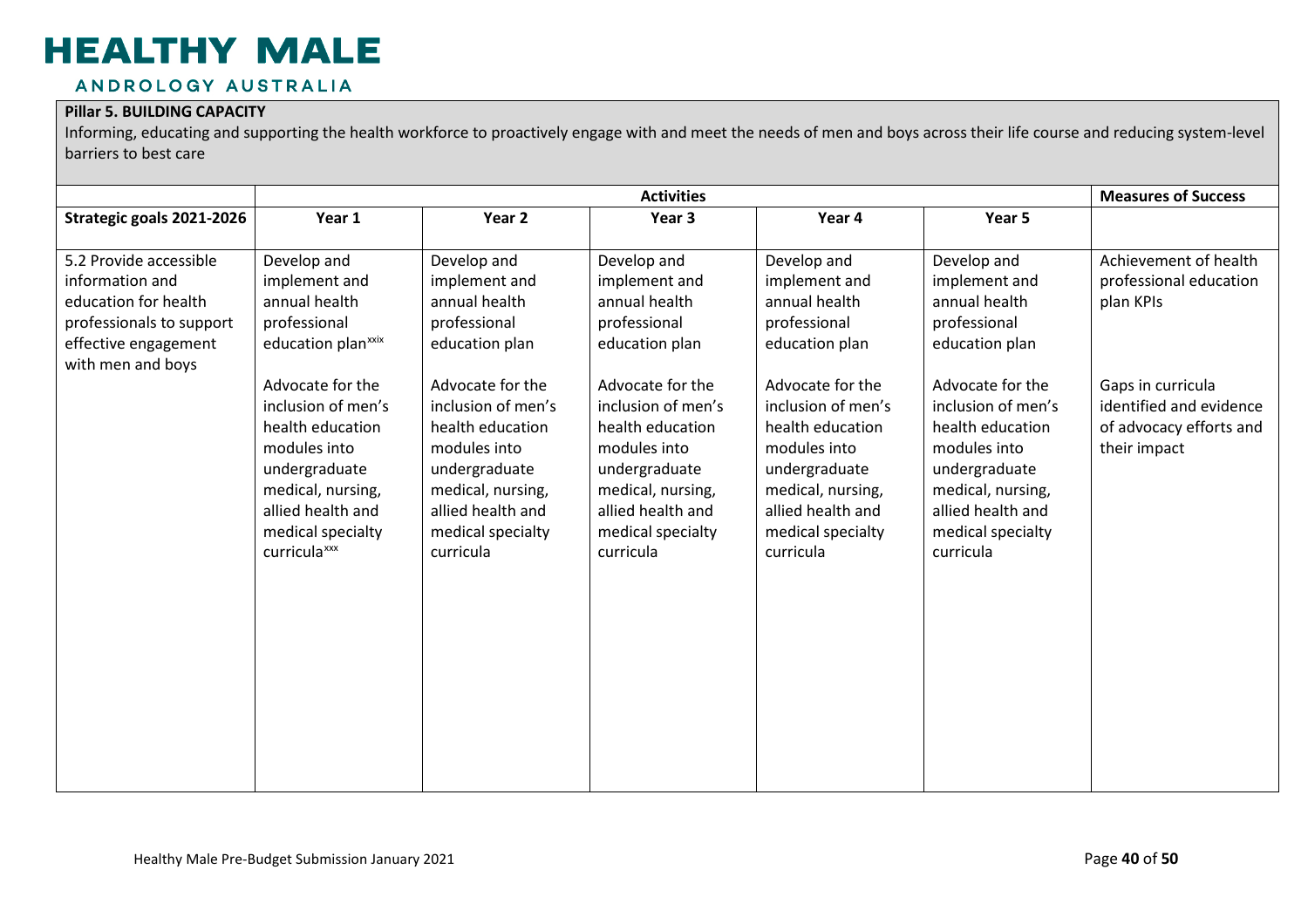#### ANDROLOGY AUSTRALIA

#### **Pillar 5. BUILDING CAPACITY**

| <b>Activities</b>                                                                                                                                                                                                                                                                                                                                                                                                                                                                                                                                                                                                                                                                                                                                                                                                                                                                                                                             |                                                                                                                                                                                                                                                         |                                                                                                                                                                                                                                                         |                                                                       |  |  |  |
|-----------------------------------------------------------------------------------------------------------------------------------------------------------------------------------------------------------------------------------------------------------------------------------------------------------------------------------------------------------------------------------------------------------------------------------------------------------------------------------------------------------------------------------------------------------------------------------------------------------------------------------------------------------------------------------------------------------------------------------------------------------------------------------------------------------------------------------------------------------------------------------------------------------------------------------------------|---------------------------------------------------------------------------------------------------------------------------------------------------------------------------------------------------------------------------------------------------------|---------------------------------------------------------------------------------------------------------------------------------------------------------------------------------------------------------------------------------------------------------|-----------------------------------------------------------------------|--|--|--|
| Strategic goals 2021-2026<br>Year 2<br>Year 1<br>Year 3                                                                                                                                                                                                                                                                                                                                                                                                                                                                                                                                                                                                                                                                                                                                                                                                                                                                                       | Year 4                                                                                                                                                                                                                                                  | Year 5                                                                                                                                                                                                                                                  |                                                                       |  |  |  |
| 5.3 Support clinicians to<br>Engage in<br>Engage in<br>Engage in<br>deliver evidence-based<br>collaborative<br>collaborative<br>collaborative<br>care through systems,<br>activities with other<br>activities with other<br>activities with other<br>guidelines, tools and<br>organisations seeking<br>organisations seeking<br>organisations seeking<br>templates to support<br>to improve practice<br>to improve practice<br>to improve practice<br>bringing expertise in<br>bringing expertise in<br>bringing expertise in<br>practice<br>the effective<br>the effective<br>the effective<br>engagement of men<br>engagement of men<br>engagement of men<br>and boys to that<br>and boys to that<br>and boys to that<br>work and evidence of<br>work and evidence of<br>work and evidence of<br>unmet needs and<br>unmet needs and<br>unmet needs and<br>gaps in approaches<br>gaps in approaches<br>gaps in<br>approaches <sup>xxxi</sup> | Engage in<br>collaborative<br>activities with other<br>organisations seeking<br>to improve practice<br>bringing expertise in<br>the effective<br>engagement of men<br>and boys to that<br>work and evidence of<br>unmet needs and<br>gaps in approaches | Engage in<br>collaborative<br>activities with other<br>organisations seeking<br>to improve practice<br>bringing expertise in<br>the effective<br>engagement of men<br>and boys to that<br>work and evidence of<br>unmet needs and<br>gaps in approaches | Collaborative activities<br>undertaken, areas of<br>focus and impacts |  |  |  |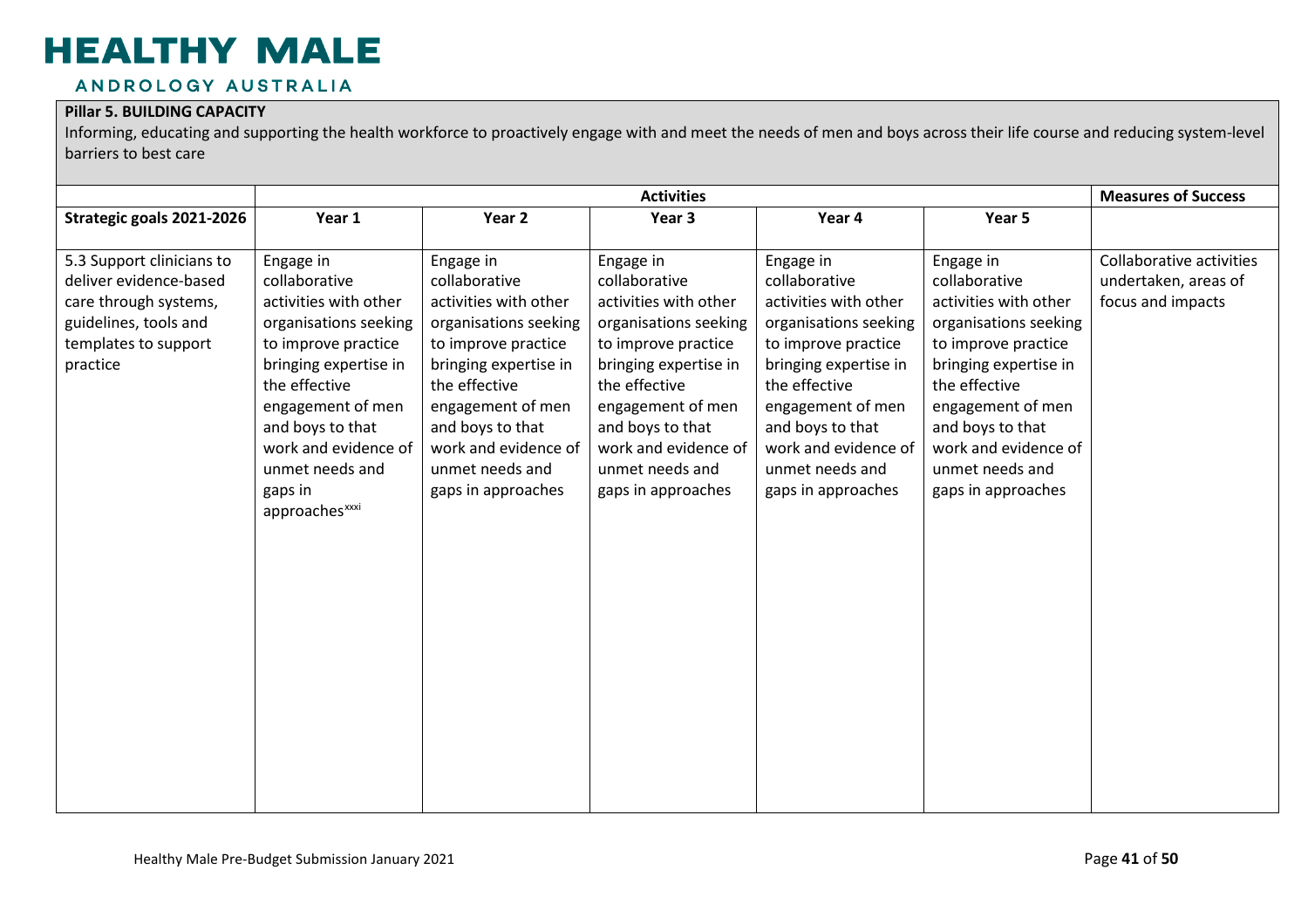#### ANDROLOGY AUSTRALIA

#### **Pillar 5. BUILDING CAPACITY**

|                                                                                                              |                                                                                                                                                                                                                                  |                                                                                                   | <b>Measures of Success</b>                                                                        |                                                                                                   |                                                                                                                                                                                                                         |                                                                                                                                                                                                                                                                                                                                                                    |
|--------------------------------------------------------------------------------------------------------------|----------------------------------------------------------------------------------------------------------------------------------------------------------------------------------------------------------------------------------|---------------------------------------------------------------------------------------------------|---------------------------------------------------------------------------------------------------|---------------------------------------------------------------------------------------------------|-------------------------------------------------------------------------------------------------------------------------------------------------------------------------------------------------------------------------|--------------------------------------------------------------------------------------------------------------------------------------------------------------------------------------------------------------------------------------------------------------------------------------------------------------------------------------------------------------------|
| Strategic goals 2021-2026                                                                                    | Year 1                                                                                                                                                                                                                           | Year <sub>2</sub>                                                                                 | Year 3                                                                                            | Year 4                                                                                            | Year 5                                                                                                                                                                                                                  |                                                                                                                                                                                                                                                                                                                                                                    |
| 5.4 Inform system change<br>that supports male-<br>friendly health care<br>environments and<br>accessibility | Plan for the<br>implementation of<br>the Health Access Co-<br>Design Grants<br>Program <sup>xxxii</sup><br>Open Round 1 of the<br><b>Health Access Co-</b><br>Design Grants<br>Program and<br>determine successful<br>applicants | Implement Round 1<br>of the Health Access<br>Co-Design Grants<br>Program funding<br>(Year 1 of 3) | Implement Round 1<br>of the Health Access<br>Co-Design Grants<br>Program funding<br>(Year 2 of 3) | Implement Round 1<br>of the Health Access<br>Co-Design Grants<br>Program funding<br>(Year 3 of 3) | Plan for the<br>implementation of<br>the Health Access Co-<br>Design Grants<br>Program Round 2<br>Open Round 2 of the<br><b>Health Access Co-</b><br>Design Grants<br>Program and<br>determine successful<br>applicants | Grants program<br>implemented.<br>Improvements seen in<br>health seeking<br>behaviours of men and<br>boys and engagement in<br>early detection and<br>prevention initiatives.<br>Value added to the<br>program's<br>implementation and<br>outcomes through the<br>facilitation,<br>collaboration,<br>evaluation and<br>information sharing role<br>of Healthy Male |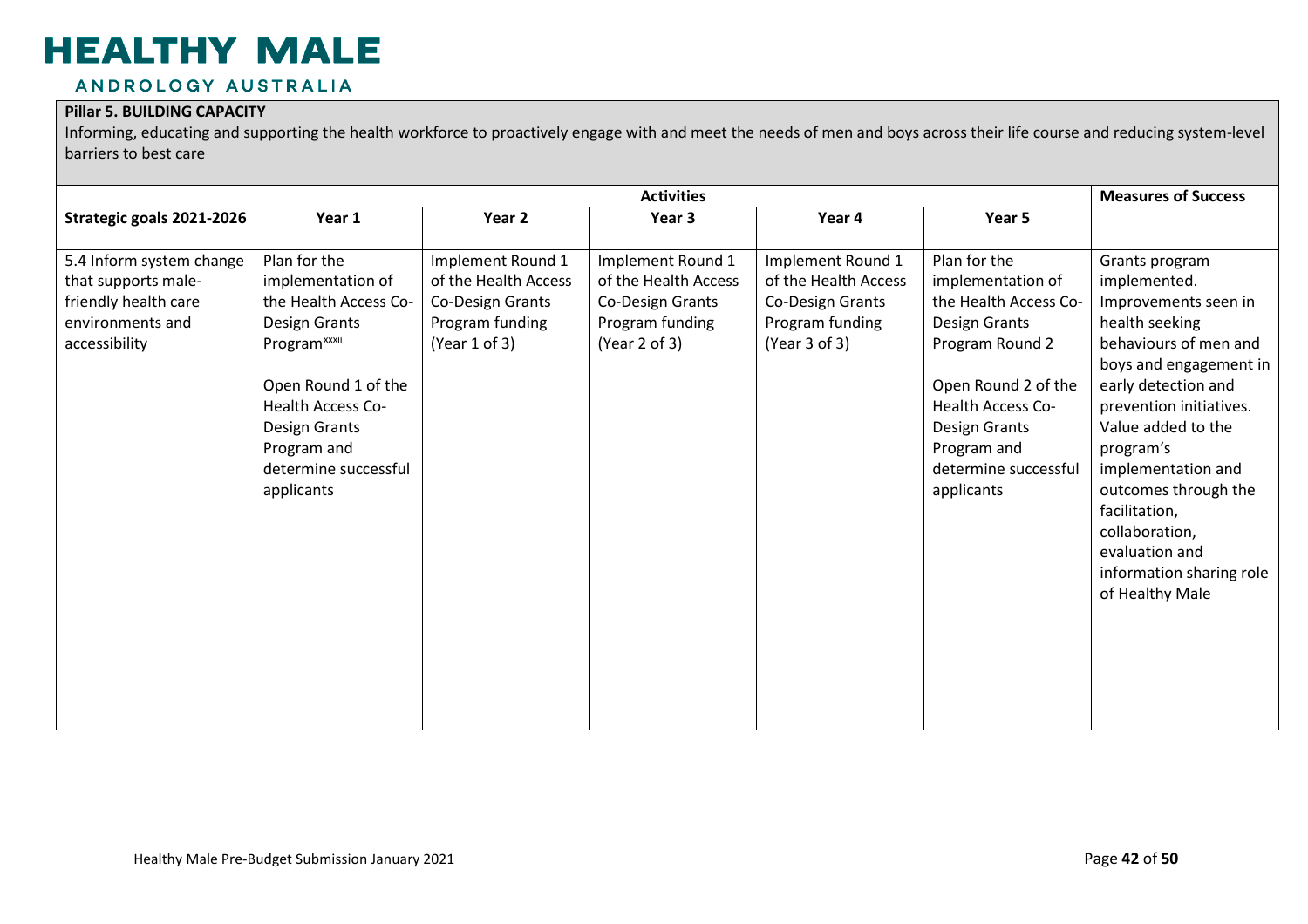#### ANDROLOGY AUSTRALIA

#### **Pillar 6. REDUCING INEQUITY**

Focussing efforts on priority population groups to co-create solutions and facilitate collective action to close the health and wellbeing divide

|                                                                                                                                                                    |                                                                                                    |                                                                                                                                                      | <b>Measures of Success</b>                                                                                                                                                                                            |                                                                                                                                                                                                       |                                                                                                                                                                                                       |                                                           |
|--------------------------------------------------------------------------------------------------------------------------------------------------------------------|----------------------------------------------------------------------------------------------------|------------------------------------------------------------------------------------------------------------------------------------------------------|-----------------------------------------------------------------------------------------------------------------------------------------------------------------------------------------------------------------------|-------------------------------------------------------------------------------------------------------------------------------------------------------------------------------------------------------|-------------------------------------------------------------------------------------------------------------------------------------------------------------------------------------------------------|-----------------------------------------------------------|
| Strategic goals 2021-2026                                                                                                                                          | Year 1                                                                                             | Year 2                                                                                                                                               | Year 3                                                                                                                                                                                                                | Year 4                                                                                                                                                                                                | Year 5                                                                                                                                                                                                |                                                           |
| 6.1 Consult with men and<br>boys in priority<br>population groups to<br>understand their<br>experiences, identify<br>issues and needs <sup>xxxiii</sup>            | Plan, implement and<br>analyse a series of<br>consultations with<br>incarcerated males             | Plan, implement and<br>analyse a series of<br>consultations with<br><b>Aboriginal and Torres</b><br>Strait Islander men<br>and boys <sup>xxxiv</sup> | Plan, implement and<br>analyse a series of<br>consultations with<br>Australian male<br>Veterans                                                                                                                       | Plan, implement and<br>analyse a series of<br>consultations with<br>male members of<br>LGBTIQA+<br>communities                                                                                        | Plan, implement and<br>analyse a series of<br>consultations with<br>males with a<br>disability                                                                                                        | Report of consultation<br>findings and<br>recommendations |
|                                                                                                                                                                    |                                                                                                    |                                                                                                                                                      | <b>Special project:</b><br>Making a meaningful<br>difference to the<br>health and wellbeing<br>of men and boys in<br><b>CALD communities</b><br>across Australia -<br>Creating the Case for<br>Change <sup>xxxv</sup> | <b>Special project:</b><br>Making a meaningful<br>difference to the<br>health and wellbeing<br>of men and boys in<br><b>CALD</b> communities<br>across Australia -<br>Creating the Case for<br>Change | <b>Special project:</b><br>Making a meaningful<br>difference to the<br>health and wellbeing<br>of men and boys in<br><b>CALD</b> communities<br>across Australia -<br>Creating the Case for<br>Change | Project KPIs met                                          |
| 6.2 Co-create potential<br>solutions<br>(communications,<br>awareness, research,<br>data, information<br>provision, health<br>professional education,<br>advocacy) | Develop and<br>implement an action<br>plan based on the<br>outcomes of the<br>consultation process | Develop and<br>implement an action<br>plan based on the<br>outcomes of the<br>consultation process                                                   | Develop and<br>implement an action<br>plan based on the<br>outcomes of the<br>consultation process                                                                                                                    | Develop and<br>implement an action<br>plan based on the<br>outcomes of the<br>consultation process                                                                                                    | Develop and<br>implement an action<br>plan based on the<br>outcomes of the<br>consultation process                                                                                                    | Action plan developed<br>and implemented (KPIs<br>met)    |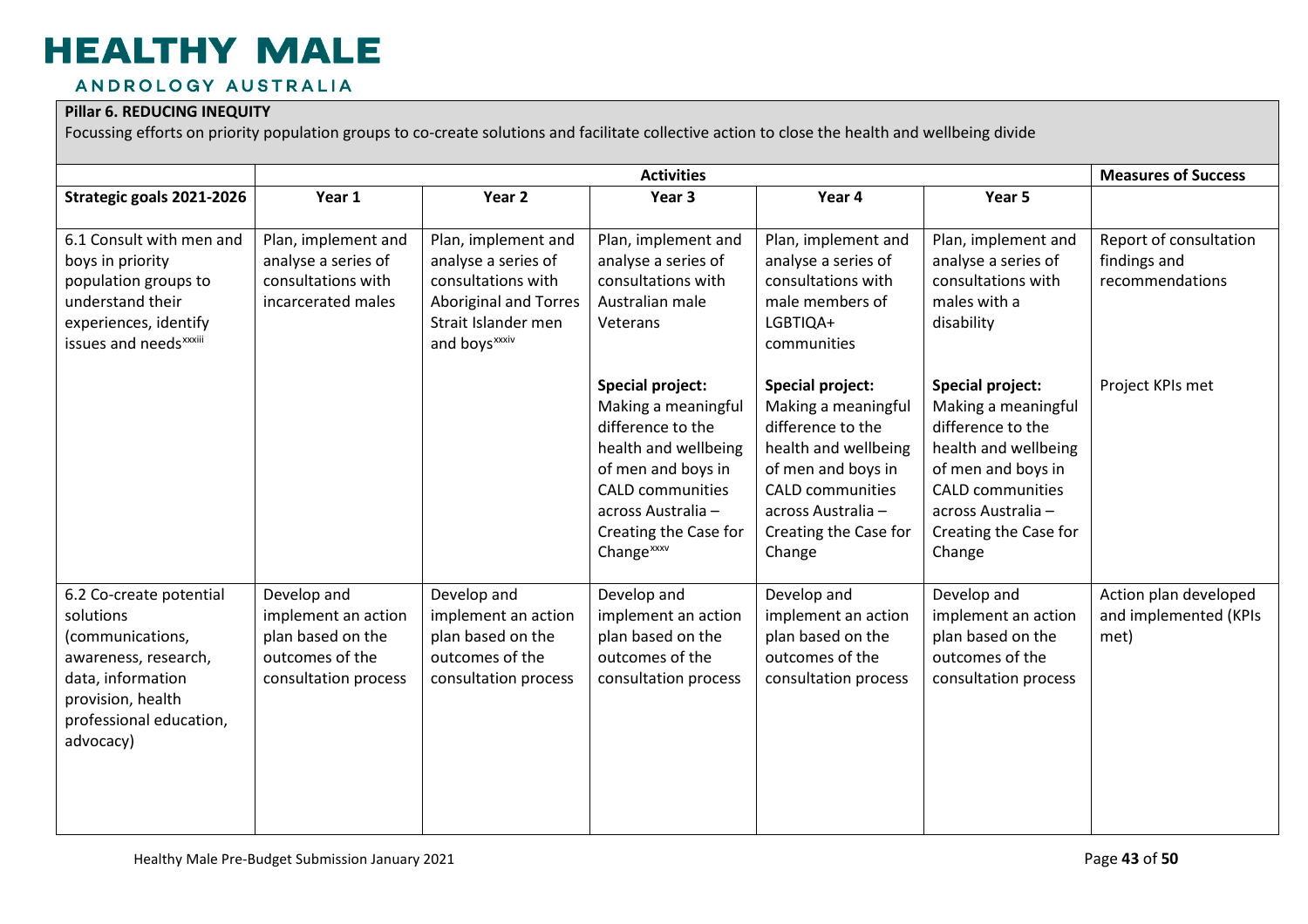#### ANDROLOGY AUSTRALIA

#### **Pillar 6. REDUCING INEQUITY**

Focussing efforts on priority population groups to co-create solutions and facilitate collective action to close the health and wellbeing divide

|                                                                                                                                                                                                                       | <b>Activities</b>                                                                                                                                                               |                                                                                                                                                                |                                                                                                                                                                |                                                                                                                                                                |                                                                                                                                                                | <b>Measures of Success</b>                                                                                 |
|-----------------------------------------------------------------------------------------------------------------------------------------------------------------------------------------------------------------------|---------------------------------------------------------------------------------------------------------------------------------------------------------------------------------|----------------------------------------------------------------------------------------------------------------------------------------------------------------|----------------------------------------------------------------------------------------------------------------------------------------------------------------|----------------------------------------------------------------------------------------------------------------------------------------------------------------|----------------------------------------------------------------------------------------------------------------------------------------------------------------|------------------------------------------------------------------------------------------------------------|
| Strategic goals 2021-2026                                                                                                                                                                                             | Year 1                                                                                                                                                                          | Year 2                                                                                                                                                         | Year 3                                                                                                                                                         | Year 4                                                                                                                                                         | Year <sub>5</sub>                                                                                                                                              |                                                                                                            |
| 6.3 Respond and<br>integrate solutions,<br>where relevant, into the<br>work of Healthy Male<br>including opportunities<br>for advocacy and to<br>facilitate collective action<br>with strategic<br>partners/alliances | Integrate<br>recommendations<br>across the work<br>planning and<br>implementation of<br><b>Healthy Male based</b><br>on the nature of the<br>response required <sup>xxxvi</sup> | Integrate<br>recommendations<br>across the work<br>planning and<br>implementation of<br><b>Healthy Male based</b><br>on the nature of the<br>response required | Integrate<br>recommendations<br>across the work<br>planning and<br>implementation of<br><b>Healthy Male based</b><br>on the nature of the<br>response required | Integrate<br>recommendations<br>across the work<br>planning and<br>implementation of<br><b>Healthy Male based</b><br>on the nature of the<br>response required | Integrate<br>recommendations<br>across the work<br>planning and<br>implementation of<br><b>Healthy Male based</b><br>on the nature of the<br>response required | Demonstration of how<br>recommendations have<br>been integrated into<br>work plans and impacts<br>achieved |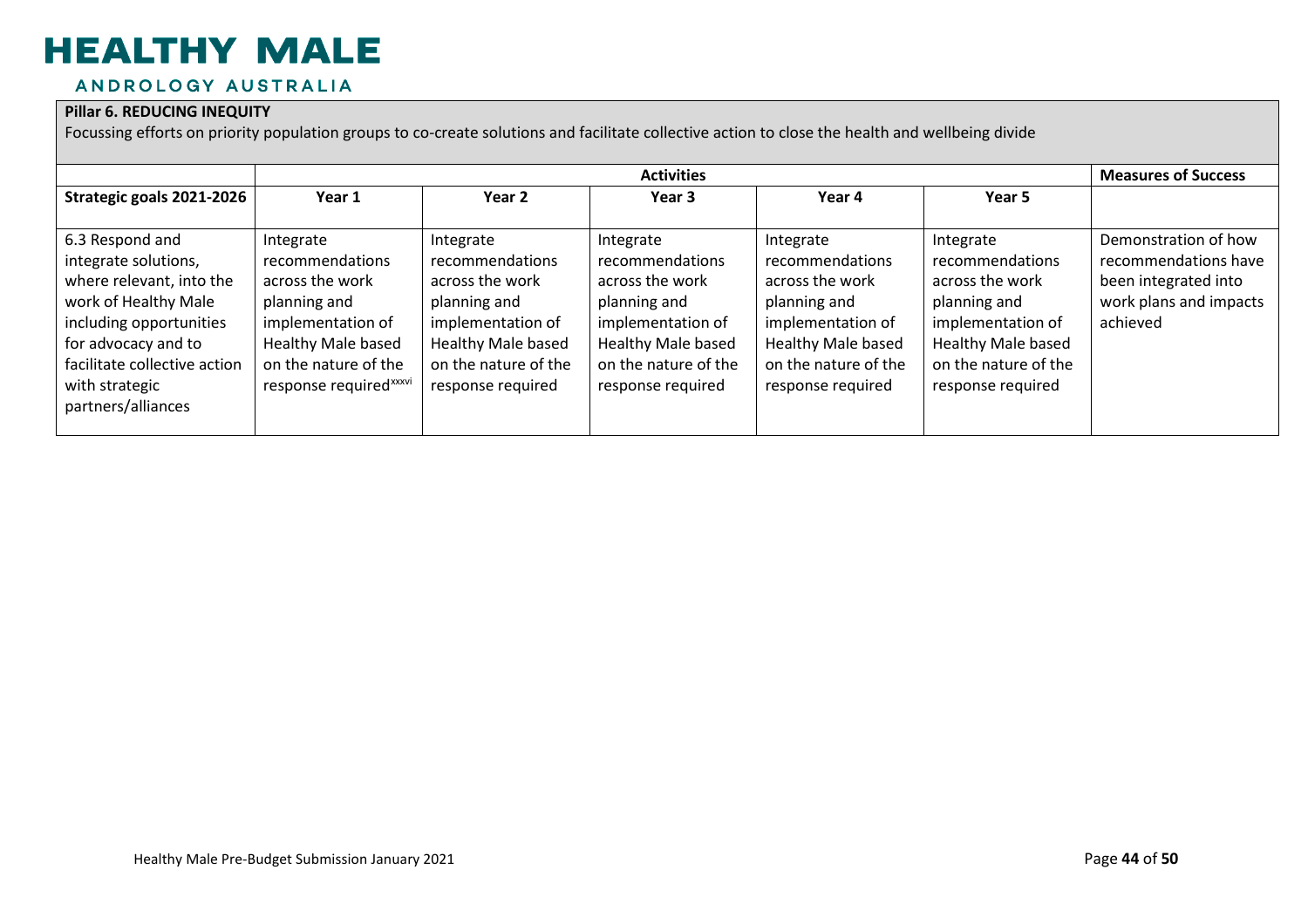# **HEALTHY MALE** ANDROLOGY AUSTRALIA

#### <span id="page-44-0"></span>**Notes to accompany workplan**

<sup>i</sup> Annual business plan to include: priorities, budget, risk management framework and KPIs.

<sup>ii</sup> Annual communications plan to be developed reflecting the communications components and support required across all organisational pillars. The plan will define key communication mechanisms, channels, audiences and messages for each initiative and stakeholder group. Note in Year 1, the plan will include the transition of the current Healthy Male website to a 'mobile first' platform and format.

<sup>iii</sup> Governance review to include: Membership, skills audit, Board and sub-committee functioning, renewal and succession planning.

iv Governance review to include: Membership, skills audit, Board and sub-committee functioning, renewal and succession planning.

<sup>v</sup> Annual staff workplans to include: individual KPIs and a professional development plan for each team member signed off by their Manager and the CEO.

vi Form a Business Development Working Group to create a Healthy Male Business Development Plan exploring potential funding sources including but not limited to: fundraising; bequests; investments; sponsorship/corporate partnerships; grant seeking; and State/Territory government funding and identifies priorities and targets for Year 2 to 5. This Plan will include the criteria by which funding is accepted or not e.g. whether pharmaceutical company funding is accepted and will inform the development of organisational policies where required.

vii The environmental scan will be created as a living document and a six-monthly process will be embedded into Healthy Male's core work. In the environmental scan, key policy initiatives, clinical guidance, inquiries, opportunities for submissions and key stakeholder changes relating to male health initiatives will be reviewed, documented and emerging opportunities and risks identified. Each time this process occurs, a set of recommendations will be developed to guide action to proactively explore and respond to areas that align with Healthy Male's strategic directions. Environmental scanning will also be added as a standing item on the agenda of various Healthy Male committees and Reference Groups to prompt the team to draw on the expertise and insights of key stakeholders as part of routine practice.

viii Upon review of the environmental scan and based on the recommendations arising, there will be changes integrated into annual business plans, workplans, risk management framework, business development plan and to inform revisions to the Healthy Male Strategic Plan.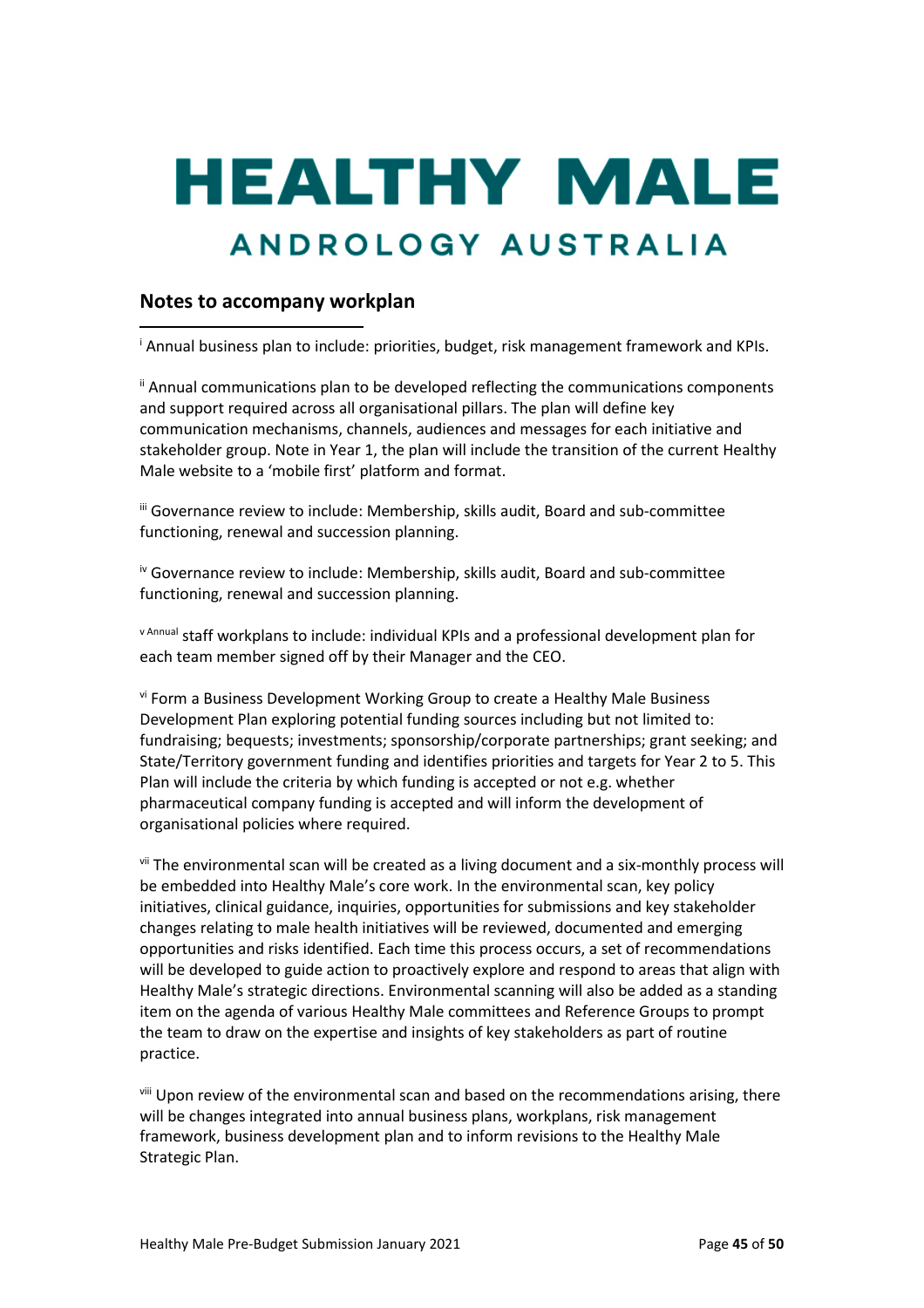<span id="page-45-5"></span><span id="page-45-4"></span><span id="page-45-3"></span><span id="page-45-2"></span><span id="page-45-1"></span><span id="page-45-0"></span>HEALTHY MAL ANDROLOGY AUSTRALIA

> <span id="page-45-7"></span><span id="page-45-6"></span>ix Create a comprehensive stakeholder map of individuals and organisations with an interest/ stake in men's health across all sectors. Analyse the stakeholders by key variables e.g. existing relationship with Healthy Male; sector; discipline; priority population groups; topics of interest (including National Men's Health Strategy 2020-2030 conditions and risk factors); Australian states and territories. Arising from this analysis, key gaps and priorities for engagement and partnership development will be identified and incorporated into annual business plans, workplans and business development plans. Note that this work and the further partnership work outlined in this pillar align with the National Men's Health Strategy 2020-2030 Action Area 1.4: Develop cross-government, cross-portfolio and cross-sector partnerships to improve the health of men and boys.

<sup>x</sup> VicHealth have a Partnership Analysis Tool that would be explored as would other validated tools to choose one that is the most relevant and informative for Healthy Male. That tool will then be used to create a baseline measure of the quality of partnerships and repeat measures to compare performance every second year.

xi The Healthy Male Stakeholder Survey will seek ratings of: organisational performance; the performance of the CEO, staff and Board; organisational influence and impact; the level of transparency and accountability that is demonstrated; alignment of work and achievements with the organisation's values and mission. The first survey in Year 1 will provide a baseline for comparison against in further years.

<sup>xii</sup> Strategic relationships would be summarised across the following dimensions: Number, nature, level of engagement and other key variables as per the stakeholder analysis (see endnote #8).

xiii An example may include the creation of role descriptions for Healthy Male Advisors. This would include a clear description of the role and its requirements, the support that will be provided by Healthy Male and cover key items such as communication mechanisms, title, branding and use of Healthy Male logos. For organisational partners, this might include a letter of agreement that includes the intention of the partnership, ways of working and mechanisms through which Healthy Male commits to supporting the work of the partner e.g. feature articles in Healthy Male; videos or podcast guests; information and/or links on the Healthy Male website.

xiv For example the co-creation of information resources, collaborative project work, representation of Healthy Male in advisory roles within partner organisations and/or projects, convening group meetings to progress key areas of work (e.g. Plus Paternal Endorsing Partners meetings) and endorsement or support of campaigns led by organisational partners and collaborators.

 $\alpha$ <sup>w</sup> This would be co-designed with consumers (see Strategic Goal 3.3) and informed by the findings of the national men's survey. Mechanisms for the endorsement of the statement akin to the Plus Paternal Case for Change process will be explored and implemented.

xvi Men: Self-reported health status; health literacy; awareness of key risk factors; willingness to act to improve health and wellbeing; health- and help-seeking behaviours. Health professionals: Interactions with men; awareness of key risk factors and issues; confidence in engaging with men; support and education needs. Include exploration in both surveys of priority population groups and NMHS health conditions and risk factors.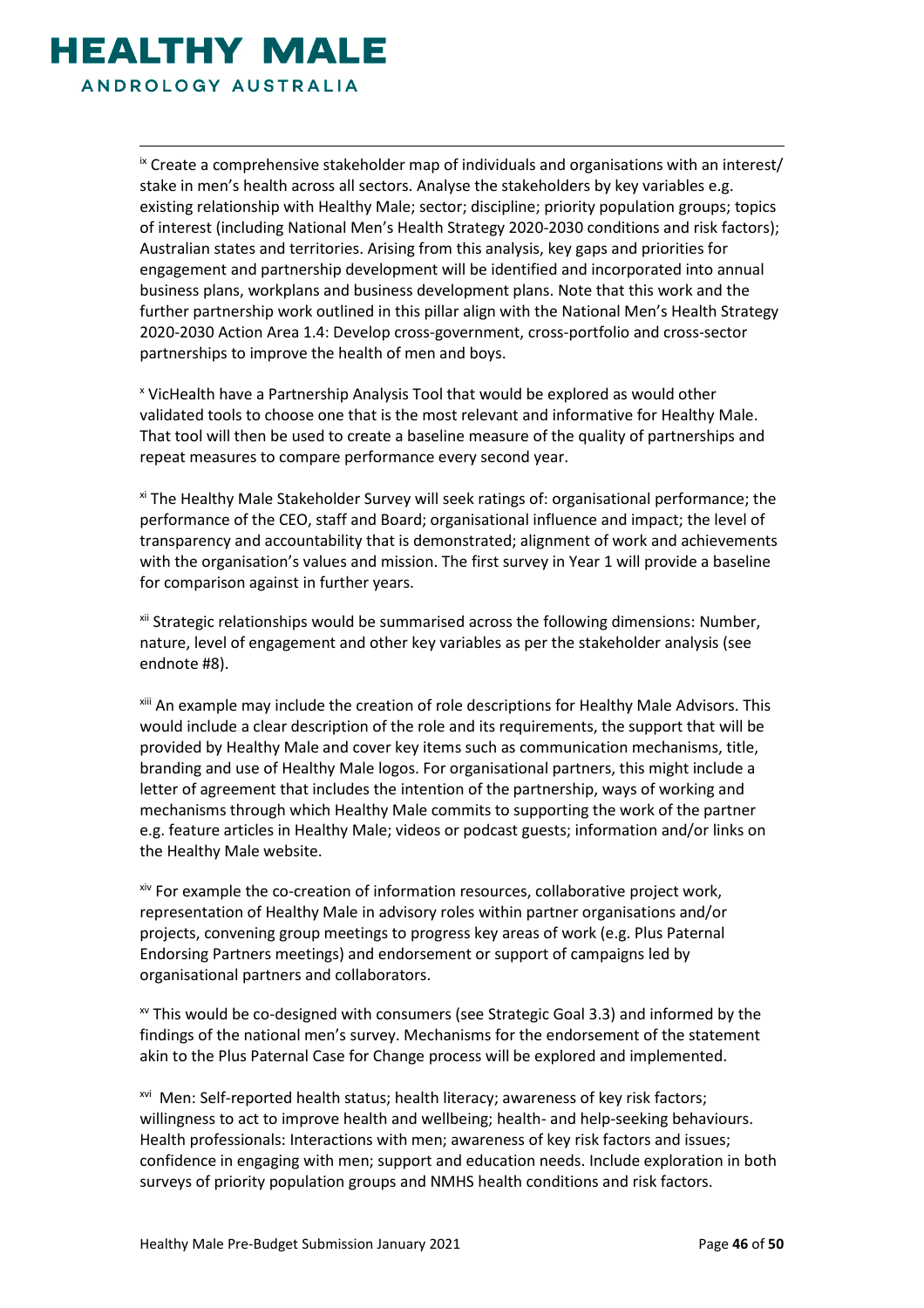<span id="page-46-3"></span><span id="page-46-2"></span><span id="page-46-1"></span><span id="page-46-0"></span>

<span id="page-46-7"></span><span id="page-46-6"></span><span id="page-46-5"></span><span id="page-46-4"></span>xvii Advocacy strategy to include but not be limited to: specific campaigns; those aimed at men, the general community and health professionals; submissions; lobbying; policy; media; government relations; presentations; consideration of priority population groups; key health conditions and risk factors (National Men's Health Survey). Focus areas to include: maleinclusive practice/father-inclusive practice; challenging social/gendered norms to change the conversation. Strategy to incorporate a mix of proactive and reactive capacity (60:40 respectively) to enable Healthy Male to be responsive to opportunities that arise e.g. applying a male lens to policy development; creating submissions to key enquiries; advocating for inclusion to improve health outcomes for men.

xviii National Men's Health Strategy 2020-2030, Action Area 2.2. This Consumer Engagement Plan would be developed at two levels: 1. As a Healthy Male plan to guide the work of the organisation and create the basis for integrating consumer engagement into all work areas; 2. As a contribution to the field more broadly – sharing the model, framework and elements of the plan, tools, tips and checklists with other organisations as a contribution to the field.

xix National Men's Health Strategy 2020-2030, Action Area 3.1. In the Strategy, a metaanalysis is specified – the preferred method would need to be determined based on the level and quality of evidence available and whether a meta-analysis is possible. This review would update the evidence review done to inform the National Men's Health Strategy 2020- 2030 and will also draw on other reviews conducted in recent years in order to prevent duplication of effort. This would include a focus on: Priority conditions, risk factors and population groups as identified in the Strategy. Australian evidence where possible would be reviewed and supplemented with international evidence where there are gaps. Strategies, service models and programs shown to improve the wellbeing of men and boys living in Australia (or international equivalents) would also be included in the scope of this analysis. Note that this review process would also encompass evidence assessing barriers to health system access for men and boys and strategies to increase engagement as per Action Area 2.2 in the National Men's Health Strategy 2020-2030. This review process would be repeated every two years to ensure that the evidence base for the work of Healthy Male remains current and relevant. The findings from this process will inform a range of work areas e.g. advocacy priorities; information review and development planning; communications; awareness campaigns; health promotion initiatives to name a few.

<sup>xx</sup> National Men's Health Strategy 2020-2030, Action Area 3.2. Develop practical and rigorous evaluation frameworks that will enable the monitoring of key progress in men's health and in initiatives relating to this strategy.

<sup>xxi</sup> National Men's Health Strategy 2020-2030, Action Area 3.2. This would involve the collaborative development of a standard set of stratifications for the systematic and consistent analysis of national datasets to make routine data more informative with respect to men's health and the health of particular populations of men. Examples of this would include ABS statistical reporting; AIHW reporting; and advocating for funding criteria in research programs (NHMRC and MRFF) to include the stratification of data from research participants by sex and gender and the inclusion of the stratified findings in research publications.

<sup>xxii</sup> The framework would guide decisions around the participation or support of Healthy Male for research including but not limited to: A clear statement on the role of Healthy Male in relation to the conduct and funding of research; what's in and out of scope of this role; what criteria are applied to assess opportunities for Healthy Male to participate in or lead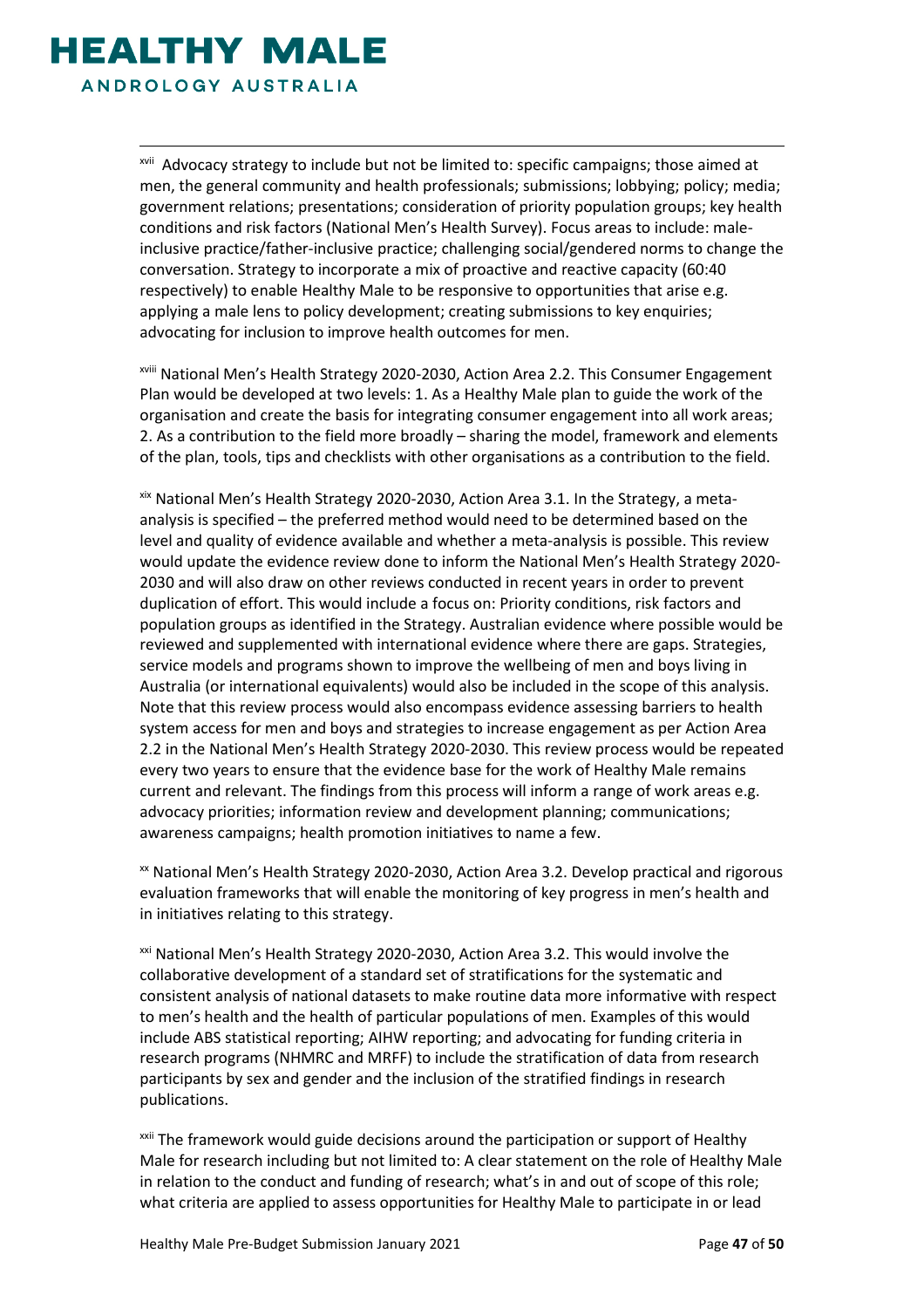### <span id="page-47-1"></span><span id="page-47-0"></span>**HEALTHY MALE** ANDROLOGY AUSTRALIA

<span id="page-47-4"></span><span id="page-47-3"></span><span id="page-47-2"></span>research; the approach taken to determine investment in any research-related activities. Policies and procedures to support implementation will be identified in this process and integrated into the Policy Development/Review plan.

xxiii National Men's Health Strategy 2020-2030, Action Area 3.1. This would be informed by the meta-analysis undertaken in Year 1 and thus would draw on existing national and international evidence in addition to the views of key opinion leaders. The Strategy will identify research priorities and focussed areas for research investment to drive and accelerate improvements to reduce inequities and improve men's health overall.

xxiv A major awareness campaign will be planned, implemented and evaluated each year. These may be aligned to key events in the annual calendar such as Men's Health Week, Father's Day and Tradies National Health Month or other relevant options based on the focus of each campaign. Campaigns will all be public facing and may include specific elements that are focussed on engaging with health sector professionals, organisations, peak bodies as either the audience for specific parts of the campaign or as partners in the dissemination of information and calls to action. Note that this aligns with the National Men's Health Strategy 2020-2030 Action area 1.1 and 1.2: Implement a national public awareness campaign using mainstream and digital media that highlights the diversity of men and boys who live in Australia. The campaign(s) would promote positive, healthy, strengthsbased role modelling and self determination. Reinforce the campaign in various settings including schools, workplaces and local communities. Note that education and workplace partnerships would be created to enable this work. The theme for each year will be guided by the National Men's Health Strategy 2020-2030 detail and in response to key priorities and opportunities emerging in the men's health field.

xxv For example: Perinatal Mental Health Week campaign as a supporting organisation primarily through sharing and promoting the digital campaign.

xxvi National Men's Health Strategy 2020-2030, Action Area 1.3. Establish a Health Promotion Grants Program to fund projects to trial and evaluate local and regional health promotion initiatives to increase health literacy, reduce risk and improve health and wellbeing within priority populations. Activities in Year 1 would include: determining the criteria and process for submission of applications and awarding of funding; development of a communications strategy and information materials about the grants program; promotion; liaison with potential grant recipients; development of an evaluation framework and mechanisms for information sharing and communication across the successful grant recipients and within the wider men's health sector and community. Healthy Male would administer this program, oversee the granting process, develop the overarching evaluation framework and then provide support through a Community of Practice, routine mechanisms for information sharing and communication across the grantee pool and also would provide evaluation mentoring, advice and support to enable a whole-of-program evaluation to be conducted compiling the results from each project grant and summarising the outcomes achieved across the program.

xxvii National Men's Health Strategy 2020-2030, Action Area 2.3. Establish a Population Health Grants Program that funds projects that implement population health approaches to engaging with men and boys in local, regional, state, territory and national levels in health education, prevention and early detection initiatives. Activities in Year 1 would include: determining the criteria and process for submission of applications and awarding of funding; development of a communications strategy and information materials about the grants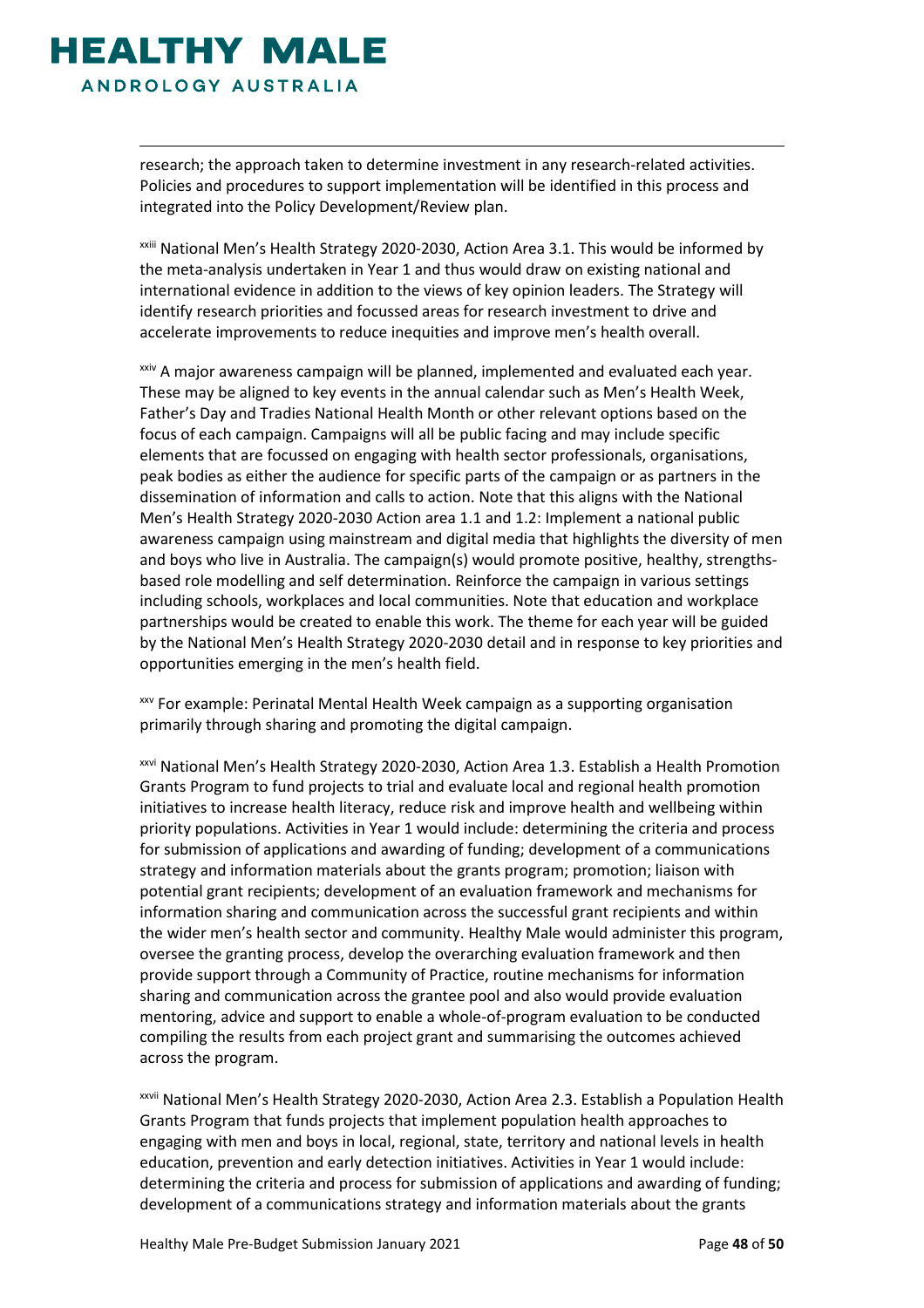<span id="page-48-1"></span><span id="page-48-0"></span>

<span id="page-48-4"></span><span id="page-48-3"></span><span id="page-48-2"></span>program; promotion; liaison with potential grant recipients; development of an evaluation framework and mechanisms for information sharing and communication across the successful grant recipients and within the wider men's health sector and community. Healthy Male would administer this program, oversee the granting process, develop the overarching evaluation framework and then provide support through a Community of Practice, routine mechanisms for information sharing and communication across the grantee pool and also would provide evaluation mentoring, advice and support to enable a whole of program evaluation to be conducted compiling the results from each project grant and summarising the outcomes achieved across the program.

xxviii Within the annual communications plan, key health professional stakeholder groups will be identified and mechanisms to engage and disseminate information identified that include individual level engagement with clinicians as well as at a peak body and organisational level. This will include but not be limited to: Direct email communications; Web-based information; Conference presentations and peer reviewed and self-published information.

 $x$ <sup>xxix</sup> The annual plan will align with the work in Strategic Goals 5.1 and include the development of multiple mechanisms for informing and educating health professionals. This will include but not be limited to online courses (multi-module comprehensive courses as well as single modules in key topics of importance), webinars, Special Interest Groups that are led by Healthy Male Advisors and enable personal engagement and discussion of areas of interest using a platform such as 'What's App'. Note that this goal aligns with National Men's Health Strategy 2020-2030 Action Area 2.1. Improve the men's health knowledge, engagement and male-centred practice of health professionals in primary care; and Develop training modules reflecting holistic evidence-based best practice approaches to men's health and wellbeing across the life course.

xxx National Men's Health Strategy 2020-2030 Action Area 2.1. This work would involve engagement with higher education institutions and professional associations and would also be reflected in the Healthy Male Advocacy Plan (Strategic goal 3.1).

xxxi This is an area where Healthy Male will respond to requests for involvement in key systems-based projects in areas that align with strategic goals. An example of this is the Dad's Group Inc initiative in Queensland seeking to strengthen access to peer support for men seeking to become fathers.

xxxii National Men's Health Strategy 2020-2030, Action Area 2.2. Establish a Health Access Co-Design Grants Program to fund projects that: 1. Engage with men and boys to explore local, regional and systemic barriers to access to the health system; and 2. Co-design, trial and evaluate solutions to overcome those barriers. Activities in Year 1 would include: determining the criteria and process for submission of applications and awarding of funding; development of a communications strategy and information materials about the grants program; promotion; liaison with potential grant recipients; development of an evaluation framework and mechanisms for information sharing and communication across the successful grant recipients and within the wider men's health sector and community. Healthy Male would administer this program, oversee the granting process, develop the overarching evaluation framework and then provide support through a Community of Practice, routine mechanisms for information sharing and communication across the grantee pool and also would provide evaluation mentoring, advice and support to enable a whole of program evaluation to be conducted compiling the results from each project grant and summarising the outcomes achieved across the program. Note that the work